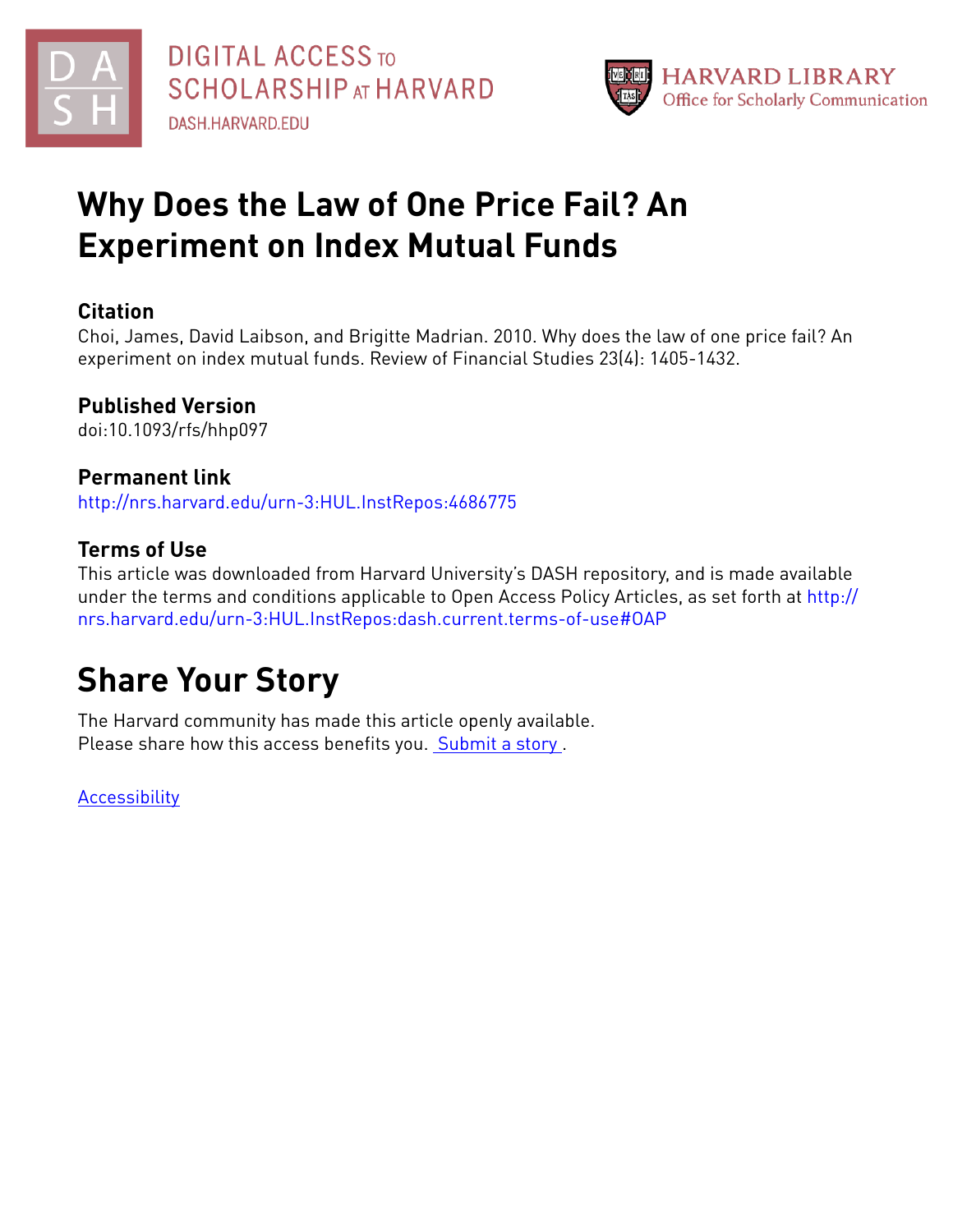# **Why Does the Law of One Price Fail? An Experiment on Index Mutual Funds**

by

James J. Choi<sup>1</sup>, David Laibson<sup>2</sup>, and Brigitte C. Madrian<sup>3</sup>

#### **Abstract**

We evaluate why individuals invest in high-fee index funds. In our experiments, subjects each allocate \$10,000 across four S&P 500 index funds and are rewarded for their portfolio's subsequent return. Subjects overwhelmingly fail to minimize fees. We reject the hypothesis that subjects buy high-fee index funds because of bundled non-portfolio services. Search costs for fees matter, but even when we eliminate these costs, fees are not minimized. Instead, subjects place high weight on annualized returns since inception. Fees paid decrease with financial literacy. Interestingly, subjects who choose high-fee funds sense they are making a mistake.

This work was supported by the National Institute on Aging [grant numbers T32-AG00186 to J.C., R01- AG021650]; the U.S. Social Security Administration [grant number 10-P-98363-2 to the National Bureau of Economic Research as part of the SSA Retirement Research Consortium]; and the Mustard Seed Foundation to J.C. We are indebted to Anna Blank, David Borden, Carlos Caro, Ananya Chakravarti, Shaq Chi, Keith Ericson, Christina Jenq, Shih En Lu, Dina Mishra, Kelly Shue, Dmitry Taubinsky, Chelsea Zhang, Fan Zhang, and Eric Zwick for their excellent research assistance. We are grateful to Sally Zeckhauser, John W. Nolan, Ken Toy, and Thomas E. Vautin for facilitating the experiment with Harvard staff. We thank Jeff Brown, Gideon Saar, and seminar participants at the Boston Fed, NBER, University of Connecticut, University of Maryland, University of Pennsylvania, and Yale for helpful comments. The findings and conclusions expressed are solely those of the authors and do not represent the views of NIA, SSA, any other agency of the Federal Government, or the NBER. <sup>1</sup> Yale School of Management, 135 Prospect Street, P.O. Box 208200, New Haven, CT 06520-8200, phone: 203-436-1833; fax: 203-436-0630, e-mail: james.choi@yale.edu.

 $2$  Harvard University, Department of Economics, Littauer Center M-12, Cambridge, MA 02138, phone: 617-496-3402, fax: 617-495-8570, e-mail: dlaibson@harvard.edu.

<sup>&</sup>lt;sup>3</sup> Kennedy School of Government, Harvard University, 79 John F. Kennedy Street, Cambridge, MA 02138, phone: 617-495-8917, fax: 617-496-5960, e-mail: Brigitte\_Madrian@harvard.edu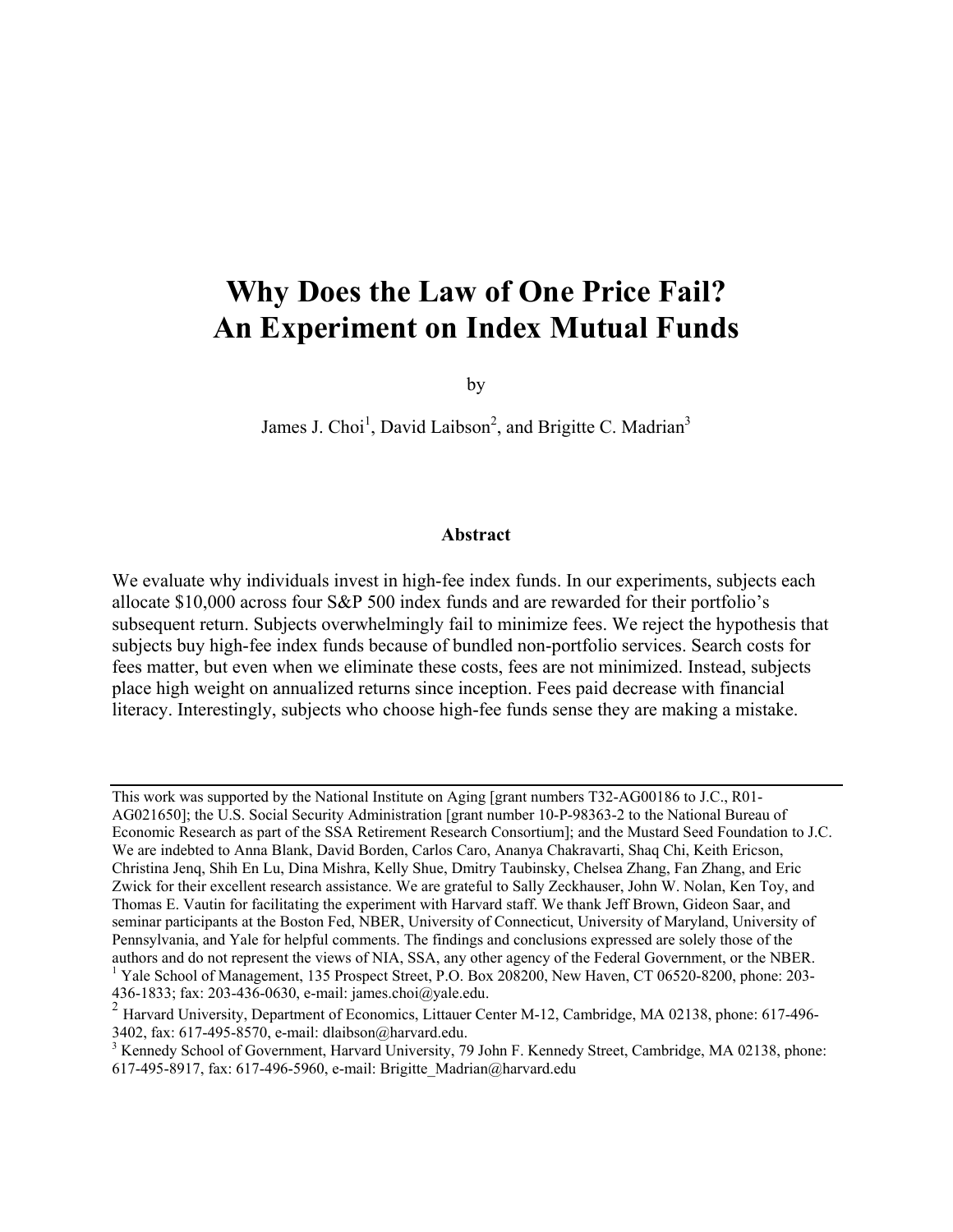Mutual fund fees vary by an order of magnitude across firms, even though the industry has hundreds of competing providers. There is scant evidence that more expensive funds pick securities well enough to offset their higher fees (e.g., Gruber, 1996; Carhart, 1997). Hence, it is puzzling that competition has not eliminated high-fee funds. The puzzle is especially acute in the index fund market, where funds tracking a given index offer virtually identical portfolio returns before fees, but price dispersion is no smaller than in the actively managed fund market (Hortaçsu and Syverson, 2004). In 2007, retail S&P 500 index fund investors paid \$206 million more in expenses (excluding sales loads) than they would have if their entire S&P 500 index fund balance were in the retail no-load S&P 500 index fund with the lowest expense ratio. These excess payments are 58% of total non-load expenses paid to retail S&P 500 index funds in 2007, and 0.12% of total assets under management in retail S&P 500 index funds in 2007.<sup>1</sup>

Some researchers have argued that high index fund fees reduce investor welfare, since they are sustained by investors' search costs (Sirri and Tufano, 1998; Hortaçsu and Syverson, 2004) or mistakes abetted by mutual fund marketing (Elton, Gruber, and Busse, 2004; Barber, Odean, and Zheng, 2005; Cronqvist, 2006). The mutual fund industry has countered that "S&P 500 index funds themselves are not commodities. These funds differ from one another through the services that are packaged with their securities portfolios and through other characteristics," (Collins, 2005, p. 2). These non-portfolio services include financial advice, customer service, and discounted access to complementary investment instruments. Thus, investors in expensive funds may receive higher quality non-portfolio services that fairly compensate them for their lower financial returns.

 $\overline{a}$ 

<sup>&</sup>lt;sup>1</sup> We use the CRSP mutual fund database to compute these figures. Monthly expenses are calculated using the following formula: Prior month-end total net assets  $\times (1 - (1 - \text{expense ratio})^{1/12})$ . We then add up monthly expenses to obtain expenses for 2007. Total amount invested in S&P 500 index funds is the average at each month-end from December 31, 2006 to November 30, 2007 of the sum of all relevant funds' total net assets.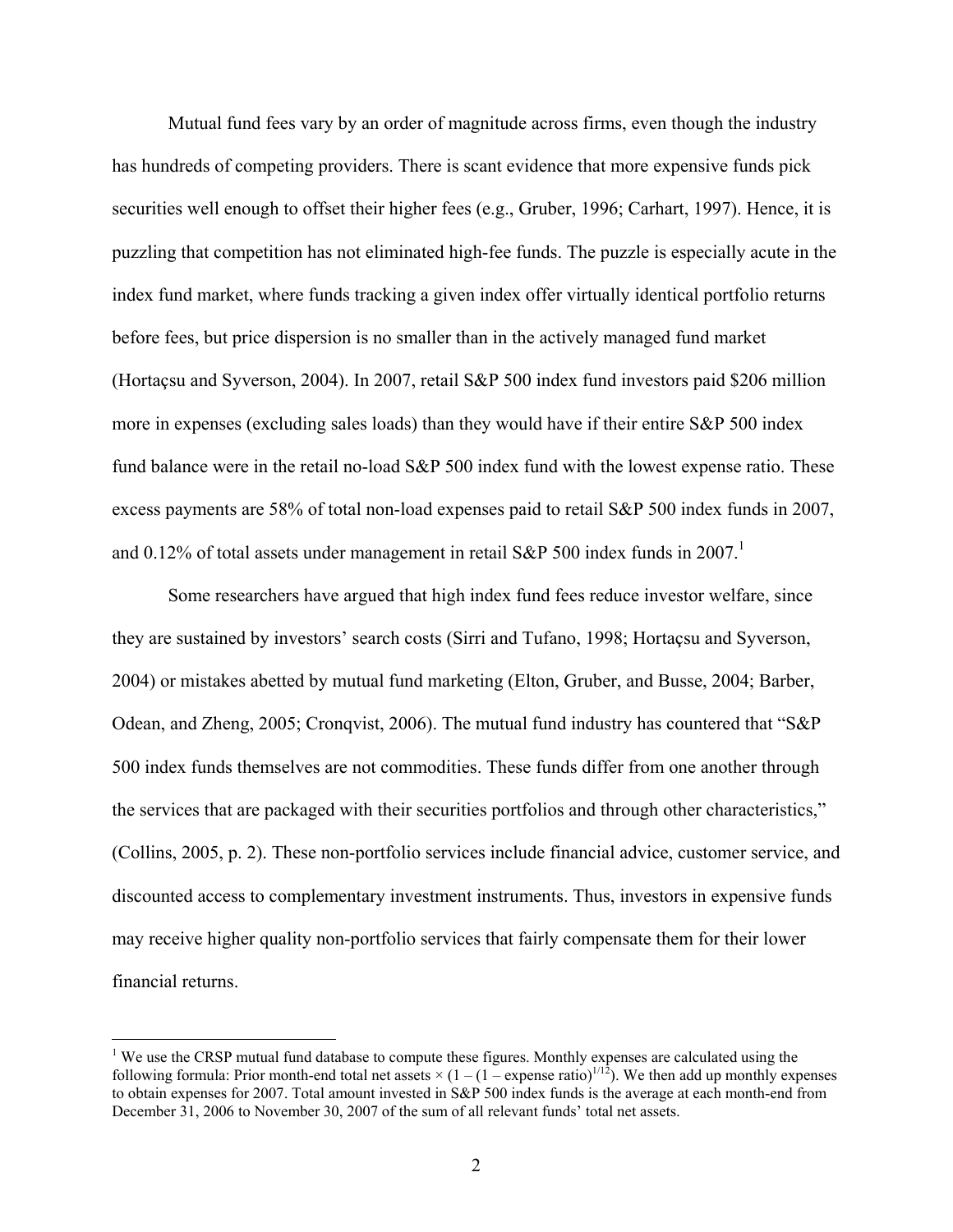Elton, Gruber, and Busse (2004) find no evidence for the non-portfolio service hypothesis when they regress index fund net inflows on proxies for service quality. There is no significant correlation of flows with service quality rankings from a Dalbar survey, as well as with several other measures of non-portfolio service quality. Inflows *are* positively related to the number of Morningstar categories covered by the fund's family, perhaps suggesting a demand for complementary investment instruments, but simply investing in low-expense or high-past-alpha funds delivers superior future portfolio returns *and* a higher number of Morningstar categories in the selected families. However, non-portfolio services and their quality are difficult to measure. It is therefore possible that high-fee index fund investors are receiving services not captured by Elton, Gruber, and Busse's proxies. Furthermore, even if it were established that investors were receiving some extra services in exchange for lower portfolio returns, it would remain unclear whether a rational investor would pay such a high price for these services.

This paper reports new experimental evidence that sheds light on whether rational demand for non-portfolio services can account for the existence of high-fee index funds. We asked 730 experimental subjects to each allocate a hypothetical \$10,000 among four real S&P 500 index funds. All subjects received the funds' prospectuses. To make choices incentivecompatible, subjects' expected payments depended on the actual returns of their portfolios over a specified time period after the experimental session. We offered especially large incentives in one version of our experiment; for each of the 391 subjects in this implementation, choosing the most expensive portfolio instead of the least expensive portfolio reduced his or her wealth by \$94.

Our experimental setting gives us direct control of non-portfolio services. Because the investments were intermediated by the experimenters (and not by the fund companies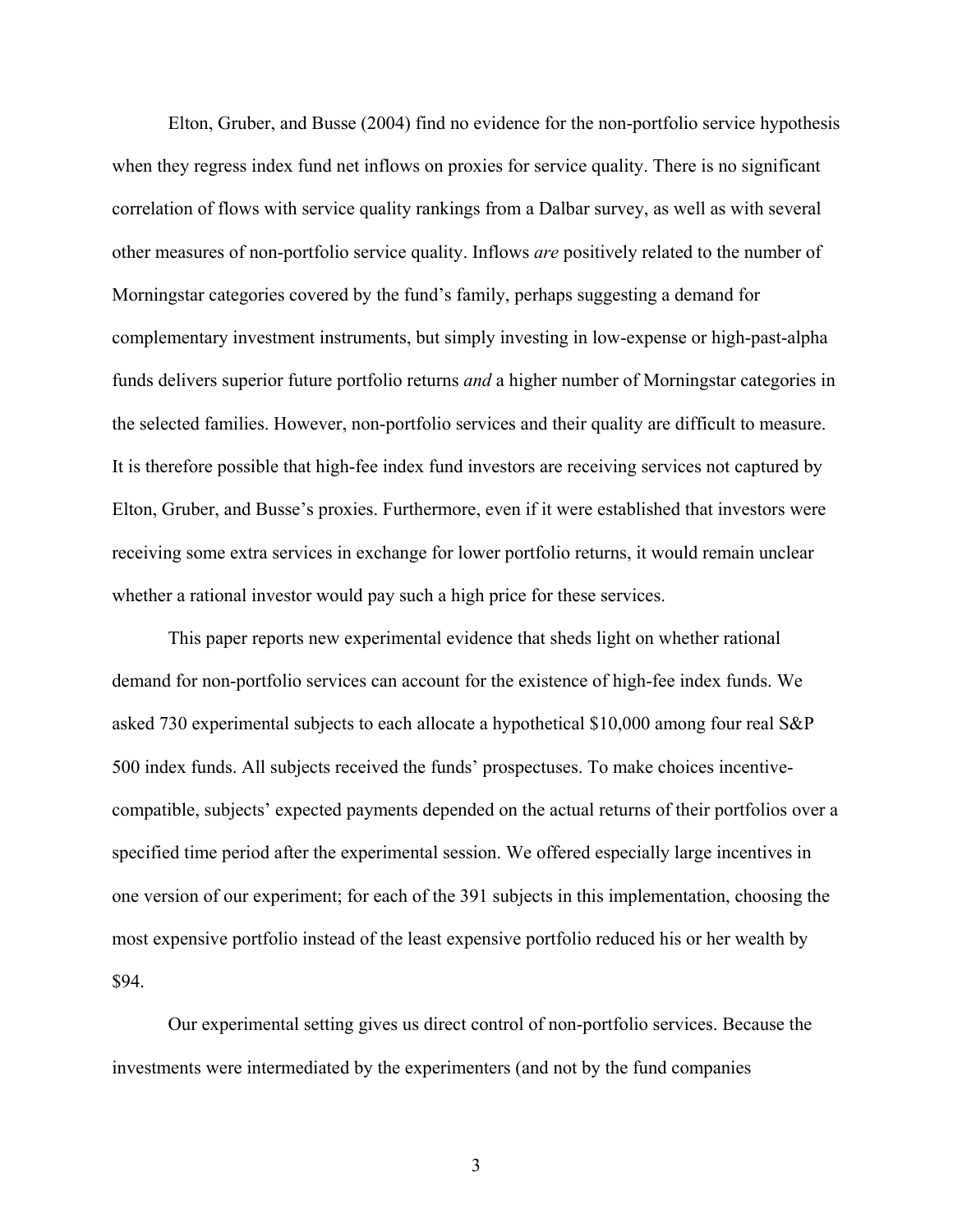themselves), no non-portfolio services were provided. Thus, the optimal portfolio allocates everything to the lowest-cost index fund.

The composition of our subject pool made it more likely that we would find support for rational theories. Our largest subject group (which received the largest incentives) consists of Harvard staff members—all white collar non-faculty employees—who on average have many years of experience managing their personal finances. Furthermore, 88% have a college degree, and 60% have graduate school education as well. Our next largest group of participants consists of MBA students from Wharton. The remaining subjects are college students recruited on the Harvard campus. Our MBA subjects report an average combined SAT score of 1453, which is at the 98th percentile nationally, and our college subjects report an average score of 1499, which is at the 99th percentile. When we measure financial literacy directly, we find that all three subject groups are more knowledgeable than the typical American investor.

Despite eliminating non-portfolio services, we find that almost none of the subjects minimized fees. On average, staff, MBA students, and college students respectively paid 201, 112, and 122 basis points more in fees than they needed to when they received only the funds' prospectuses to aid their decision. Staff and college students reported in debriefing surveys that fees played relatively little role in their portfolio decision. MBAs claimed that fees were the most important decision factor for them, yet their portfolio fees are not statistically lower than college students' fees. All subject groups reported placing high weight on past returns. This would be sensible if the past returns in the prospectuses were measured over the same horizon. But the mutual funds we offered had differing fund inception dates and prospectus publishing cycles. In fact, we constructed our fund menus so that the longest-horizon annualized historical returns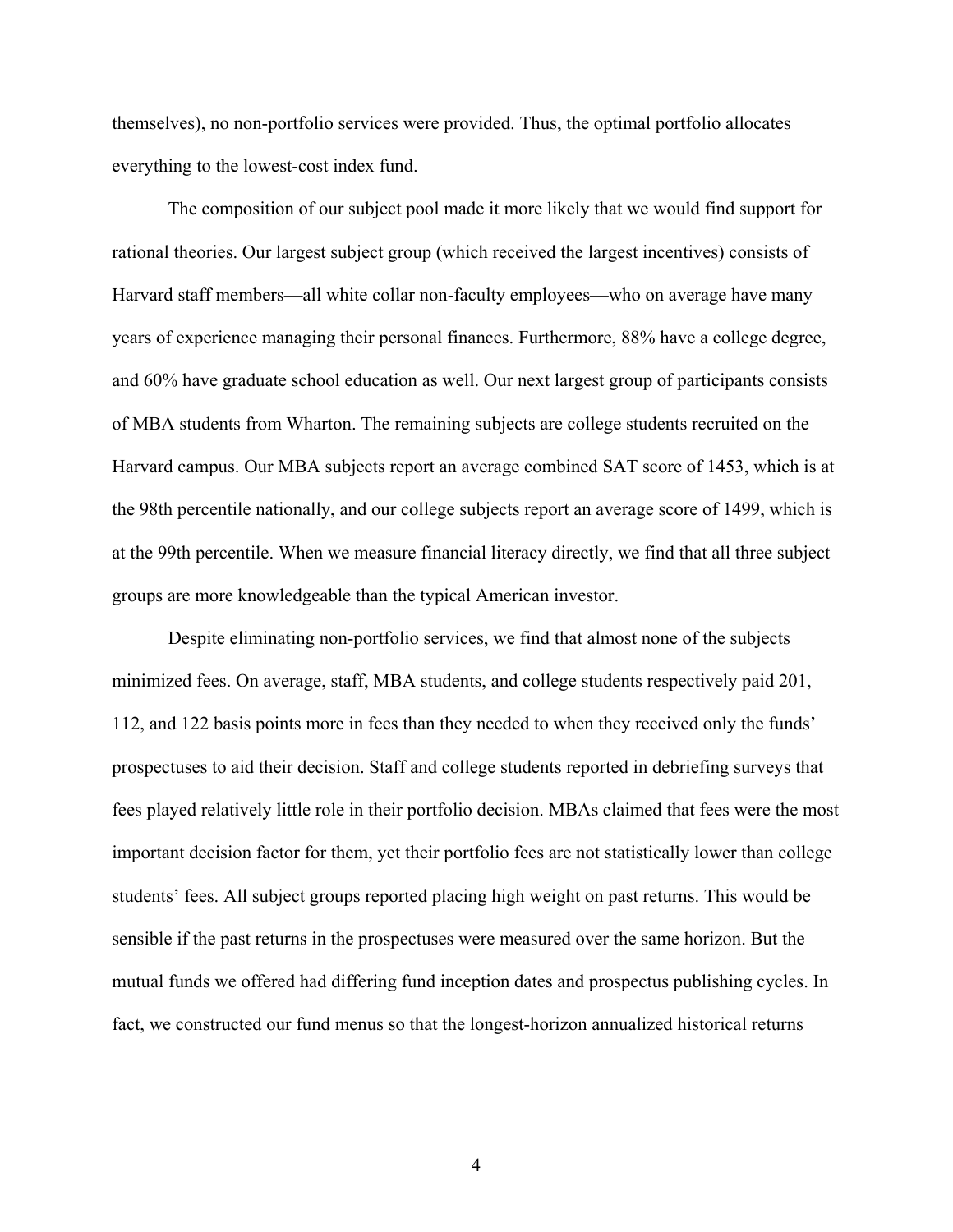reported in the prospectuses are *positively* correlated with fees. As a result, chasing the past returns reported in the prospectuses lowered future expected returns.

Given that subjects are making mistakes in their portfolio choices, are there information interventions that can alter the magnitude and frequency of these mistakes? We test three such treatments by comparing subjects who were randomly assigned to receive only the fund prospectuses to subjects who were randomly assigned to receive the prospectuses plus additional information.

In one treatment condition, we gave subjects a one-page "cheat sheet" that summarized the funds' front-end loads and expense ratios. If the cost of finding the fees in the prospectus is the principal reason why our subjects invested in high-fee index funds, then receiving the fees sheet prior to making the portfolio decision should cause them to pay nearly the minimum possible fees.

In a second treatment condition, we distributed one page of answers to frequently asked questions (FAQs) about S&P 500 index funds. The sheet told subjects that all S&P 500 index funds seek to make their pre-fee investment returns approximate the S&P 500's return. If a failure to understand the commodity nature of S&P 500 index funds lies behind our subjects' decisions, then this FAQ intervention may mitigate portfolio choice errors.

Our third treatment made salient a particular historical return, as some mutual fund advertising strives to do (Jain and Wu, 2000; Sapp and Tiwari, 2004; Cronqvist, 2006; Mullainathan, Schwartzstein, and Shleifer, 2008). Subjects in this condition received a summary sheet that showed the longest-horizon historical annualized return reported in each fund's prospectus—usually the fund's return since inception. As noted previously, we constructed our fund menus so that these long-horizon historical returns are positively correlated with fees.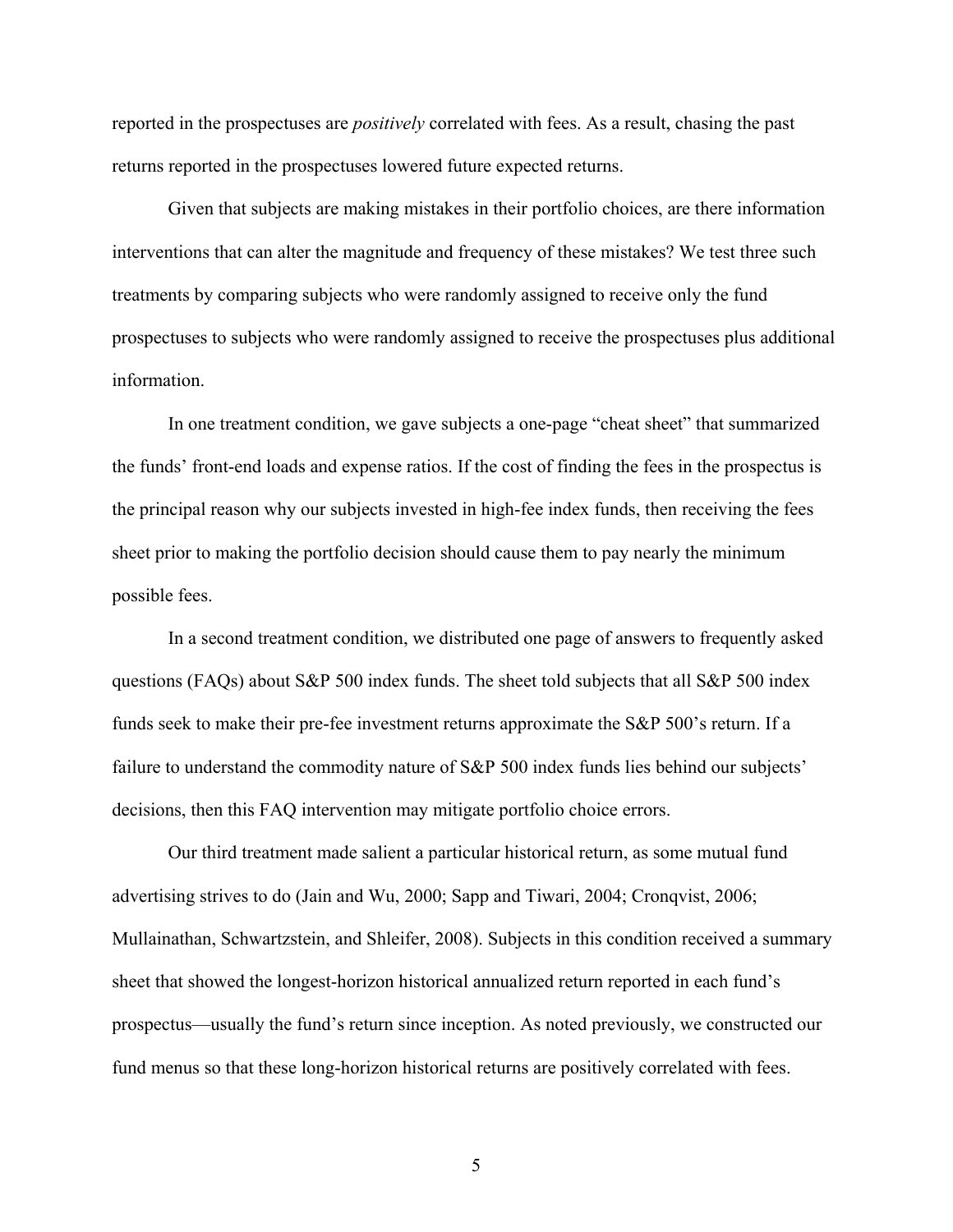We find that eliminating search costs for fees improved portfolio allocations, but the effect is modest. Among those receiving the one-page fees summary sheet, 90% of staff and college students and 81% of MBAs still failed to minimize index fund fees. It thus appears that search costs play some role in but do not fully account for the willingness to hold high-fee index funds. When we explained what S&P 500 index funds are in the FAQ treatment, portfolio fees dropped modestly, but the statistical significance of this drop is marginal. Finally, highlighting misleading long-horizon historical returns by providing the returns summary sheet caused students to allocate more money to the fund with the highest long-horizon historical return. Staff portfolios, however, did not respond to the returns summary treatment. It appears that the staff members who did not get the summary sheet were motivated enough to find this information without our help, precluding an effect from receiving the special sheet with highlighted returns.

We conclude that mistakes driven by financial illiteracy are the primary source of the demand for high-fee index funds. Interestingly, investors in high-cost index funds have some sense that they are making a mistake. Those paying higher fees also reported having less confidence that their choice was optimal for them, a higher anticipated likelihood of changing their portfolio in response to professional investment advice, and less general investment knowledge. Our results add to a growing body of evidence that individual investors make suboptimal asset allocation decisions (e.g., Benartzi and Thaler, 2001; Cronqvist and Thaler, 2004; Barber, Odean, and Zheng, 2005; Choi, Laibson, and Madrian, 2005; Cronqvist, 2006; Choi, Laibson, Madrian, and Metrick, forthcoming).

The paper proceeds as follows. Section 1 describes our experimental design. Section 2 discusses the characteristics of our subject pool. Section 3 describes the main results from the experiment, and Section 4 interprets the results. Section 5 explores the link between portfolio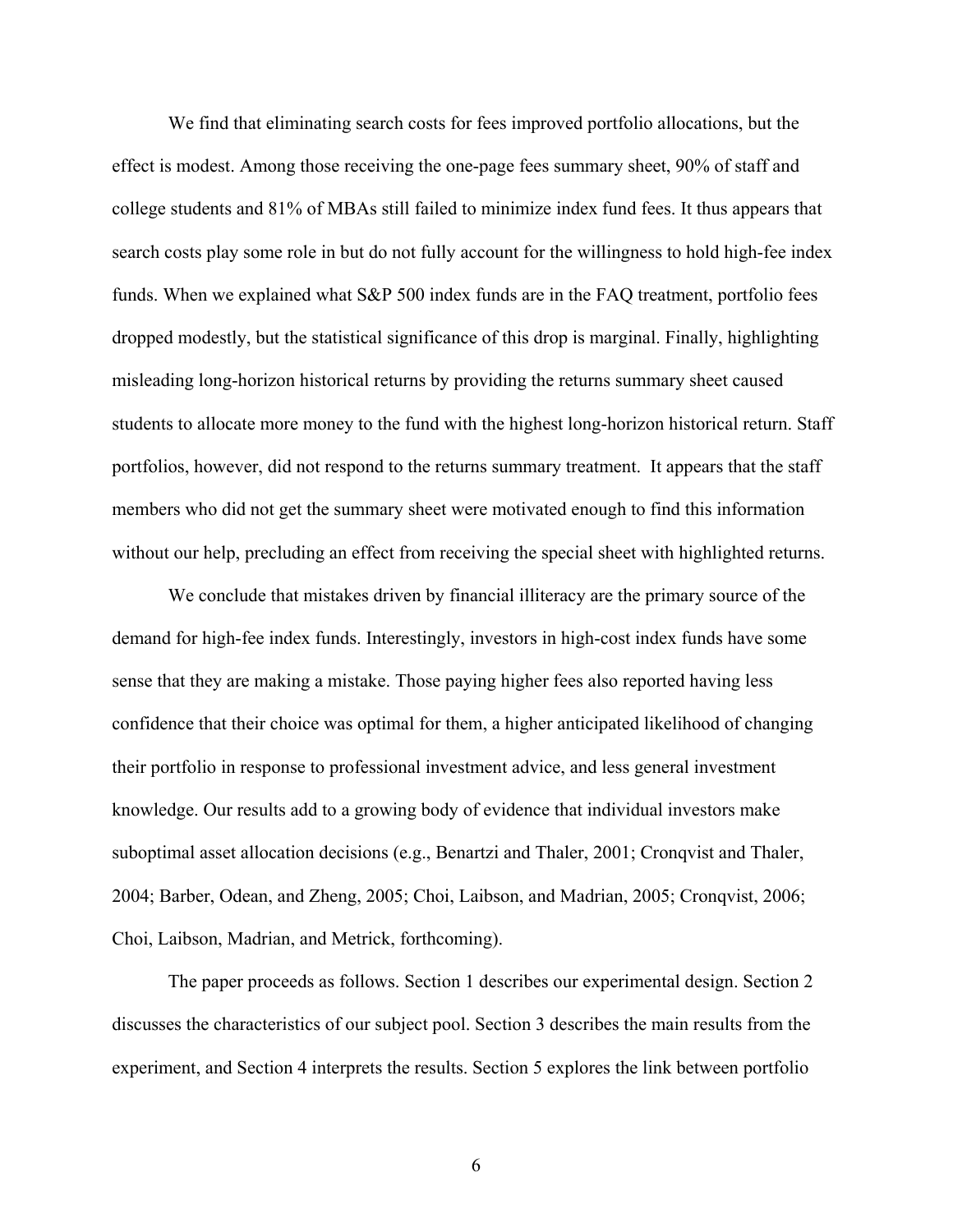choices and subject characteristics. We conclude in Section 6. The experimental materials we distributed to subjects are in the appendices.

#### **1. S&P 500 Index Fund Experiment Design**

 We ran two versions of our investment experiment. During the summer of 2005, we recruited MBA students at Wharton and college students at Harvard to participate.<sup>2</sup> Harvard staff members were recruited for the experiment in the summer of 2007. In both versions, subjects allocated a hypothetical \$10,000 across four real S&P 500 index funds. They received a modest fee up-front for participating and were eligible for an additional delayed payment that depended on how their chosen portfolio actually performed after the experimental session. By basing payments on the future returns of real funds (instead of artificial funds constructed for the experiment), we made it clear to subjects that we had no private information about how their portfolio choices would affect their payments.

 Student subjects were told that one participant would be selected at random to win any positive return his or her chosen allocation earned from September 1, 2005 through August 30, 2006. Implementing the portfolio-based payment as a call option with a strike price of \$10,000 rather than a fixed percentage of the final portfolio value increased the marginal impact of subjects' choices on their expected payment while keeping the experimental budget reasonable.

In response to concerns that our student results are driven by the subjects' low expected portfolio-based payment, we promised *every* subject in the 2007 Harvard staff experiment the upside return of their \$10,000 portfolio, but only for the month of September 2007 rather than for a full year. We were writing a call option on \$4 million of underlying securities, so we hedged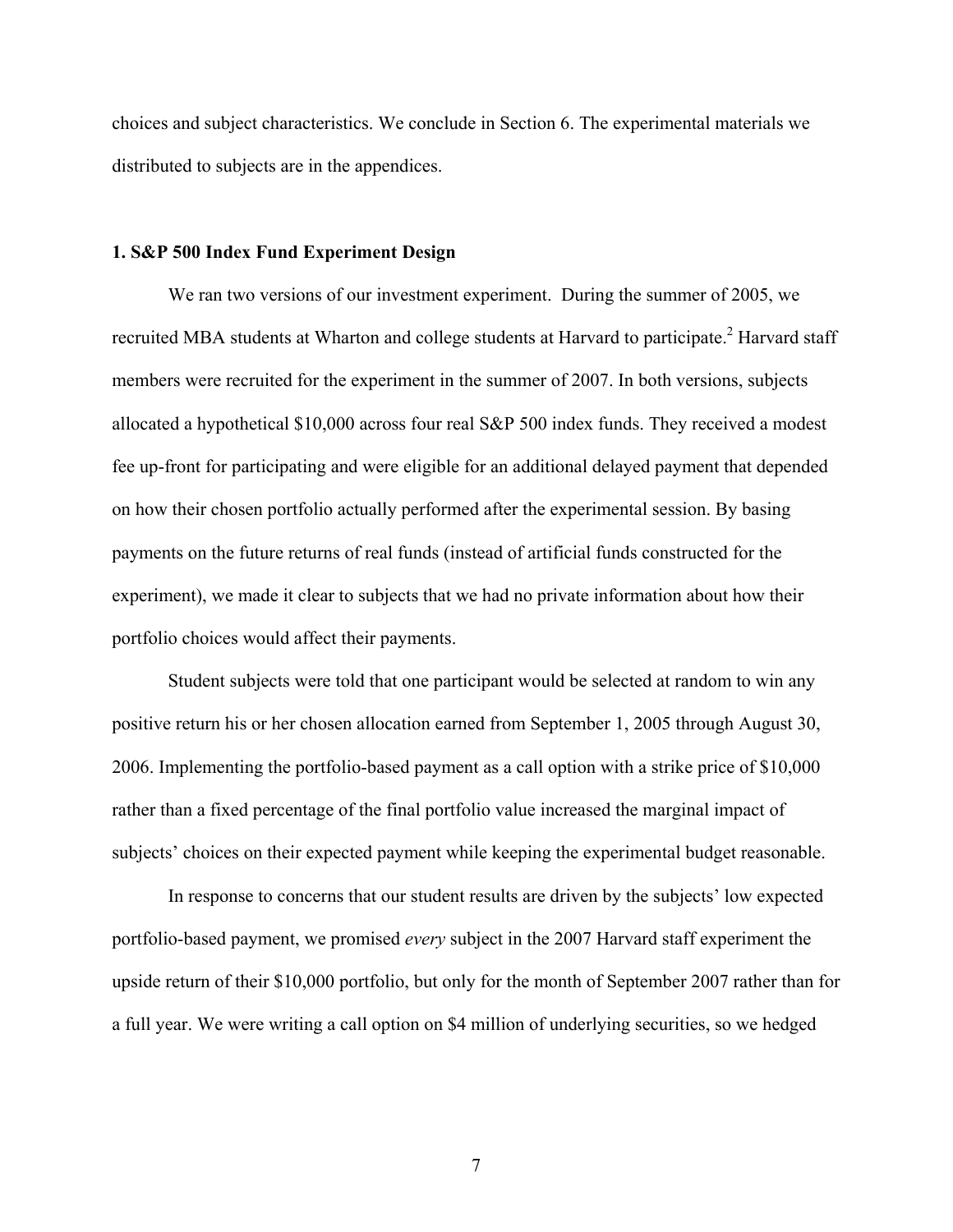our short position by buying calls on our own outside account. Because of the high cost of this hedge, we used an investment horizon of only one month for the staff experiment.

 All subjects received photocopies of four S&P 500 index funds' prospectuses. Prospectuses are often the only document sent to potential investors requesting information about a fund. Subjects also received a "choice sheet" on which they recorded their chosen investment allocation. Participants had to satisfy the real-life minimum opening balance requirement for any fund to which they made an allocation. These minimums were shown on the choice sheet.

 We randomly divided our participants into four information conditions. Subjects in the prospectus-only condition received only the choice sheet and prospectuses for each of the funds. Subjects in the fees treatment condition also received a one-page "fees sheet." The fees sheet explained that mutual funds charge fees, showed how to calculate the impact of loads and expense ratios on portfolio value, and listed the load, expense ratio, and dollar cost of the load and expense ratio for a one-year \$10,000 investment in each of the four funds participants could select. All of the fees sheet information was also contained in the prospectuses.

Subjects in the returns treatment condition received the choice sheet, prospectuses, and a one-page "returns sheet" listing the longest-horizon annualized historical returns net of all fees (including the load) reported in each of the four funds' prospectuses. For student subjects, these long-horizon returns were all returns since the fund's inception. For staff subjects, three of the long-horizon returns were returns since inception, and one was a ten-year return. (The reason for this discrepancy is explained later in this section.) The sheet showed the dates over which the returns were calculated, as well as the disclaimer, "Past performance is no guarantee of future results." The date ranges of the long-horizon returns varied across funds. Thus, long-horizon

 $\frac{1}{2}$ <sup>2</sup> The MBA students were mostly first-year students recruited during their pre-term orientation. Therefore, they had completed very little (if any) MBA coursework at the time of the experiment. Nonetheless, we believe this group to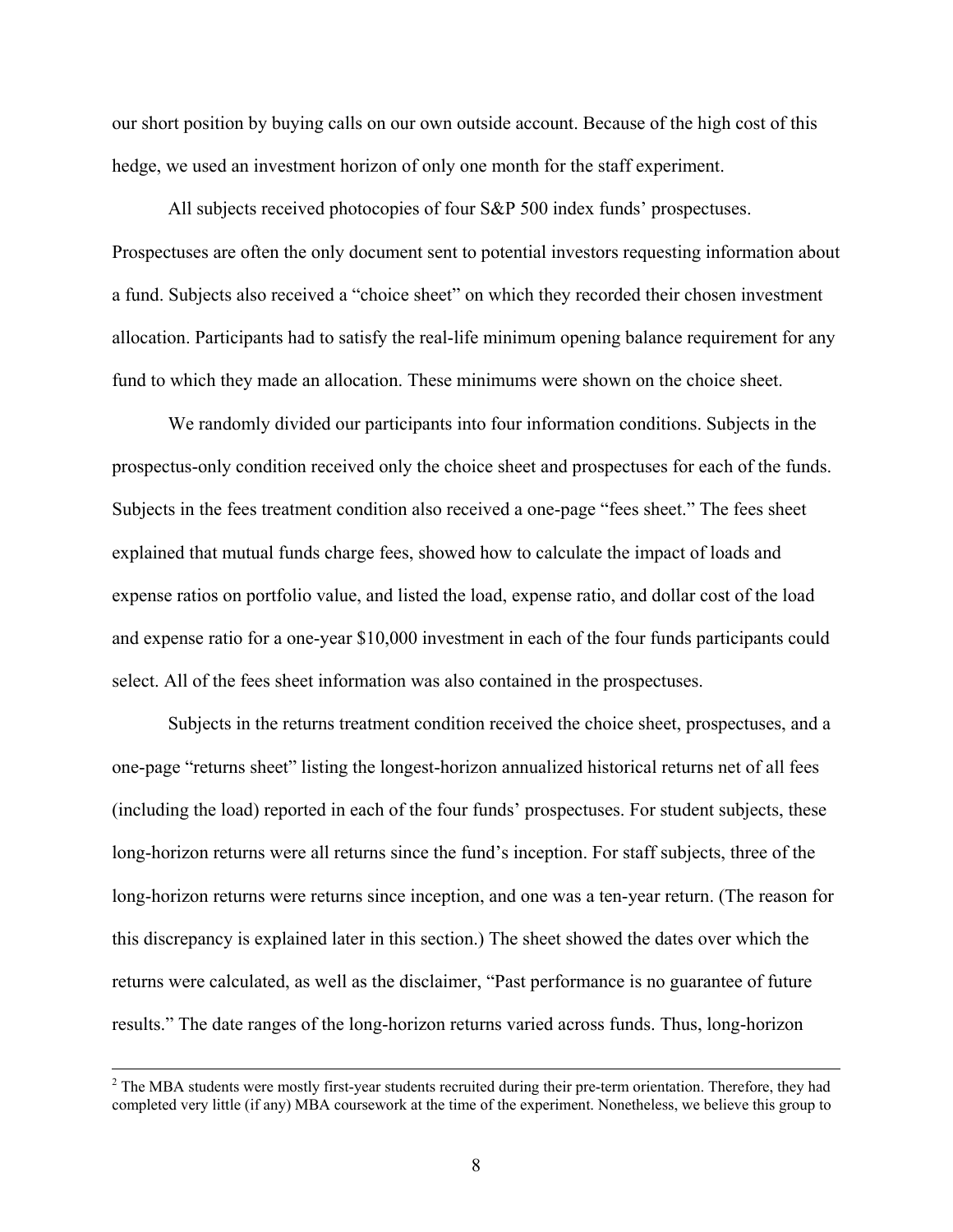return variation was driven almost entirely by the S&P 500's performance during the date range and should be ignored when predicting future relative returns. There is extensive evidence that mutual fund investors chase past returns (Ippolito, 1992; Hendricks, Patel, and Zeckhauser, 1993; Chevalier and Ellison, 1997; Sirri and Tufano, 1998), but the rationality of such behavior is a subject of debate (Gruber, 1996; Carhart, 1997; Zheng, 1999; Sapp and Tiwari, 2004; Berk and Green, 2004). Our experiment tests returns-chasing rationality by varying exposure to past return information that should have *no* effect on fund allocation decisions.

In addition to the fees and returns treatment conditions described above, the Harvard staff experiment also included a frequently asked questions (FAQ) treatment condition. In this condition, subjects received the choice sheet, prospectuses, and one page of answers to the following questions: (1) What is a mutual fund? (2) What is an S&P 500 index fund? (3) What is the S&P 500 Index? If prospectus-only subjects choose high-cost funds simply because they do not understand that all S&P 500 index funds seek to imitate the same portfolio's return, supplying these answers may shift subjects' portfolios to lower-cost funds.

In total, there were ten experimental groups: four staff groups (prospectus-only, fees treatment, returns treatment, FAQ treatment); three MBA groups (prospectus-only, fees treatment, returns treatment); and three college student groups (prospectus-only, fees treatment, returns treatment).

Subjects in all groups were given as much time as they wanted to make their investment allocations. They were not allowed to confer with each other. After participants submitted their investment allocation, they completed a debriefing survey that measured demographics, financial literacy, self-reported time spent reading the prospectus, and motivations behind their portfolio choice. Students were also asked for their SAT scores.

be very sophisticated relative to the typical individual investor.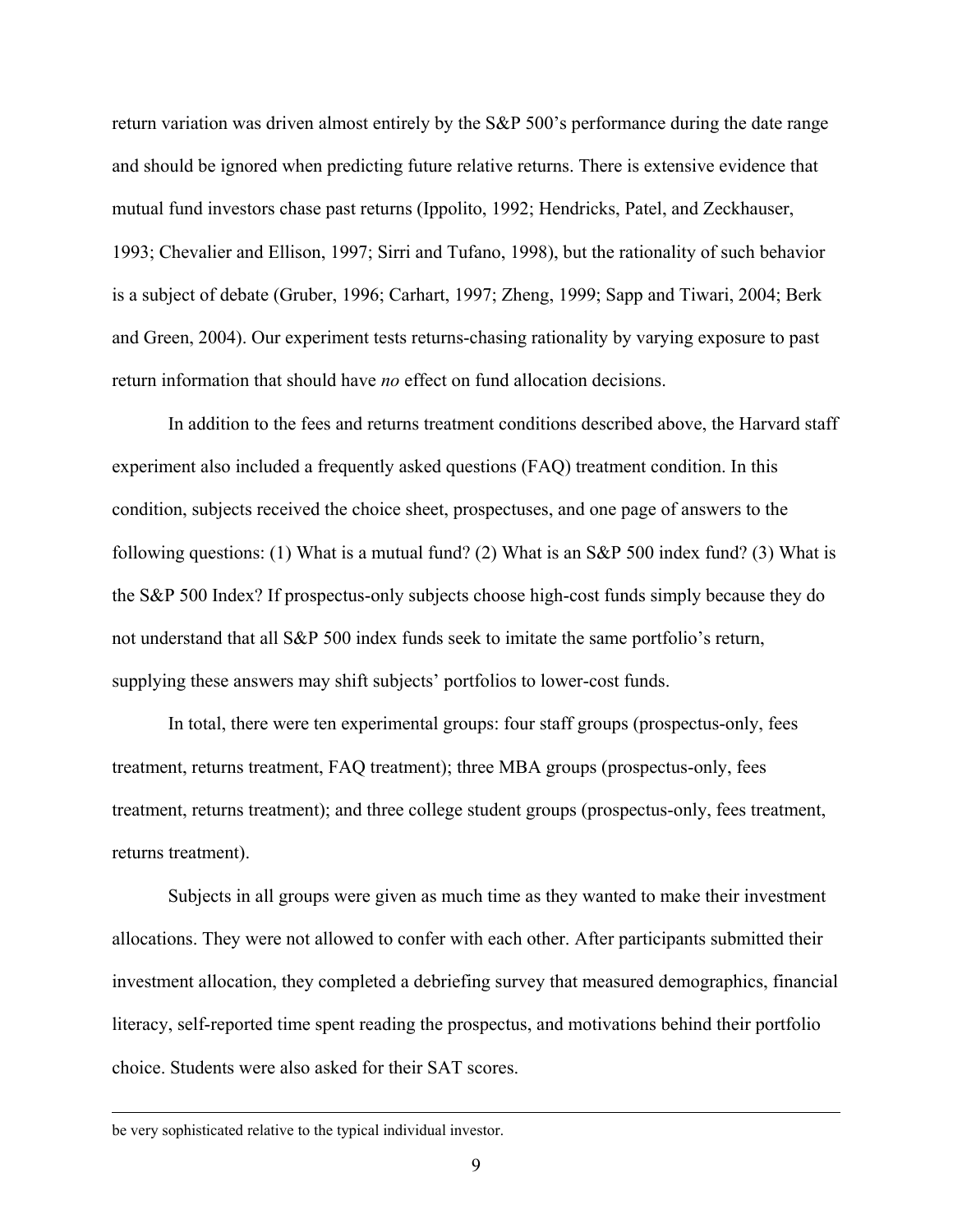We used the following criteria to choose the four S&P 500 index funds offered to *student* subjects: (1) they were front-end load funds with wide variation in the total fees charged; (2) they were less than ten years old, and hence reported annualized returns since fund inception in their prospectus; (3) annualized returns since inception were positively correlated with fees across funds; and (4) their prospectus was available as a PDF document online. Slightly different criteria were used for staff subjects, as explained later.

We wanted wide variation in the fees charged by the funds we offered so that subjects' decisions would meaningfully affect their expected returns. The largest source of S&P 500 index fund fee variation is their loads, which vary in the CRSP mutual fund database from 0% to 5.75% of invested funds. There is also substantial variation in annual expense ratios, which vary from 6 to 200 basis points. We restricted the set of funds under consideration to those with loads because we did not want to confound sensitivity to total fees with sensitivity to the mere presence of a load. We opted to include only front-end load funds (rather than also offering backend load funds) in order to facilitate explaining the funds' fees on only one page. Barber, Odean, and Zheng (2005) present evidence that mutual fund investors are more sensitive to loads than expense ratios. Therefore, subjects are likely to be *more* sensitive to our experiment's fund fees than to fees in the general index fund universe, where there are many no-load funds.

 By requiring that funds offered to student subjects be less than ten years old, we ensured that their prospectuses reported annualized returns since inception. Because we wanted to distinguish irrational returns-chasing behavior from rational fee-avoiding behavior, we searched for a fund menu where fees were positively correlated with annualized returns since inception.

After imposing the above criteria, the set of suitable S&P 500 index funds was remarkably small. The four funds we offered students are the Allegiant S&P 500 Index Fund, the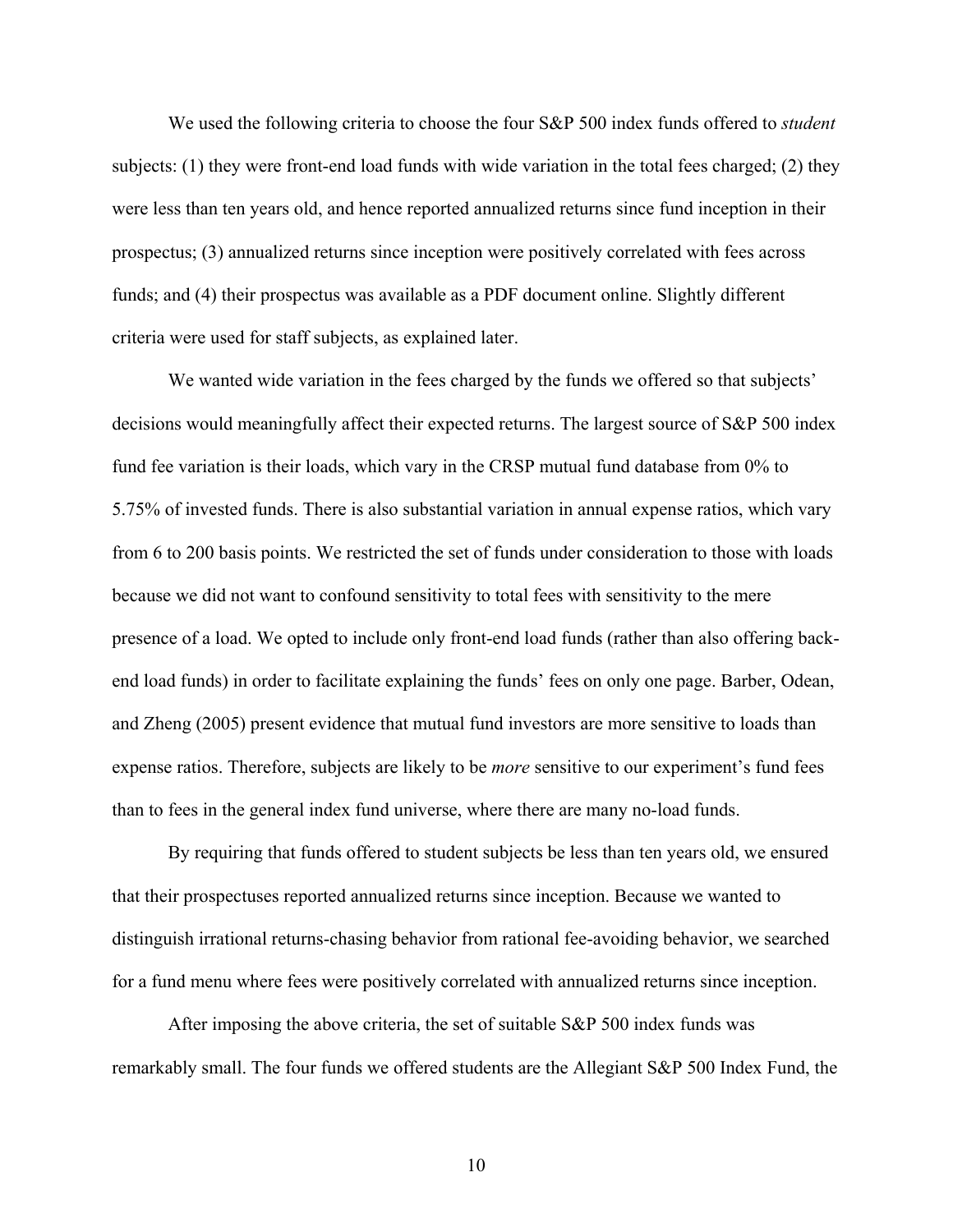Mason Street Index 500 Stock Fund, the Morgan Stanley S&P 500 Index Fund, and the UBS S&P 500 Index Fund. For all four funds, we specified that subjects could only invest in the Class A shares. The funds offered to students, their ticker symbols, inception dates, minimum opening balance requirements, fees, historical returns, and results from a performance evaluation regression are listed in columns two through five of Table 1. With the exception of the annualized return standard deviation and regression results, these numbers are taken from the most recent prospectuses available at the time of the student experimental sessions, which listed returns through December 31, 2003. The return standard deviations are calculated using returns excluding loads and taxes, starting in the first full calendar month in which all the students' funds were operating and ending in the last full calendar month before the student experimental sessions took place. The performance evaluation regressions run fund returns excluding loads and taxes on S&P 500 returns over this same time period.

The expense ratio across the four student funds varies from 0.59% to 0.80%, and the load varies from 2.50% to 5.25%.<sup>3</sup> The total annual fee (expense ratio plus front-end load) on a \$10,000 investment held for one year varies from a low of \$309 for the Allegiant fund to a high of \$589 for the Morgan Stanley fund.<sup>4</sup> Though the Allegiant fund is the lowest-cost fund, the total fee for the UBS fund is only \$11 more. The other two, the Mason Street and Morgan Stanley funds, have substantially higher loads and expense ratios.

 $\overline{a}$ 

 $3$  The expense ratio associated with each of these funds is not unambiguous because all four funds have in the past waived part of their stated expenses on an ad hoc basis each year. In this paper, we use the expense ratio from the prior year after any expense waivers, as stated in the prospectus, unless the fund guarantees the waiver level in the following year. Morningstar uses net-of-waiver expense ratios to rate funds. See Christoffersen (2001) for a discussion of mutual fund fee waivers. 4

<sup>&</sup>lt;sup>4</sup> We calculate fees on a one-year \$10,000 investment with the formula \$10,000  $\times$  (expense ratio + load) for simplicity, since that was the total fee implicitly presented to subjects in the fees treatment condition. Calculating fees using the formula  $(\$10,000 \times load) + (\$10,000 \times (1 - load) \times expense$  ratio) yields almost identical results for all of the paper's analyses. We use the formula  $$10,000 \times (expense ratio/12 + load)$  to calculate fees on a one-month investment.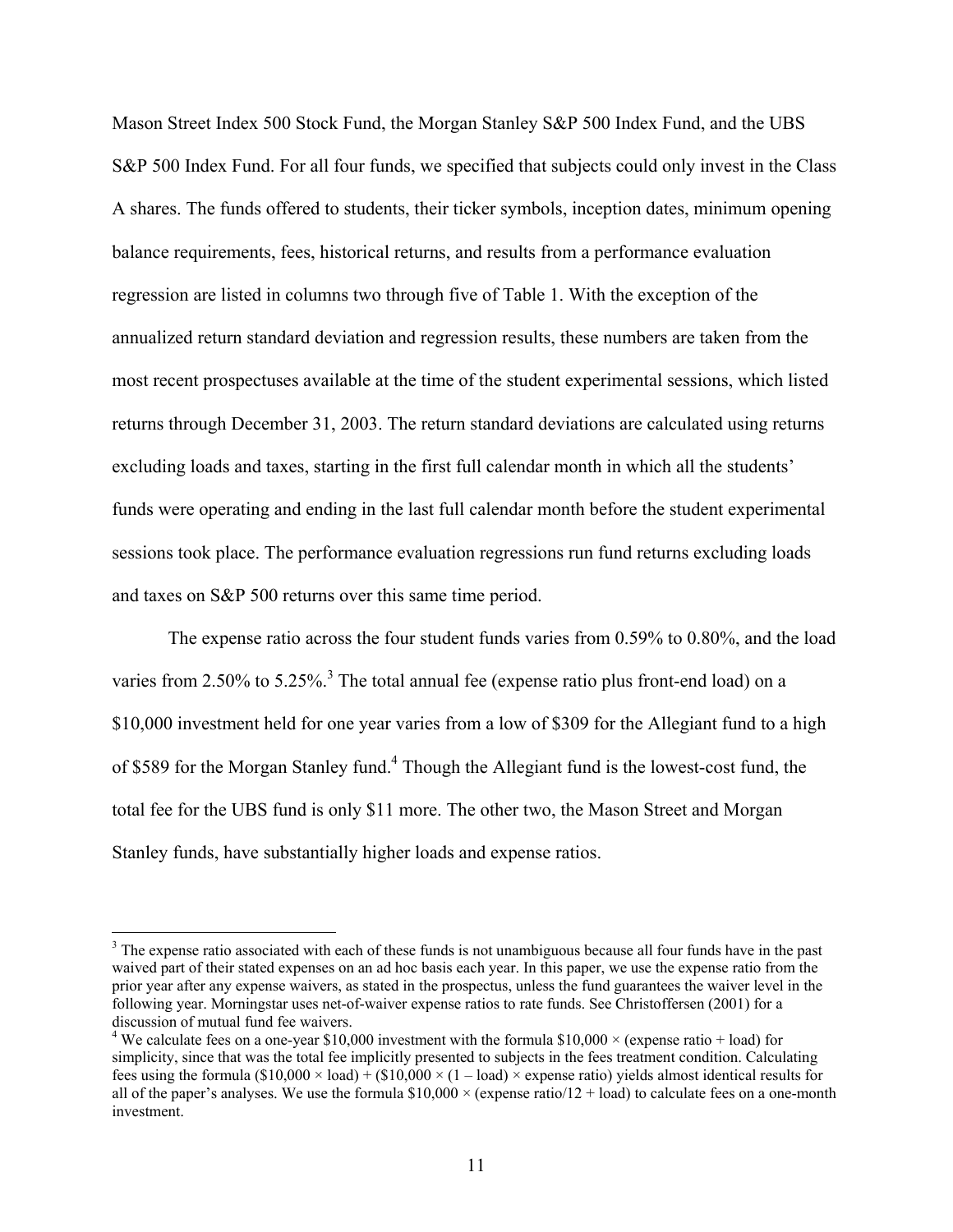The annualized returns since inception net of all fees reported in the prospectuses vary from a low of 1.3% for the Allegiant fund to a high of 5.9% for the Mason Street fund. All four student funds were established during a 19-month window, but the S&P 500 Index level ranged from 757 at the Mason Street fund's inception to 1047 at the Allegiant fund's inception. This variation in the S&P 500 Index value at inception is largely responsible for the differences in the reported return since inception. Note that the fund with the highest annualized return since inception (the Mason Street fund) is one of the two high-cost funds, whereas the fund with the lowest reported return since inception (the Allegiant fund) is the lowest-cost fund. The last two rows of Table 1 show that even excluding the impact of the sales load, the low-cost Allegiant fund has the highest historical alpha during the period in which all four funds were operational, and the funds' tracking errors are nearly identical.

We wanted to offer the same funds to the staff subjects, who were recruited two years after the student subjects. However, the Mason Street fund was acquired by American Century Investments in 2006 and incorporated into an existing American Century index fund. Therefore, we replaced the Mason Street fund with the Phoenix Insight Index Fund, which also has high fees and historical returns. The last four columns of Table 1 shows the characteristics of the funds offered to staff subjects.

The three funds offered to both students and staff—the Allegiant, Morgan Stanley, and UBS funds—had similar expense ratios and front-end loads in 2005 and 2007. The total fees paid by staff subjects were generally lower, however, because their investment horizon was only one month, so they were charged for only one month of ongoing expenses rather than a full year. The liquidation of staff subjects' portfolio after one month also triggered a 1% early-redemption fee for the UBS fund, raising its cost to staff subjects relative to its cost to student subjects. Whereas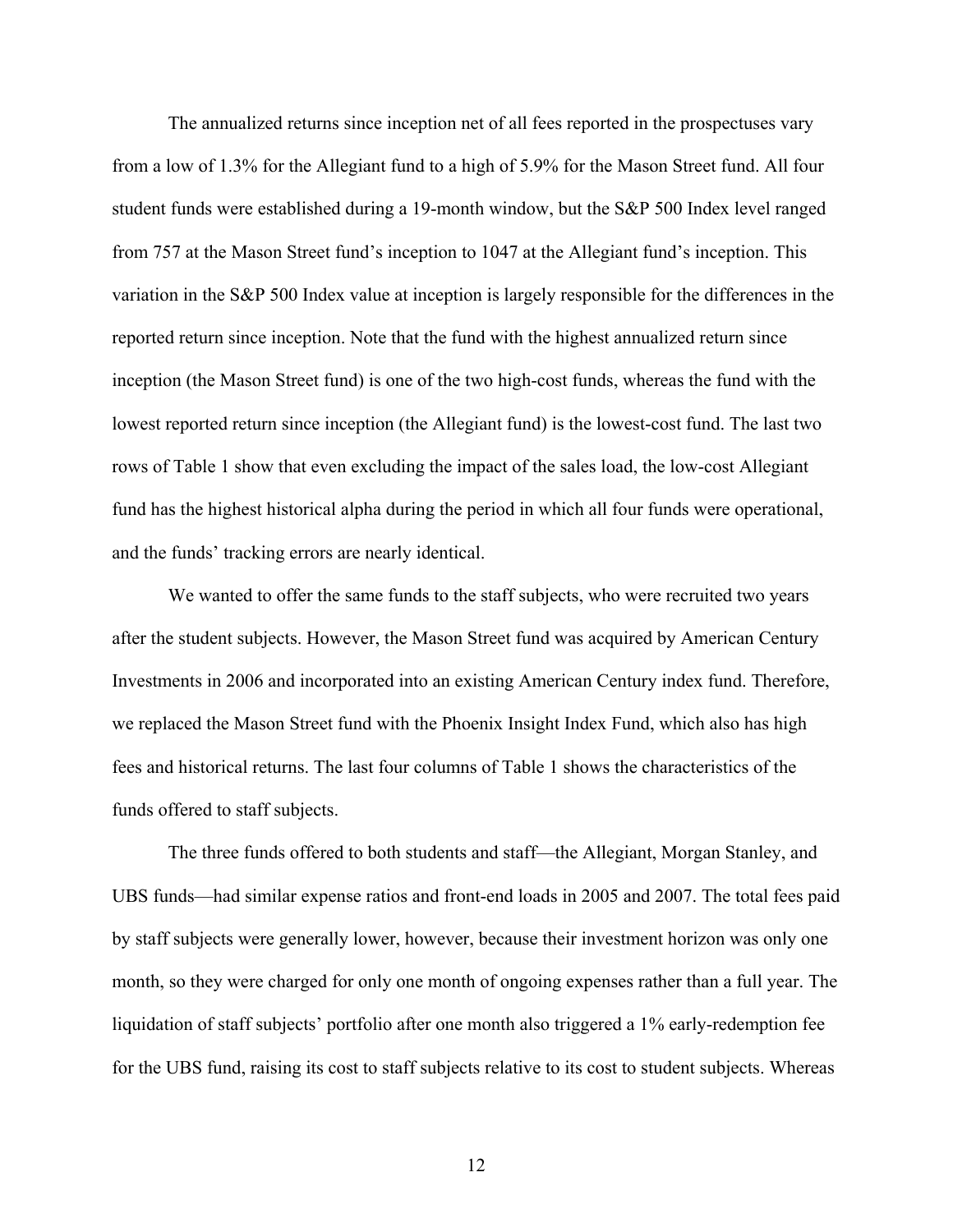the Morgan Stanley fund was the most expensive fund offered to student subjects, the Phoenix fund was the most expensive fund offered to staff subjects.

Because the Phoenix fund had been in operation for more than ten years at the time of the staff experiment, its prospectus did not list an annualized return since inception, but instead listed a ten-year historical return. We reported this ten-year return for the Phoenix fund on the staff subjects' returns sheet. The Phoenix fund's 7.3% ten-year return is significantly higher than the other staff funds' returns since inception, which are between 3.1% and 3.8%. In addition, the 9.8% one-year historical return (including the sales load) listed in the Phoenix fund's prospectus is much higher than the other staff funds' one-year returns of less than 2%. This is because the most recent prospectus for the Phoenix fund listed returns through 2006 (a good year for the market), whereas the other prospectuses only listed returns through 2005.<sup>5</sup> In the last two rows of Table 1, we find that despite its high current expense ratio, the Phoenix fund has the highest historical alpha. It also has the highest tracking error. These findings are due to the fact that the Phoenix fund's expense ratio used to be much lower and changed multiple times during its history.<sup>6</sup> During September 2007 (the investment period that determined staff payouts), the Phoenix fund had the lowest return (3.66%) and the Allegiant fund had the highest return (3.74%), as predicted by the current expense ratios.

Recall that *every* staff subject was effectively given a call option whose strike price was \$10,000 and whose underlying asset's initial value was \$10,000  $\times$  (1 – portfolio load). This created large incentives for the staff subjects to make optimal choices. Based on the yield of the

 $\overline{a}$ 

<sup>&</sup>lt;sup>5</sup> The 2006 S&P 500 return was 15.78%, in contrast to the Phoenix fund's 16.47% return before loads. The end of the prospectus reveals in a long table that excluding a non-recurring payment by the fund's former administrator, the fund's 2006 return was only 15.18%. The Phoenix fund's annual report discloses that the payment was made because the administrator had previously been charging Phoenix more than had been contractually agreed upon. Even if one were to believe that similar payments were to be regular occurrences for Phoenix investors going forward, the expected payment over a one-month investment horizon is surely swamped by the fund's 5.75% load.  $6$  For example, the annualized expense ratio was 0.45% after fee waivers in the second half of 2005.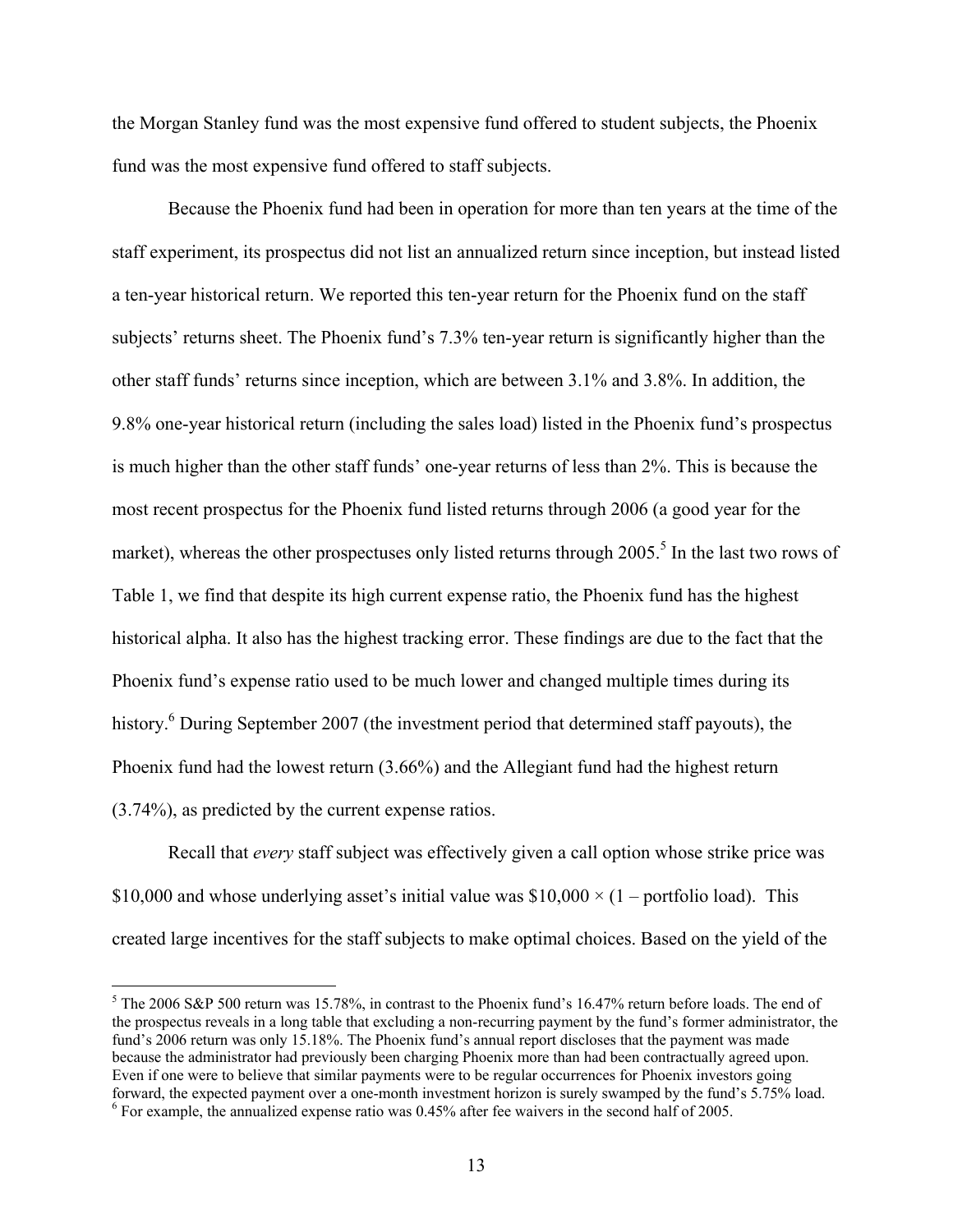30-day Treasury bill and the implied S&P 500 volatility given by the Chicago Board Options Exchange Volatility Index (VIX) at the close of August 21, 2007—the day before the first staff sessions began—the Black-Scholes value of allocating 100% to the Allegiant fund was \$170, whereas the value of allocating 100% to the Phoenix fund was \$76. Therefore, each staff subject stood to gain \$94 by moving from the worst portfolio to the best portfolio.

#### **2. Subject Characteristics**

 $\overline{a}$ 

 Our subjects are 391 Harvard staff members, 252 Wharton MBA and Ph.D. students, and 87 students recruited primarily on the Harvard campus. Although we aimed to recruit only MBA subjects on the Wharton campus, we did not explicitly prohibit non-MBA students from participating in the experiment, so our Wharton campus subject pool included 15 college students and two Ph.D. students.<sup>7</sup> We group the MBA students with the Ph.D. students and refer to them collectively as the "MBA sample." We group the college students on the Wharton campus with the student subjects at the Harvard campus and refer to them collectively as the "college sample."

 Table 2 gives summary statistics on our subject pools. The average staff subject is about 40 years old, which means that they typically have a couple of decades of experience managing their personal finances. As expected, the student subjects are substantially younger. The majority of our staff subjects are female, whereas both the college and MBA samples have male majorities. The staff subjects are very well-educated: 88% have a college degree (almost all of these are bachelor's degrees, not associate's degrees), and 60% have some graduate education or a graduate degree. The "college" sample includes a few high school students who were taking

 $7$  We confirmed the Harvard staff and Wharton student affiliations by checking their school-issued identification cards.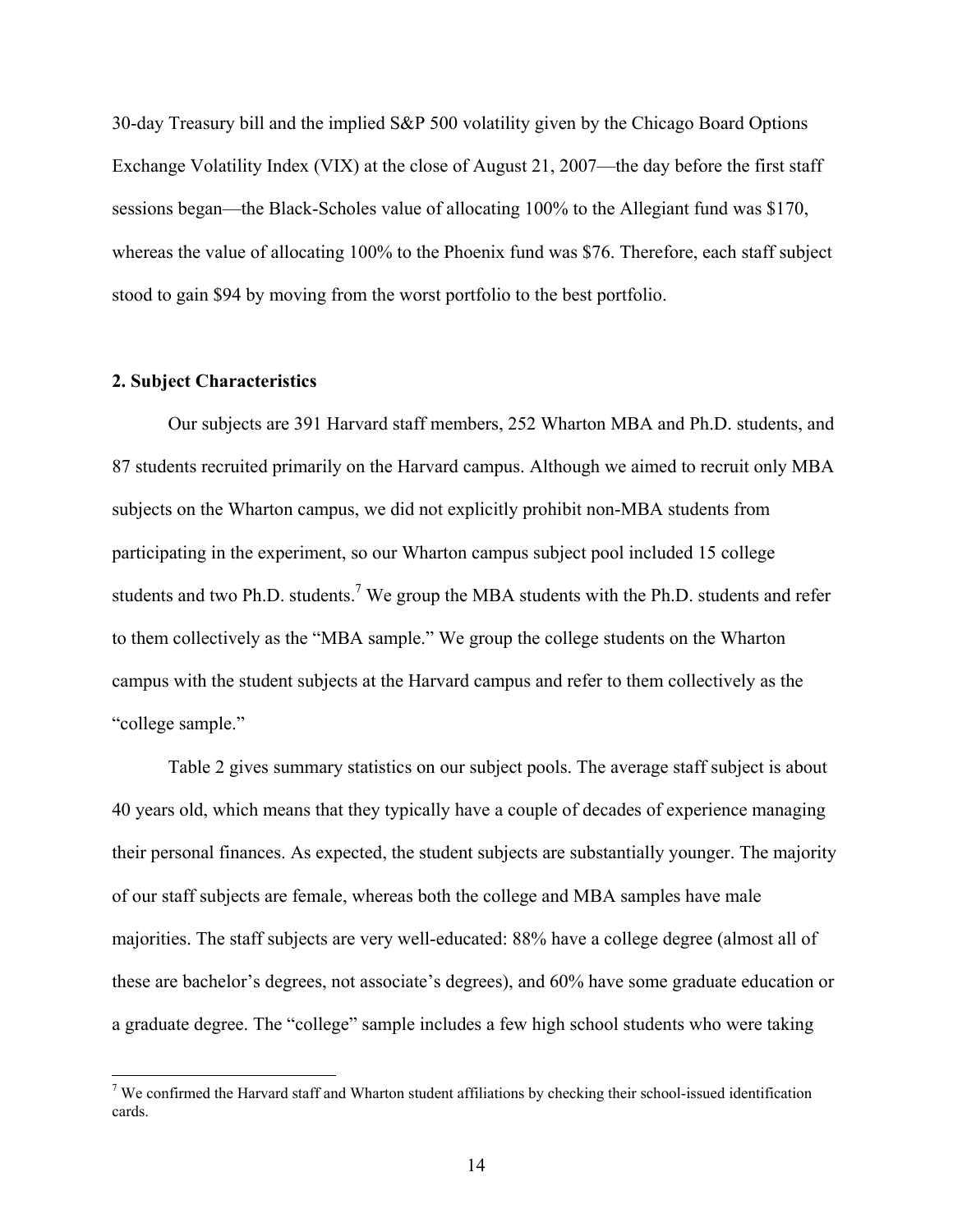summer school classes on campus, as well as a few college graduates. Both MBAs and college subjects report extraordinarily high average SAT scores (the 98th and 99th percentiles, respectively) $8$ 

Every subject group is more financially literate than the typical American investor sampled in the John Hancock Defined Contribution Plan Survey (John Hancock Financial Services, 2002). Only 8% of John Hancock respondents correctly answered a multiple choice question about what kinds of assets a money market fund holds. We asked a similar question of our subjects and found that 21% of staff, 40% of MBAs, and 15% of college students answered correctly. John Hancock respondents on average thought that the stock of their own company was *less* risky than an equity mutual fund; on a 5-point scale, the average risk rating was 3.1 for employer stock and 3.6 for an equity mutual fund. In contrast, all ten of our experimental groups on average correctly rated a typical Fortune 500 stock as *more* risky than an equity mutual fund. However, this second comparison is potentially confounded by the fact that John Hancock respondents were asked about the stock of their own employer, whereas our subjects were asked about the stock of a typical Fortune 500 company.

Through the luck of the draw, staff subjects in the fees treatment condition are younger, more likely to be female, and more educated than the other staff subjects. We will show in Section 4 that our treatment estimates are robust to controlling for these demographic differences. In addition, prospectus-only MBAs are less financially knowledgeable than other MBAs when judged by their knowledge of what a money market fund's investments are. In unreported regressions, we find that controlling for whether this question was answered correctly

 $\overline{a}$ 

<sup>&</sup>lt;sup>8</sup> Approximately one-third of the MBAs and one-sixth of the college sample reported not having taken the SAT. Many of these subjects may be foreign students, which raises the concern that poor English skills or unfamiliarity with U.S. financial institutions may cause them to pay high fees. However, we find no significant difference in mean fees between student subjects who did and did not take the SAT (two-sided *p*-value of 0.54, not reported in a table).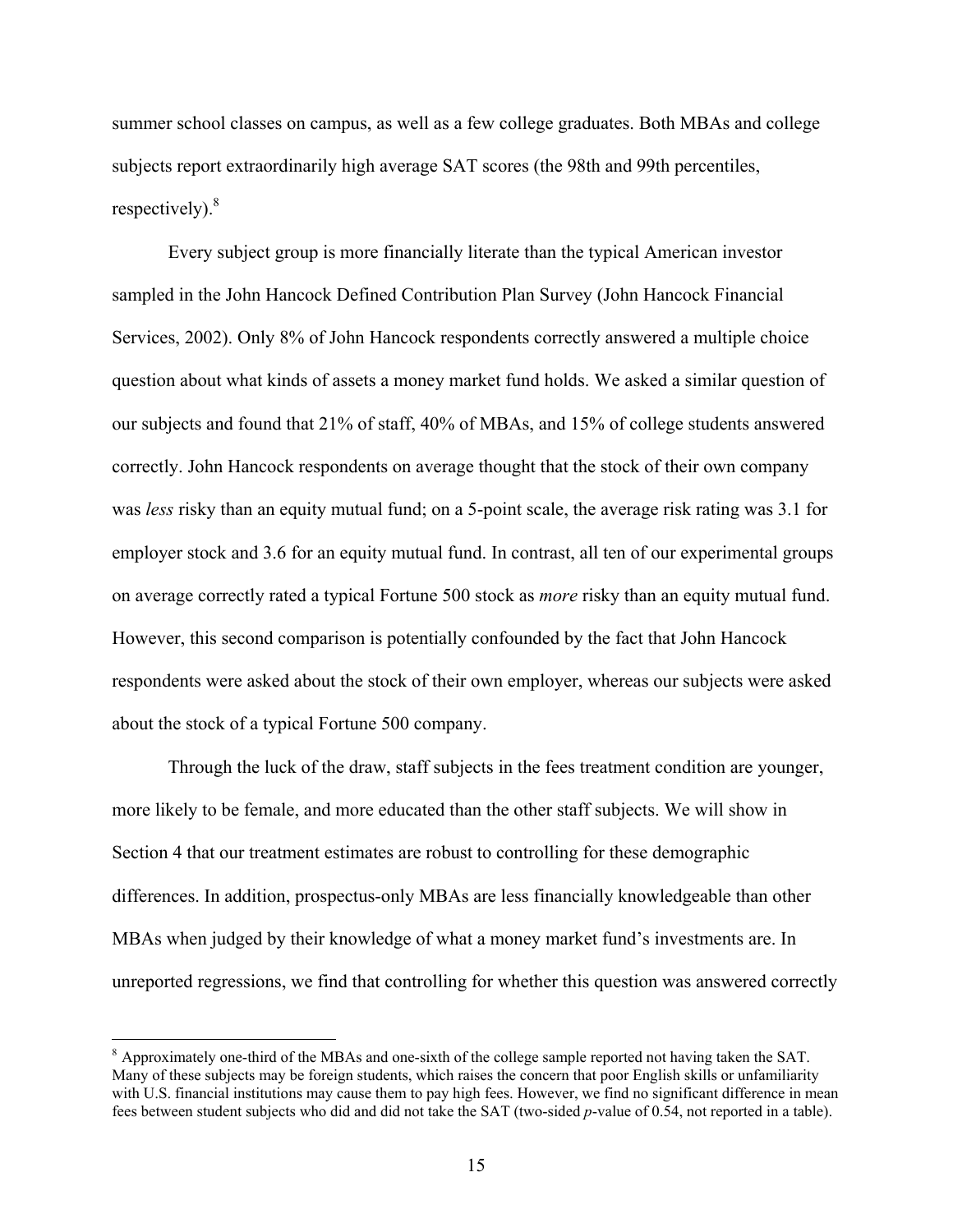does not qualitatively change our inference about the MBA fees treatment effect and strengthens the statistical significance of the returns treatment effect.

Consistent with their high-powered incentives, staff subjects reported spending the most time reading the prospectuses: about 14 minutes on average. MBAs reported spending about 12 minutes reading the prospectuses, and college students reported spending about 9 minutes.<sup>9</sup> Students in both prospectus-only groups spent more time reading the prospectuses than the treatment groups, which seems sensible given that they received only the prospectuses and no additional materials. This pattern is reversed among staff subjects, who spent the least time reading the prospectuses when in the prospectus-only group, but the differences between the staff prospectus-only group and the other staff treatment groups are not statistically significant.

As a whole, these numbers alleviate concerns that subjects simply randomized without exerting any mental effort when making their allocations. The average time spent reading the prospectuses should be enough for a knowledgeable subject to find the expenses in the four documents. Since participants could leave the experiment at any time they wished, time spent in the experiment likely reflects time actually spent in the decision-making process. Additional evidence against the randomization hypothesis comes from Wald tests, which reject equality of subjects' mean allocations to each fund at the 1% level for all ten experimental groups.

### **3. Main Experimental Results**

<u>.</u>

 Table 3 shows the mean portfolio fee (load plus expense ratio plus short-term redemption fee if applicable) paid in each condition by subject type, as well as the average (weighted by

<sup>&</sup>lt;sup>9</sup> When a subject reported a range of time, such as "10 to 15 minutes," we assigned the midpoint of that range to the subject. The staff and MBA figures are close to those calculated from our own records of how much time elapsed between a subject's receiving the experimental materials and his or her returning them to receive the debriefing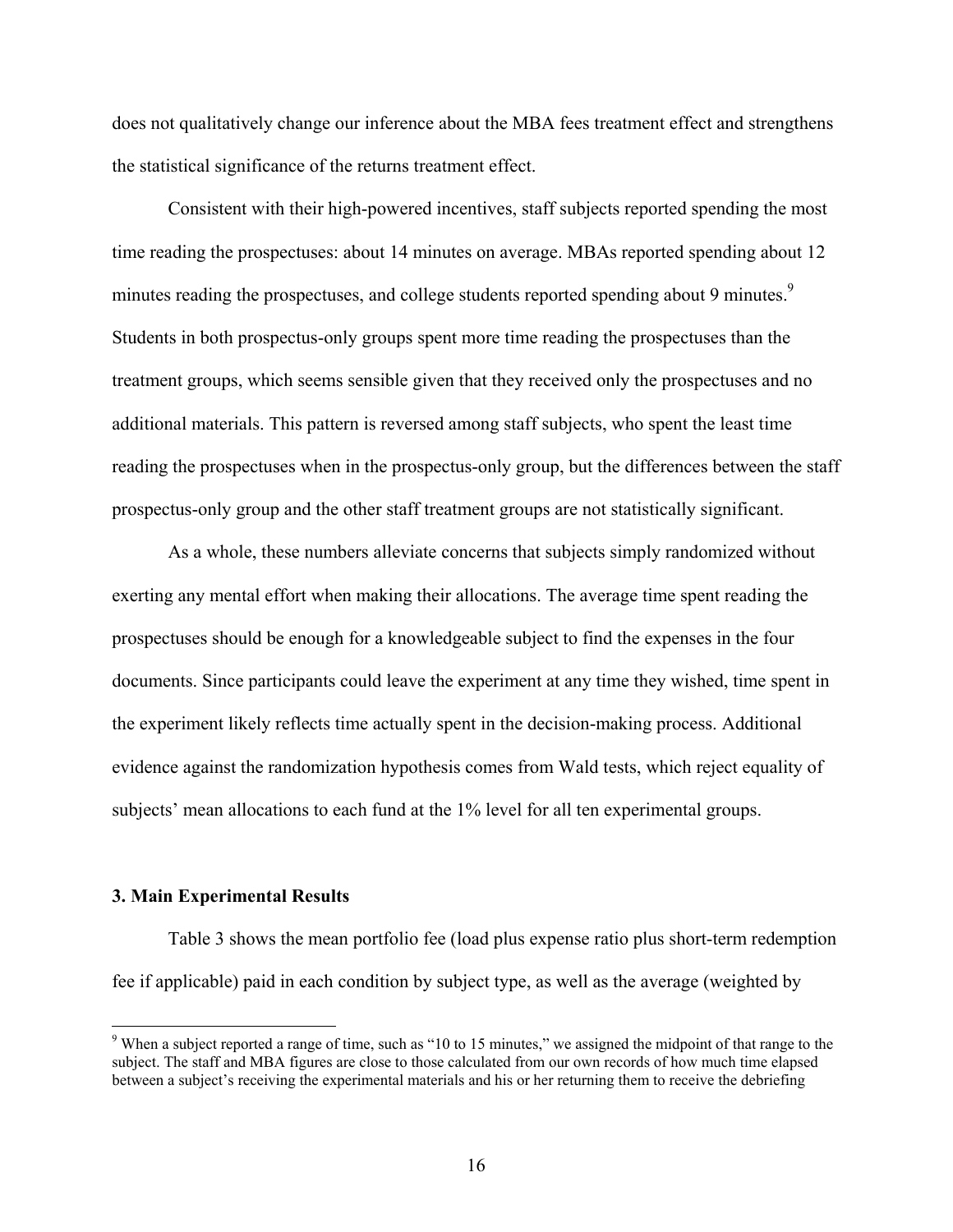dollar allocation) annualized long-horizon historical return of the funds in the portfolios. Despite receiving no non-portfolio services whatsoever, the average fee paid by staff in the prospectusonly condition is \$456, which is higher than the \$431 they would have paid if they had selected randomly, and much higher than the \$255 they would have paid if they had allocated all \$10,000 to the lowest-cost fund, Allegiant. We cannot directly compare staff allocations to student allocations due to differing fund menus, but we can directly compare MBA and college student allocations. Contrary to our expectations, MBAs did no better than college students when simply provided with the mutual fund prospectuses. MBAs in the prospectus-only condition paid \$421 in fees on average, which is only \$10 less than the average college prospectus-only fee, and we cannot reject the hypothesis that the means are equal (two-sided  $p = 0.52$ ). The fees of the average prospectus-only student's portfolio are only slightly below the \$443 fee they would have paid if they had chosen randomly and well above the \$309 fee of the lowest-cost fund, Allegiant.

The black bars in Figure 1 show the average prospectus-only group allocations across the four funds. Staff and MBA prospectus-only groups allocated only 18% to 19% of their money to both the lowest-cost fund, Allegiant, and the Morgan Stanley fund. But staff allocated 15 percentage points less to the cheap UBS fund than MBAs because they invested 38% of their portfolio in the most expensive fund, Phoenix Insight (which was not offered to students). In contrast, MBAs invested only 23% in their costly fourth option, Mason Street (which was not offered to staff).

Comparing MBA allocations to college student allocations is more straightforward because the two groups were offered the same set of funds. Both student prospectus-only groups' allocations to the two cheap funds, Allegiant and UBS, are similar—19% and about 40%,

survey. Unfortunately, we did not keep our own records of how much time college subjects took, so we cannot independently corroborate their reports.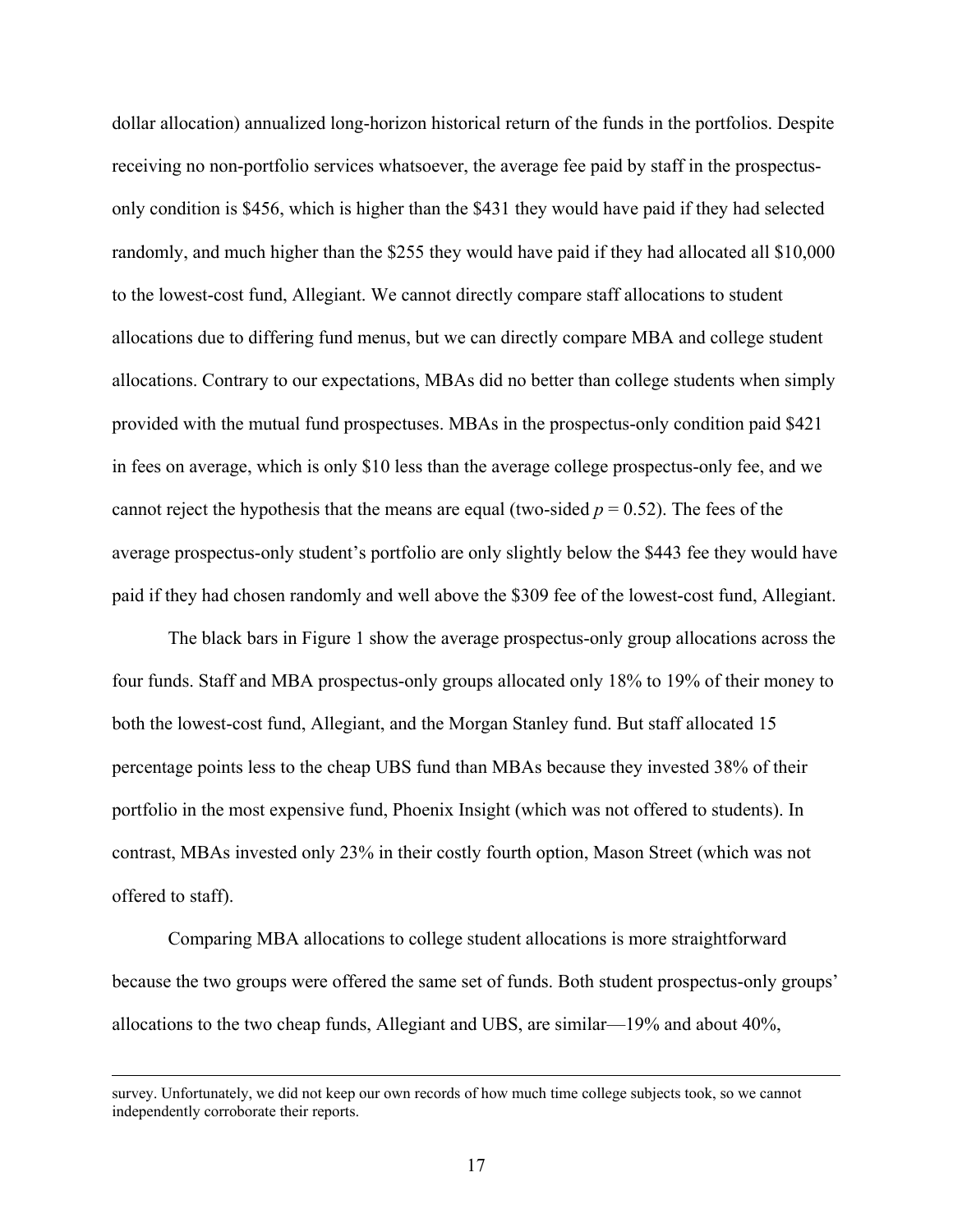respectively. The groups' allocations differ primarily in the way they decided to allocate the portion of their portfolio devoted to expensive funds: MBAs allocated more to Mason Street than Morgan Stanley (23% versus 18%), whereas the relative proportions are flipped (17% versus 27%) for the college students. The slightly lower average fees paid by MBAs are not, however, primarily driven by their preference for Mason Street over Morgan Stanley. The more important factor is that MBAs allocated 59% to the two cheap funds in total, whereas college students allocated a slightly lower 56%. This total is an important determinant of portfolio fees because the two cheap funds' fees are only 11 basis points apart, and the two expensive funds' fees are only 34 basis points apart, but over 200 basis points separate the cheap funds from the expensive funds.

 The second row of Table 3 shows that providing the fees sheet lowered the average fee paid by \$24 for staff, \$55 for MBAs, and \$21 for college students. The drop is significant at the 5% level for the staff and the 1% level for the MBAs, but it is insignificant for the college sample, both because of the smaller magnitude of the effect and the fact that the college sample is only a third of the size of the staff or MBA sample.<sup>10</sup> It seems that the MBAs' sophistication manifested itself in their greater responsiveness to useful information.

Nonetheless, most MBAs did not use the information optimally. The gray bars in Figure 1 show a shift to the lowest-cost fund for the fees treatment groups relative to the prospectusonly groups. But the staff, MBA, and college subjects in the fees treatment groups still allocated 49%, 20%, and 37% of their assets to the two high-cost funds, respectively. The histograms in Figure 2 show that only 9% of staff subjects, 19% of MBA subjects, and 10% of college subjects in the fees treatment allocated all of their money to the lowest-cost fund. While these proportions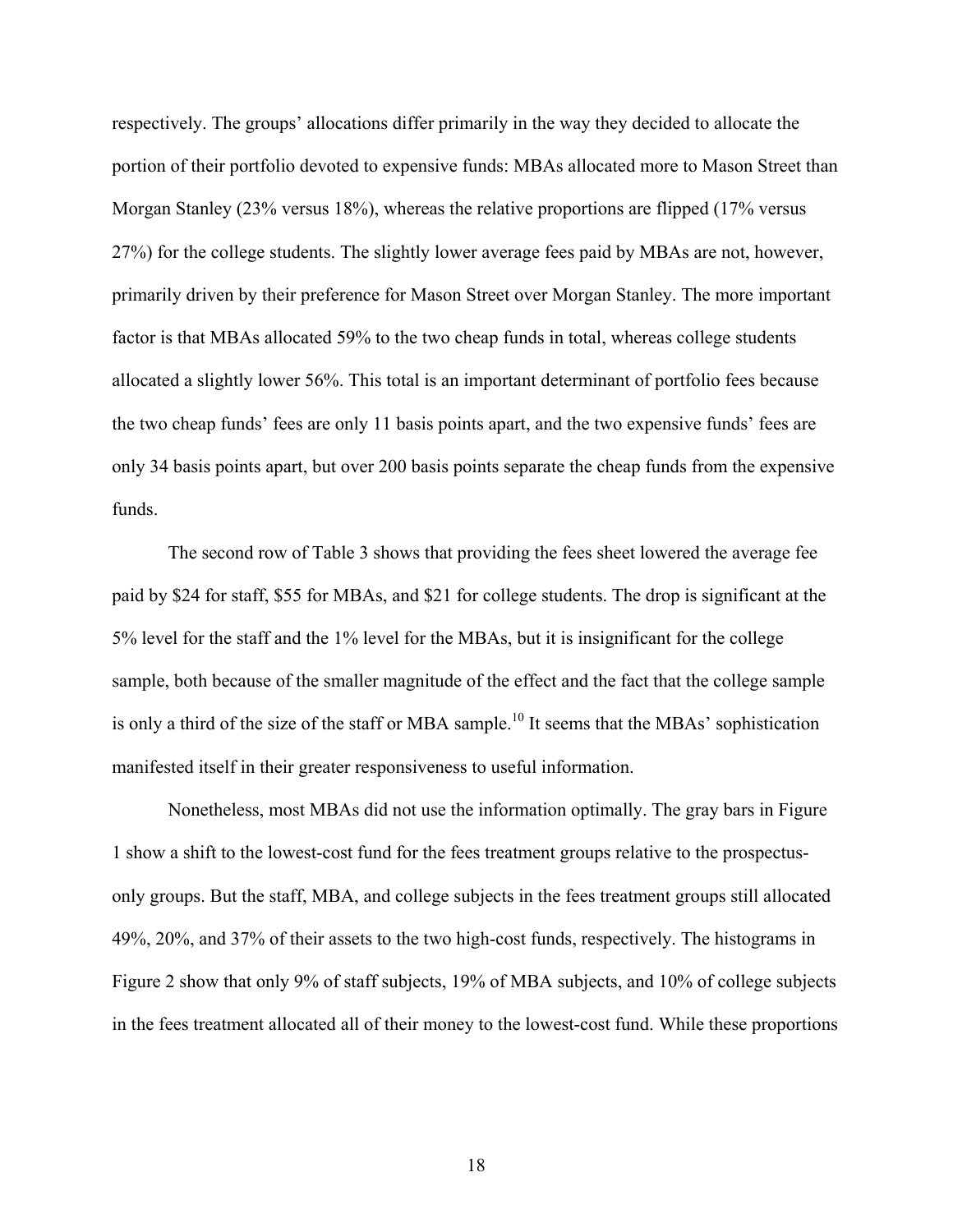are higher than the 3% of staff, 6% of MBAs, and 0% of college students in the prospectus-only groups who allocated all their money to the cheapest fund, they are far from the 100% one would expect under optimal choice. This result suggests that search costs for fees alone cannot explain the tendency to invest in high-fee index funds, since the fees sheet brings these search costs close to zero.<sup>11</sup> Instead, subjects seem to value normatively irrelevant characteristics.

 Given the existing evidence on mutual fund returns-chasing, a likely candidate for a nonfee characteristic that subjects desire in their index funds is high past returns. The third row of Table 3 shows portfolio statistics for subjects who received the returns summary sheet that highlighted normatively irrelevant long-horizon past returns. The returns sheet increased returnschasing among students. MBAs' average long-horizon historical return rose from 3.06% in the prospectus-only group to 3.53% under the returns treatment, a difference that is significant at the 1% level. The college sample responded even more strongly to the irrelevant information in the returns sheet; the average return increased from 2.86% to 4.03%, a change that is also significant at the 1% level. The white bars in Figure 1 show that the Mason Street fund, which has the highest long-horizon historical return offered to students, gained portfolio share at the expense of every other fund. Because we had constructed the fund menu so that fees would be positively correlated with returns since inception, chasing past returns reduced expected future returns. The MBA returns treatment group paid \$19 more on average than the MBA prospectus-only group, while the college returns treatment group paid \$55 more than the college prospectus-only group.

 $10$  Holding fixed the point estimate of the fee treatment effect size and the variance of subject fees, tripling the college sample size to match the MBA or staff sample size would result in the college fee treatment effect becoming significant at the 10% level.

<sup>&</sup>lt;sup>11</sup> The fee summary sheet did not contain information on the UBS fund's early-redemption fee, which affected only staff portfolios, although it did warn subjects, "Other fees may apply. Please check the fund's prospectus for more details." Even without the early-redemption fee, however, the UBS fund was more expensive than the Allegiant fund, so a cost-minimizing investor's decision would not be affected by ignorance of the early-redemption fee.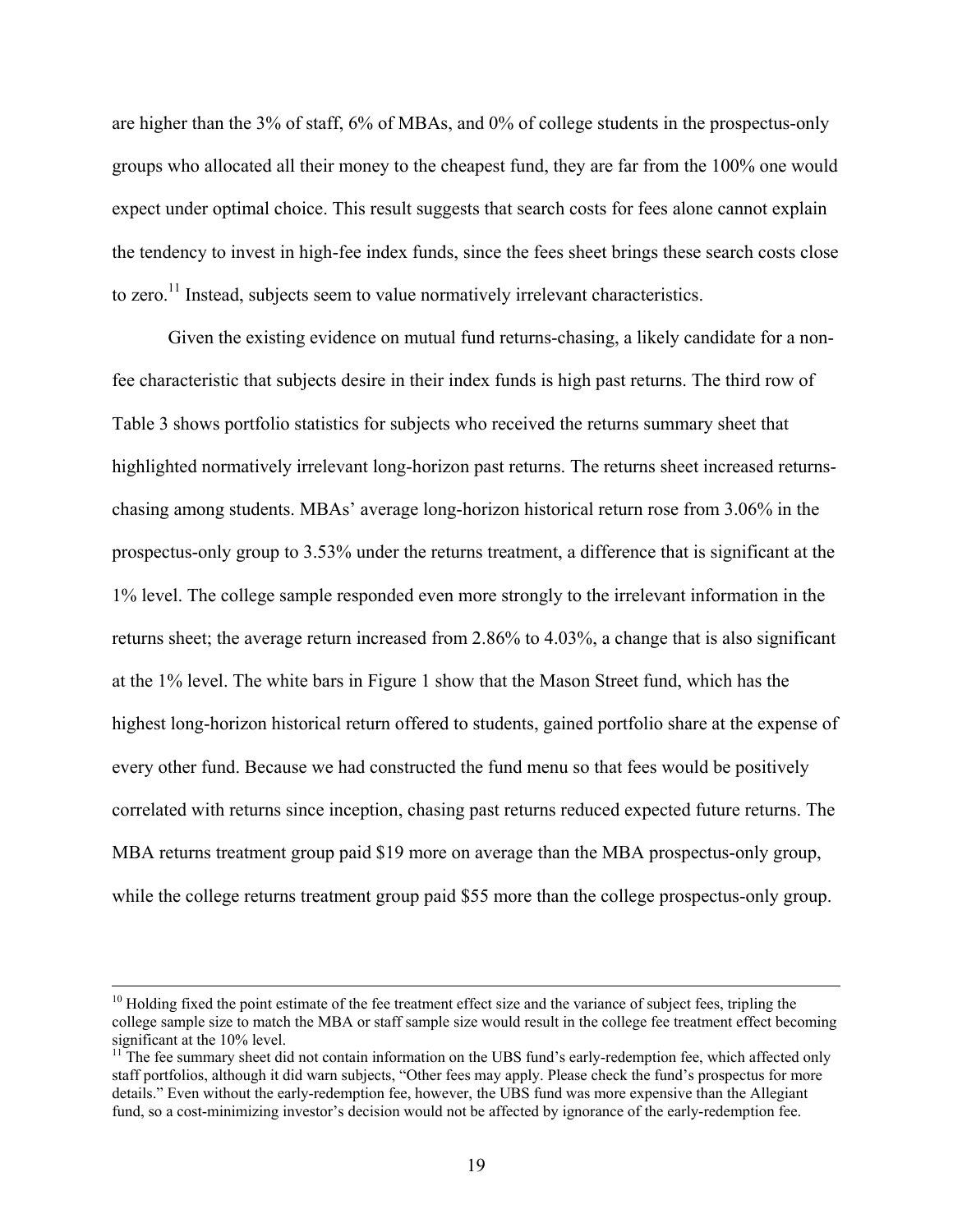On the other hand, the returns sheet had no effect on staff. Staff in the returns treatment chose portfolios with an insignificantly lower average historical return than staff in the prospectus-only condition. We will discuss in Section 4 a potential explanation for why the returns sheet affected students but not staff.

 The possibility that subjects are confused about the nature of S&P 500 index funds motivated our final treatment condition, in which subjects were given a page with answers to frequently asked questions about S&P 500 index funds. The fourth row of Table 3 shows portfolio statistics for staff subjects in this treatment group. Fees for this group are lower by \$15 relative to staff prospectus-only subjects, although the result is statistically significant at the 10% level only under a one-sided test. Despite the weak statistical significance, the hashed bars in the top panel of Figure 1 suggest that this drop is not just due to random variation. Both cheaper funds received more money in the FAQ treatment than in the prospectus-only condition, and both expensive funds received less money. The hashed bars in the top panel of Figure 2 show, however, that the FAQ treatment was not successful in increasing the number of subjects who chose the cheapest possible portfolio.

#### **4. Interpretation**

 In order to gain insight into what motivated subjects' decisions in the four experimental conditions, we asked them in the debriefing survey to rate how important eleven factors were in shaping their portfolio decision. We assign the integers 1 through 5 to the five possible ratings, with 1 corresponding to "not very important at all" and 5 corresponding to "very important." Table 4 reports the average rating of each factor's importance with the associated ordinal ranking in parentheses (lower numbers indicate greater ordinal importance).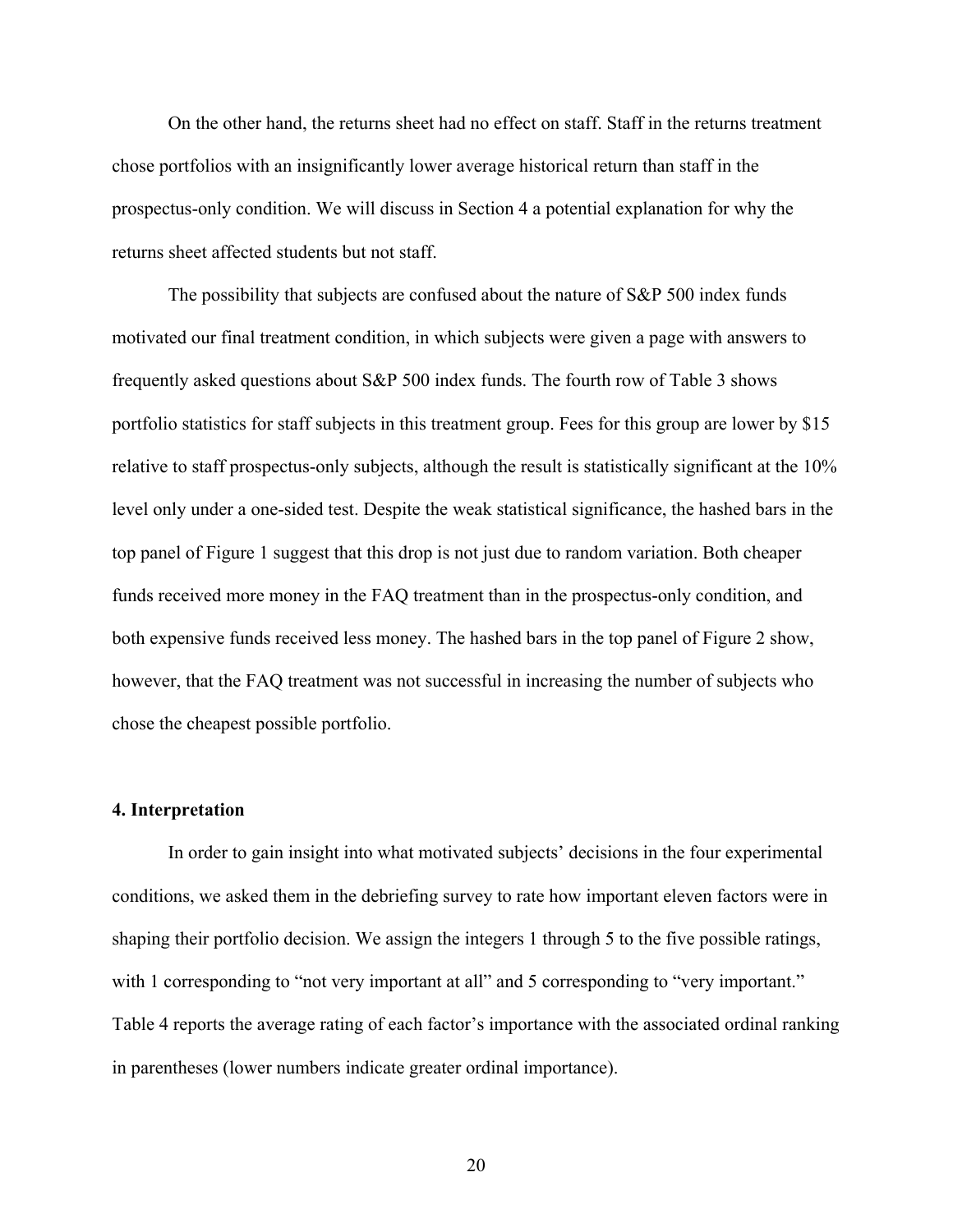The staff and college prospectus-only groups ranked fund performance over the past year and fund performance since inception as the first- and second-most important factors respectively. Fund fees, expenses, and loads were ranked fifth by prospectus-only staff and eighth by prospectus-only college students. In light of this ranking, it seems unlikely that these subjects' search efforts were primarily directed towards finding the most relevant information about the funds—their cost.

In contrast, MBA prospectus-only subjects ranked fees as the most important factor in their portfolio decision. As previously noted, however, their fees are not significantly lower on average than the college prospectus-only subjects' fees. The minimal gain that the MBAs reaped from their prioritization of fees suggests that the cost of accurately finding fees in the prospectuses is relatively high even for MBAs and/or that the false allure of fund returns over the past year and since inception—ranked second and third by prospectus-only MBAs—and other factors is strong enough to offset the benefits of prioritizing fees.

None of the prospectus-only groups ranked brand recognition or past experience with the fund companies as higher than their sixth-most important factor in their decision. In addition, customer service quality was ranked no higher than ninth, suggesting that subjects were not mistakenly applying decision rules that are perhaps relevant in the real world but not in the experimental task. $12$ 

Providing the fees sheet elevated the ranking of fees relative to their ranking in the prospectus-only condition. Staff subjects raised fees' ordinal importance from fifth to second,

 $\overline{a}$ 

 $12$  Most of the prospectuses had no meaningful mentions of non-portfolio services. The exception was the Phoenix fund's prospectus, which discussed the availability of check-writing against one's account; the ability to exchange shares by calling into the customer service number; and services that would automatically deduct money from one's bank account and invest it in fund shares at a regular interval, automatically exchange a predetermined amount from one Phoenix fund to another at a regular interval, and automatically redeem a predetermined amount from the fund and deposit the proceeds in one's bank account at a regular interval.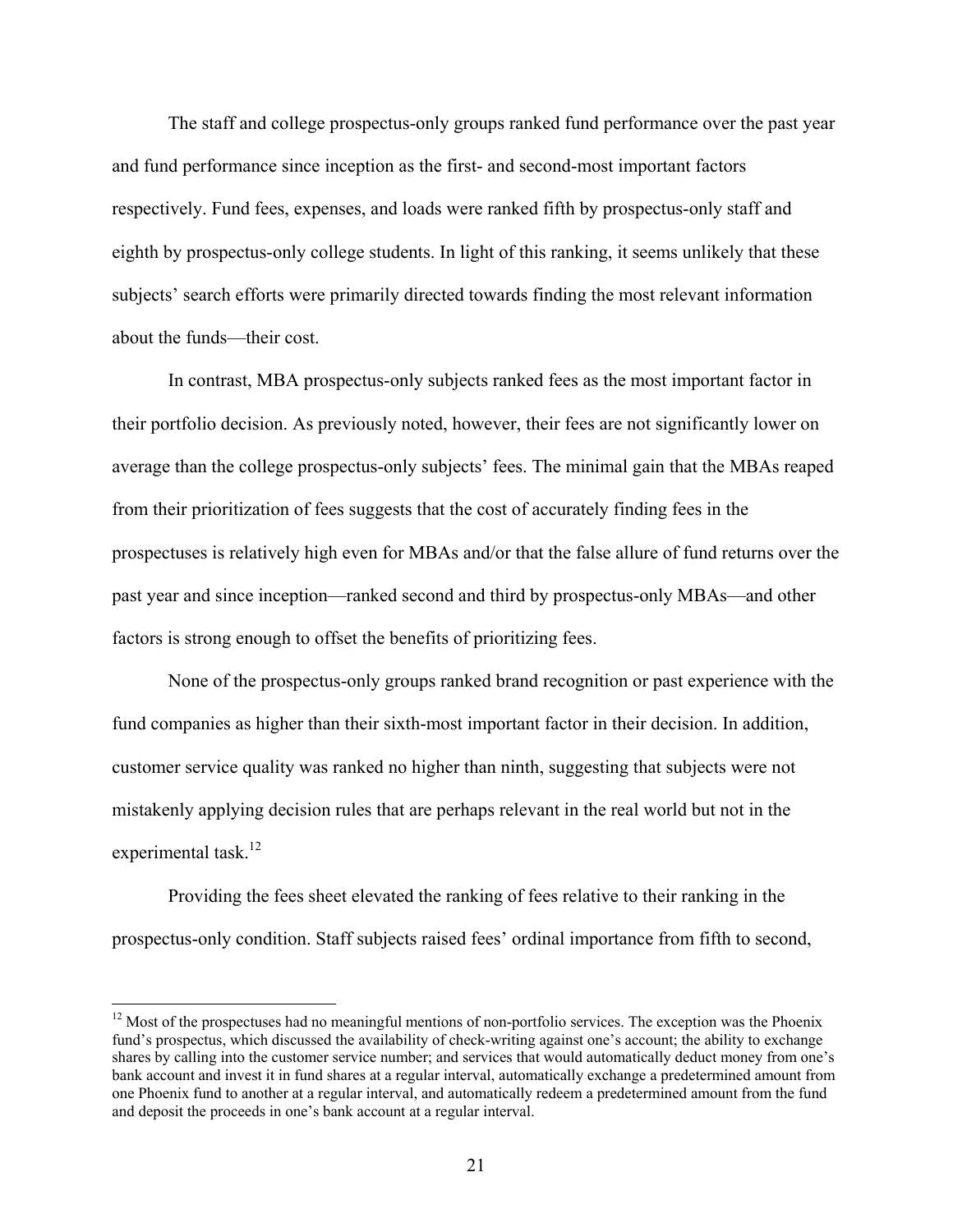and college subjects from eighth to first. MBAs in both conditions ranked fees as their most important factor, but the cardinal rating of fees in the fees treatment is higher. Staff subjects receiving the FAQ sheet also increased their relative rating of fees' importance slightly, raising their ordinal rank to fourth (versus fifth in the prospectus-only condition), although the cardinal rating of fees is lower than in the prospectus-only condition.

The returns sheet similarly elevated the relative ranking of long-horizon past returns for students. College students in the returns treatment condition ranked returns since inception as their most important factor (versus second for the prospectus-only group), downgrading the more sensible one-year return factor to second place. MBAs in the returns treatment ranked the two past performance factors first and second (versus second and third for the prospectus-only group). On the other hand, consistent with the weak effects we saw in Table 3, staff's ranking of returns' importance does not seem to have responded to the returns sheet.

 These factor rankings appear to contain real information. Table 5 presents regressions run separately for staff, MBAs, and college students—where the dependent variable is portfolio fees or long-horizon past returns. The explanatory variables are treatment group dummies and the cardinal coding of how highly the subject ranked the eleven factors. Even after controlling for the information treatments, we find that within each subject group, those who rated fees as more important paid significantly less in fees. Increasing the numerical rating of fee importance by one is associated with a decrease in fees of between 15 and 19 basis points.

We also find that those who rated past returns as more important chose portfolios with higher long-horizon historical returns. The magnitude of the returns since inception effect is similar for MBAs and college students: a one unit increase in the reported importance of fund performance since inception is associated with a 15 basis point increase in the portfolio's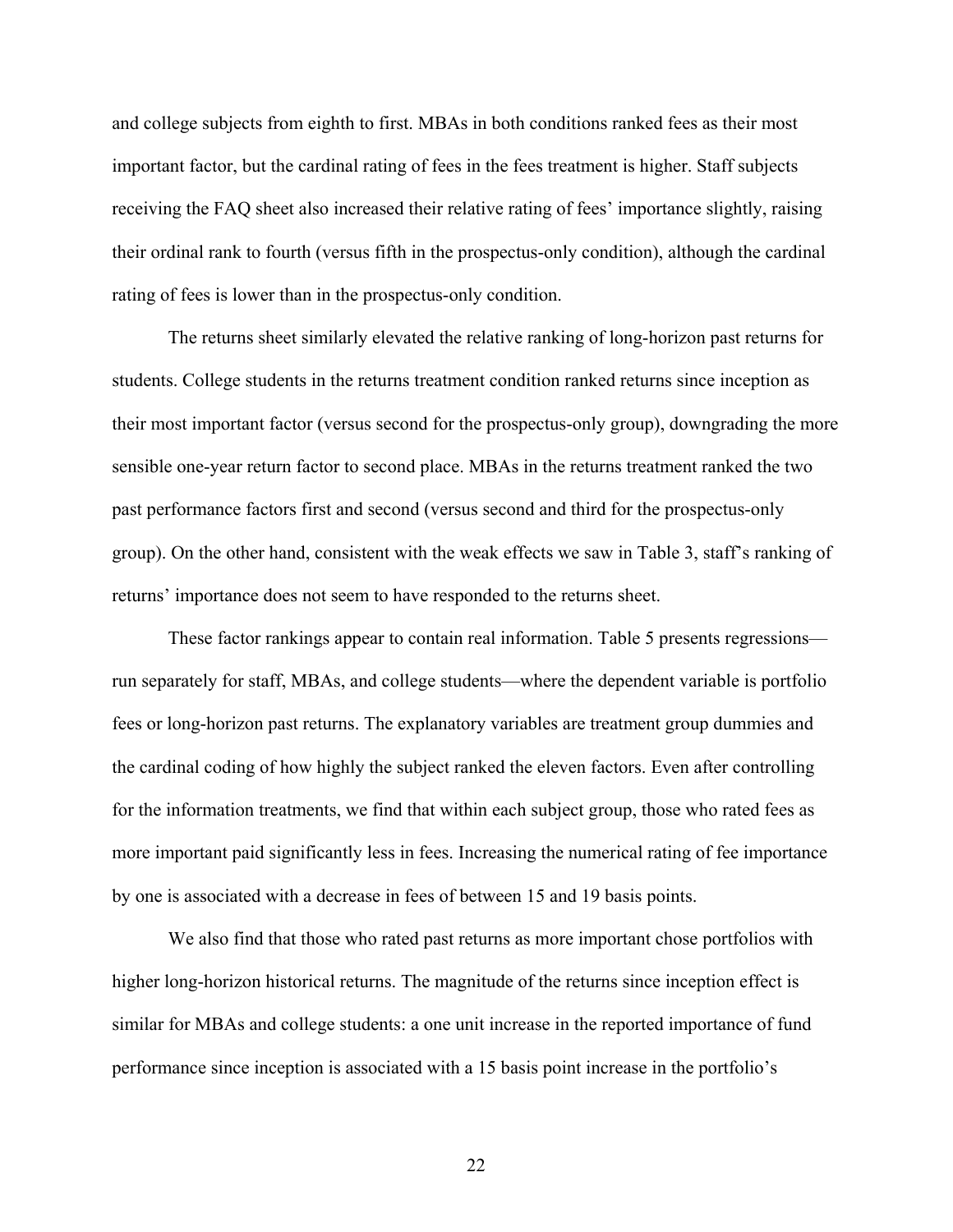annualized returns since inception, and this effect is significant at the 5% level for MBAs and the 10% level ( $p = 0.07$ ) for college students. The returns since inception effect is positive but half the size for staff members, and misses significance at the 10% level ( $p = 0.12$ ). Instead, for staff, importance placed on fund performance over the past year is a strongly significant correlate, with each unit rating increase associated with a 29 basis point increase in long-horizon past returns.

Examining the other factor rankings, there is nothing that is consistently correlated with portfolio fees paid. In particular, importance placed on the fund's customer service has a significant positive correlation with MBAs' portfolio fees—perhaps suggesting a misapplication of a real-life heuristic in the experimental setting—but the coefficient is small, positive, and insignificant for staff, and negative and insignificant for college subjects.

The fees and returns treatment effects are consistent with the summary sheets' lowering search costs for subjects who value low fees and high past returns but observe both with considerable noise when given only prospectuses. When a valued characteristic is observed with more precision due to the summary sheets, subjects place more weight on it.

Under this interpretation, the returns sheet's null effect on staff—despite staff subjects' high weight on past returns—implies that prospectus-only staff observed past long-horizon returns relatively precisely. This may be because staff were highly motivated by their large incentives and thus expended more effort than students in finding the past returns information. Staff, however, either did not expend as much effort finding the fees in the prospectuses or had a hard time finding them, so they did not precisely observe fees. Hence, the fees sheet had scope to shift staff portfolios towards lower-cost funds.

The fact that highly motivated investors are able to accurately identify past returns in the prospectus does not necessarily imply that mutual fund advertising highlighting past returns has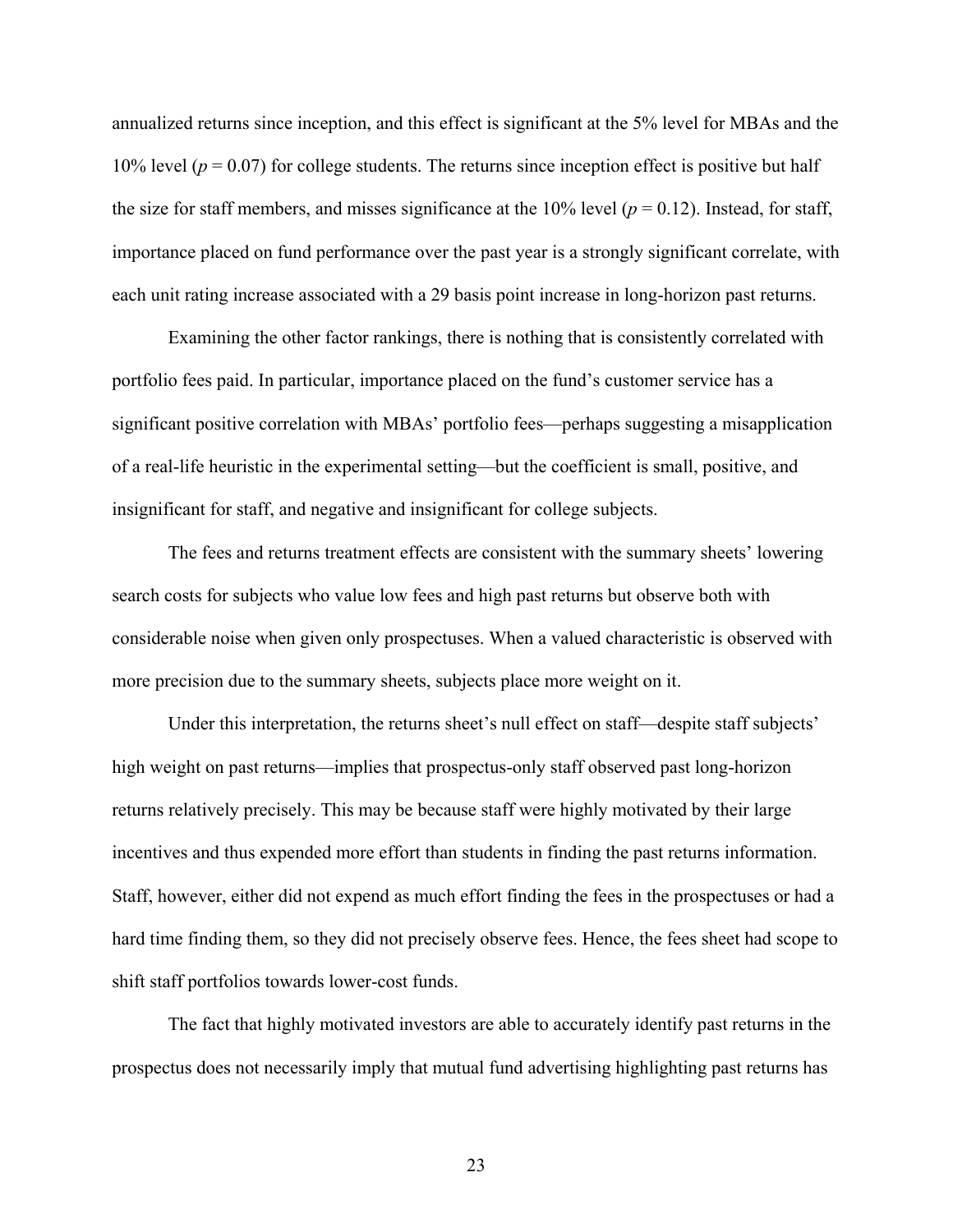no effect on investment decisions. In the real world, investors must contend with thousands of mutual funds instead of just four, so even very highly motivated investors are likely to observe most funds' past returns imprecisely prior to seeing an advertisement.

The search cost effects of the summary sheets may have been augmented by implicit advice effects, where subjects inferred that the information on the summary sheet is normatively important simply because it had been given to them by the experimenters. But if one chooses to interpret the treatment effects as arising *entirely* through the implicit advice channel, it is not obvious why staff heeded the implicit advice of the fees sheet but not the returns sheet.

Finally, the failure of the FAQ treatment to move subjects close to the minimum-fee portfolio may be due to the answers not being clearly understood, or our not explicitly stating that the optimal portfolio allocates  $100\%$  to the lowest-cost fund.<sup>13</sup> Alternatively, the fees may have been too difficult to accurately identify in the prospectuses, causing subjects to place little weight on them in their portfolio decision. Subjects may also have continued to believe that there is a significant amount of active management in an index fund, leading to predictable outperformance unrelated to lower fees. Fund companies may intentionally contribute to this confusion in order to soften price competition (Gabaix, Laibson, and Li, 2005; Gabaix and Laibson, 2006; Carlin, 2009). For example, the Allegiant fund's 2006 prospectus states: "However, the Adviser believes that employing certain active management strategies for a percentage of the Fund's assets, if successful, will result in net returns after expenses that may more closely approximate the returns of the S&P 500 Index."

 $\overline{a}$ 

<sup>&</sup>lt;sup>13</sup> We did not include such an explicit statement because of the experimenter demand effect it would produce, which would make the FAQ treatment effect difficult to interpret.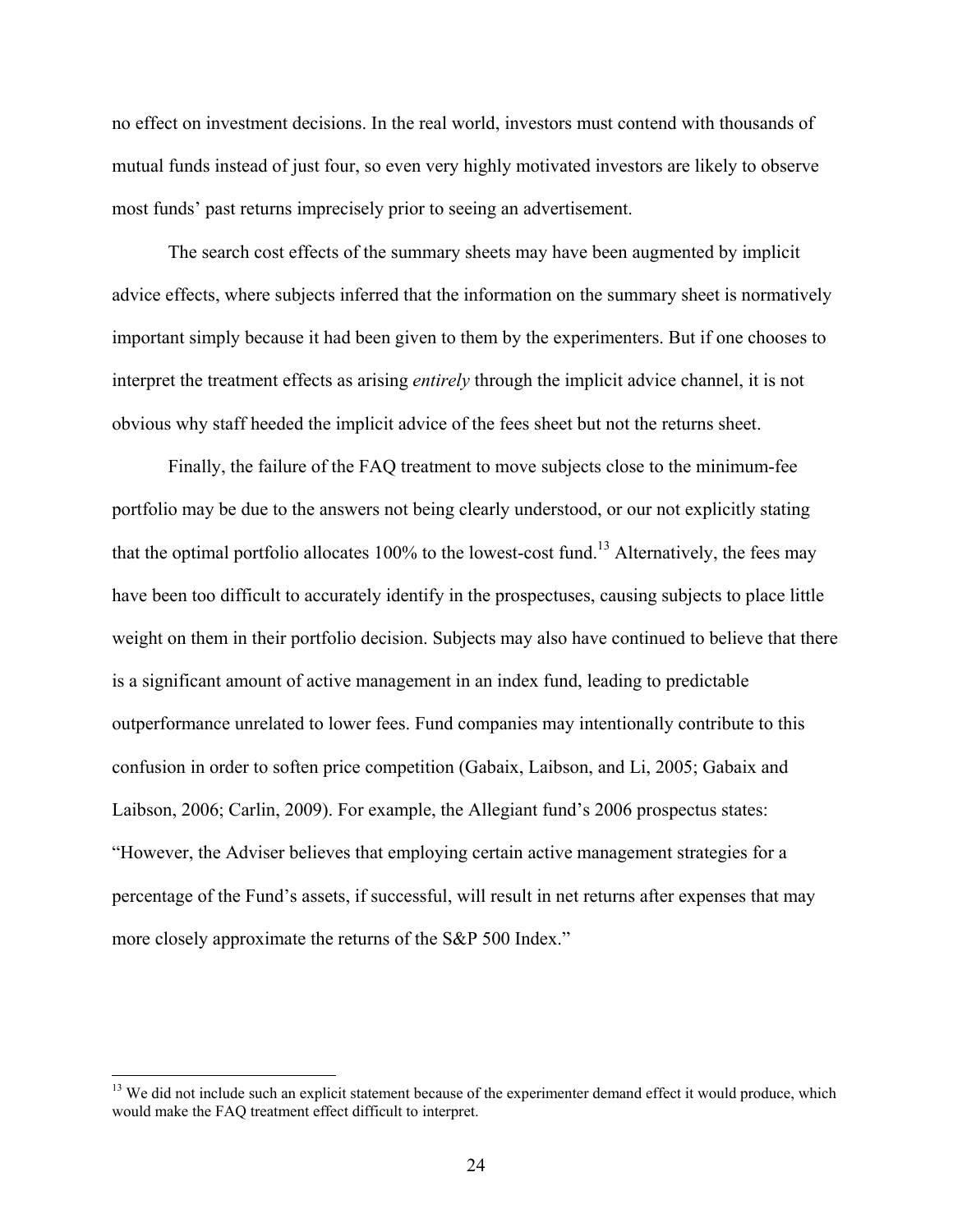#### **5. Relationship Between Portfolio Choices and Subject Characteristics**

 In this section, we examine how subject characteristics affected their portfolio choices. We first consider the impact of basic demographics. Table 6 regresses portfolio fees and longhorizon historical returns on age, gender, education dummies, and treatment dummies, run separately for staff, MBA, and college subjects.

Among staff subjects, we find that women paid higher fees, but there is surprisingly no relationship between education and fees. If anything, subjects who had only a high school education or less (the omitted educational category) paid the lowest fees on average. This is because low-education subjects were more prone to distribute their portfolios evenly among the four investment options instead of chasing the Phoenix Insight fund's high past returns. However, we cannot reject the hypothesis that all educational groups paid the same fees on average ( $p$ -value = 0.16). We do reject at the 10% level the hypothesis that all educational groups chose portfolios with the same average long-horizon past return ( $p$ -value = 0.07), a finding primarily driven by the high returns-chasing tendencies of those with some graduate education but no graduate degree. The significant negative coefficient on the fees treatment dummy in the fees regression indicates that the staff fees treatment effect does not arise simply because staff who were randomized into the prospectus-only group were somewhat less educated than staff who were randomized into the fees treatment group.

Among student subjects, we find that MBAs who are older and female chase past returns since inception more aggressively. We find no significant demographic correlates among the college students. Although there is little meaningful variation in educational attainment within each student group, we are able to examine the correlation between portfolio choices and SAT scores. In unreported regressions, we include total SAT scores (math plus verbal) as a control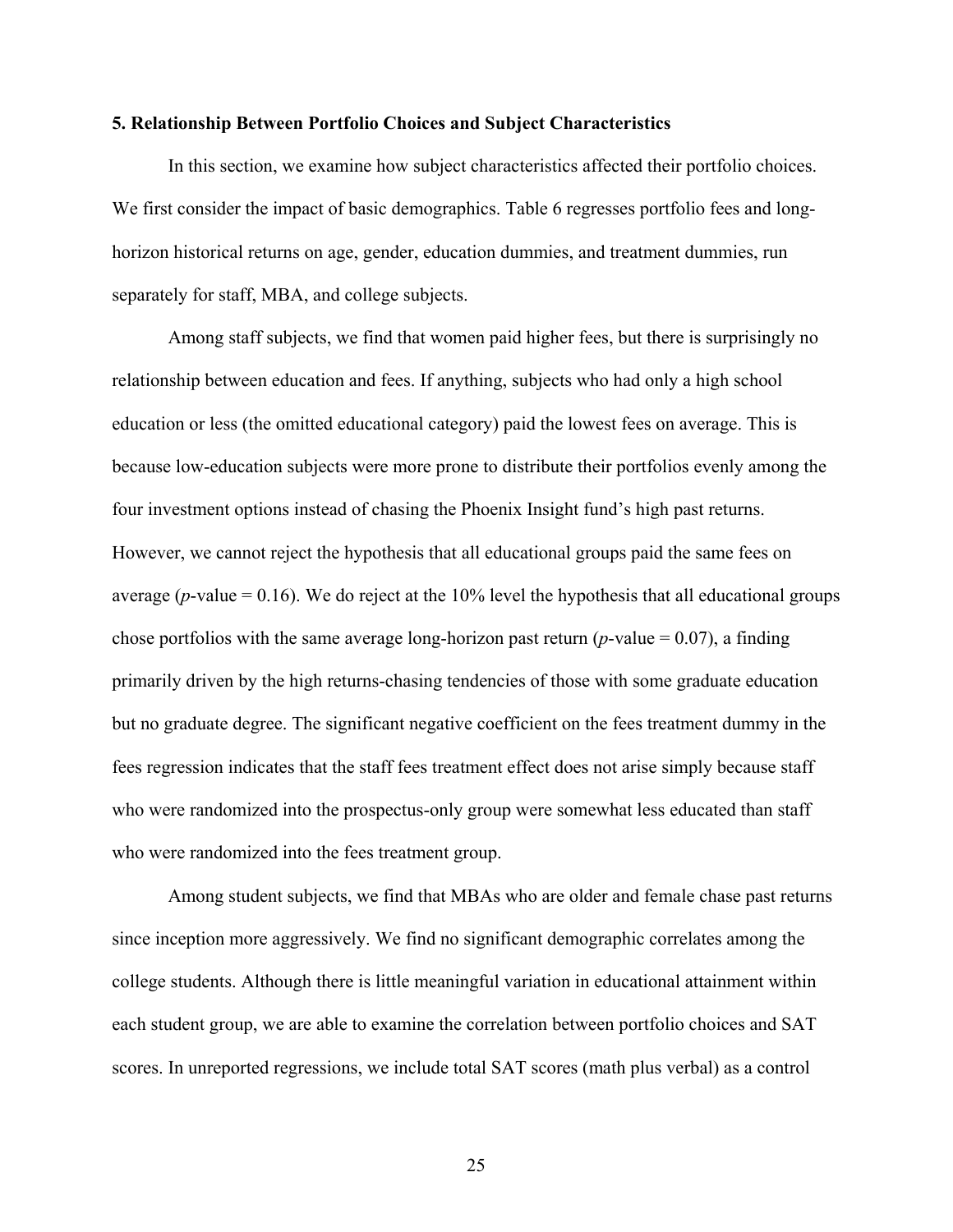variable for student subjects, which causes our sample size to drop in half due to missing score data. We find no significant relationship between SAT scores and fees; the point estimate indicates that a 100 point rise in combined SAT score is associated with only a 3 basis point decline in fees among MBAs and a 3 basis point rise in fees among college students.<sup>14</sup>

 In addition to questions about basic demographic characteristics, the debriefing survey included questions designed to gauge financial knowledge and investment confidence. The second, fifth, and eighth columns of Table 7 show the distribution of responses to questions about the likelihood of changing one's decision in response to professional advice, confidence that one's decision was optimal, self-assessed investment knowledge, and the types of investments found in a money market fund. MBAs score the highest on investment confidence and both the objective and self-assessed measures of financial knowledge. Staff subjects have intermediate levels of confidence and knowledge, and college students score the lowest on these measures.

 The third, sixth, and ninth columns of Table 7 display striking negative relationships between fees and confidence, and between fees and knowledge. For example, in all three subject groups, the average fee increases monotonically with the self-reported likelihood that subjects would change their decision after consulting a professional investment advisor. The subjects who paid the highest fees themselves doubted that they were making the best portfolio allocation. Fees also generally fall with self-assessed confidence that the portfolio decision was the right one for the subject, self-assessed investment knowledge, and knowledge of the types of investments found in a money market fund. The most notable non-monotonicities occur among MBAs who

 $\overline{a}$ 

<sup>&</sup>lt;sup>14</sup> In contrast, Korniotis and Kumar (2009) argue that among discount brokerage investors who hold undiversified portfolios, trade frequently, or have a strong preference for local stocks, portfolios held by those with high cognitive ability outperform portfolios held by those with low cognitive ability. However, they find that high cognitive ability investors have no advantage when they hold diversified, passive portfolios.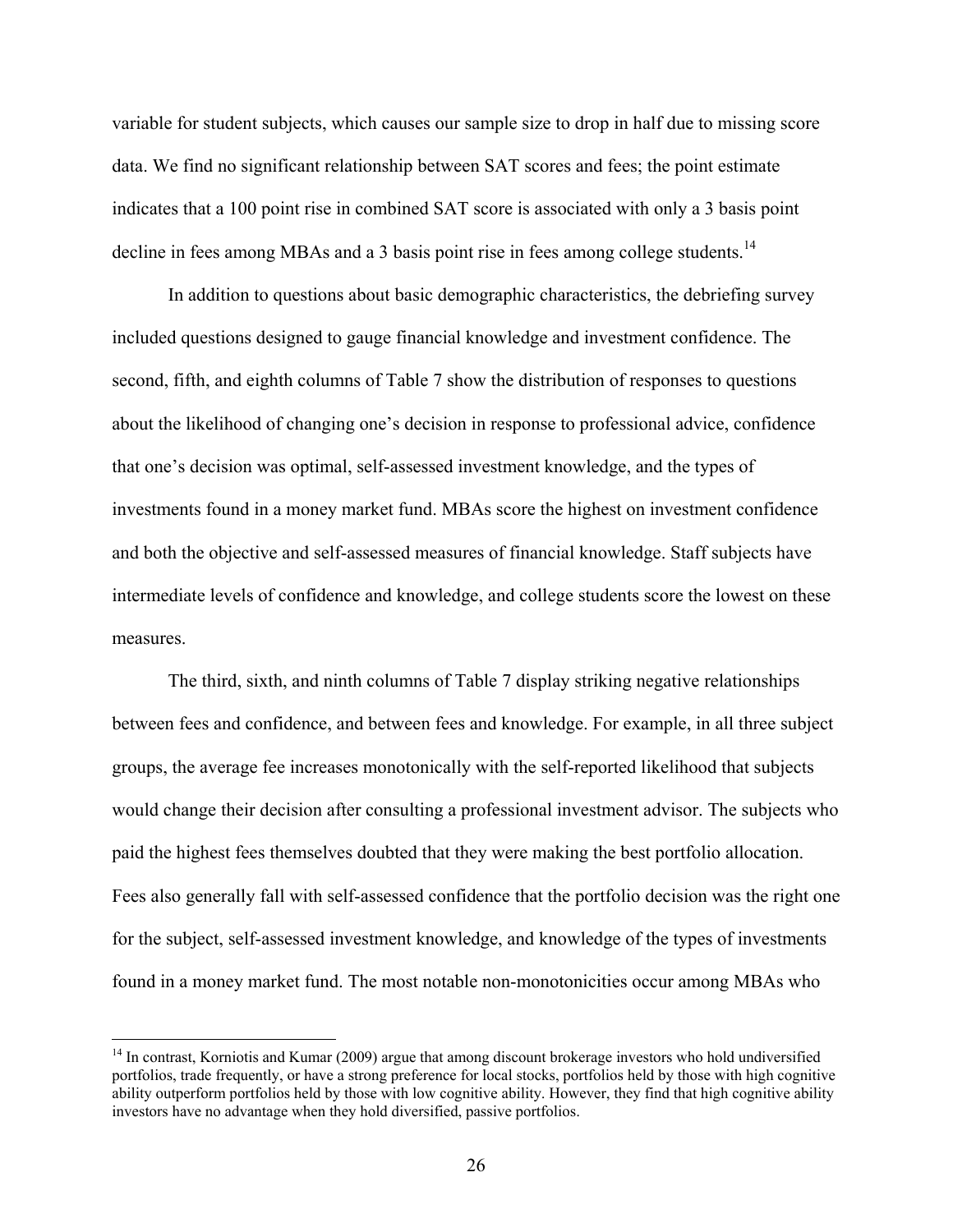consider themselves "very knowledgeable" investors and college subjects who are "very confident" about their portfolio decision; these extremely confident subjects paid higher fees than many of their less confident peers, but represent a small fraction of their respective samples (6% of MBA and 5% of college subjects). Staff who were "not at all confident" about their decision paid lower fees than "somewhat confident" and "less than confident" staff (due to the tendency of the least confident staff to distribute their allocations more evenly across funds than their slightly more confident peers), but this group too represents only a small fraction (7%) of the staff sample.

In unreported regressions, we find that the negative relationship between financial knowledge/confidence and fees is generally present even after controlling for gender, education, and information treatment.<sup>15</sup> Therefore, responses to these survey questions are useful for predicting portfolio choice quality beyond what demographics and information conditions can tell us.

#### **6. Conclusion**

 $\overline{a}$ 

The wide variation of fees in the S&P 500 index fund universe has been rationalized as reflecting heterogeneity in the value of non-portfolio services bundled with each index fund. We test this hypothesis by offering experimental subjects access to four S&P 500 index funds' returns stripped of these non-portfolio services. The optimal portfolio allocates everything to the lowest-cost fund.

<sup>&</sup>lt;sup>15</sup> The self-reported confidence and knowledge variables are assigned an integer from 1 to 3 or 1 to 5 in the regressions. For Harvard staff, self-assessed investment knowledge, confidence, and likelihood to change one's decision are significant. For MBAs, knowledge of money market fund investments and likelihood to change one's decision are significant. For college students, self-assessed investment knowledge and confidence are significant, and likelihood to change one's decision has a *p*-value of 0.13.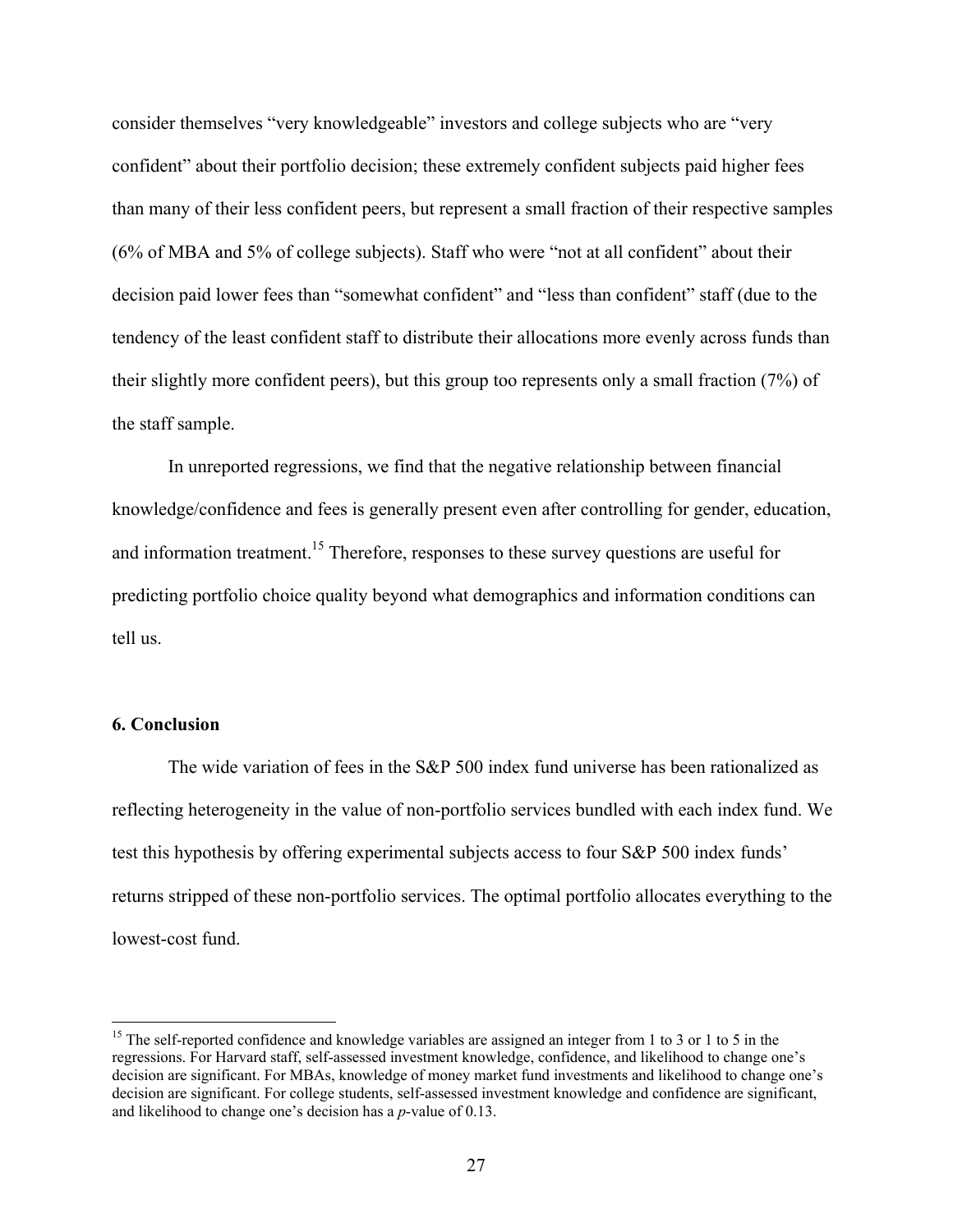Despite this unbundling, subjects overwhelmingly failed to minimize index fund fees. Instead, they placed heavy weight on irrelevant attributes such as funds' annualized returns since inception. Highlighting these misleading historical returns caused student subjects (in one of our randomized experimental treatments) to chase those returns even more intensely, despite the negative future return consequences such behavior had. Even subjects who claimed to prioritize fees in their portfolio decision showed minimal sensitivity to the fee information in the prospectus. Subjects apparently do not understand that S&P 500 index funds are commodities. In our experiment, fees paid are increasing in financial illiteracy. In the real world, this problem is likely to be exacerbated by the financial advisors whose compensation is increasing in the fees of the mutual funds they sell to their clients. When consumers in a commodity market observe prices and quality with noise, a high degree of competition will not drive markups to zero (Gabaix, Laibson, and Li, 2005; Carlin, 2009). Our results suggest that such noise helps account for the large amount of price dispersion in the mutual fund market.

 Natural policy responses to suboptimal choices are to improve disclosure and educate investors. We test two such interventions and find that portfolio allocation improves modestly but remains far away from the optimum. Beshears et al. (2009) test another disclosure intervention that provides experimental subjects a simplified summary of the prospectus and find that such an intervention yields little change in allocations among actively managed funds relative to when subjects simply receive the statutory prospectus. In sum, although better disclosure and financial education may be helpful, the evidence in this paper and Beshears et al. (2008) indicate that their effect on portfolios is likely to be modest.

Our results also suggest that developing reliable ways of eliciting agents' confidence in their *own* actions may prove to be a fruitful way of identifying areas in which optimization errors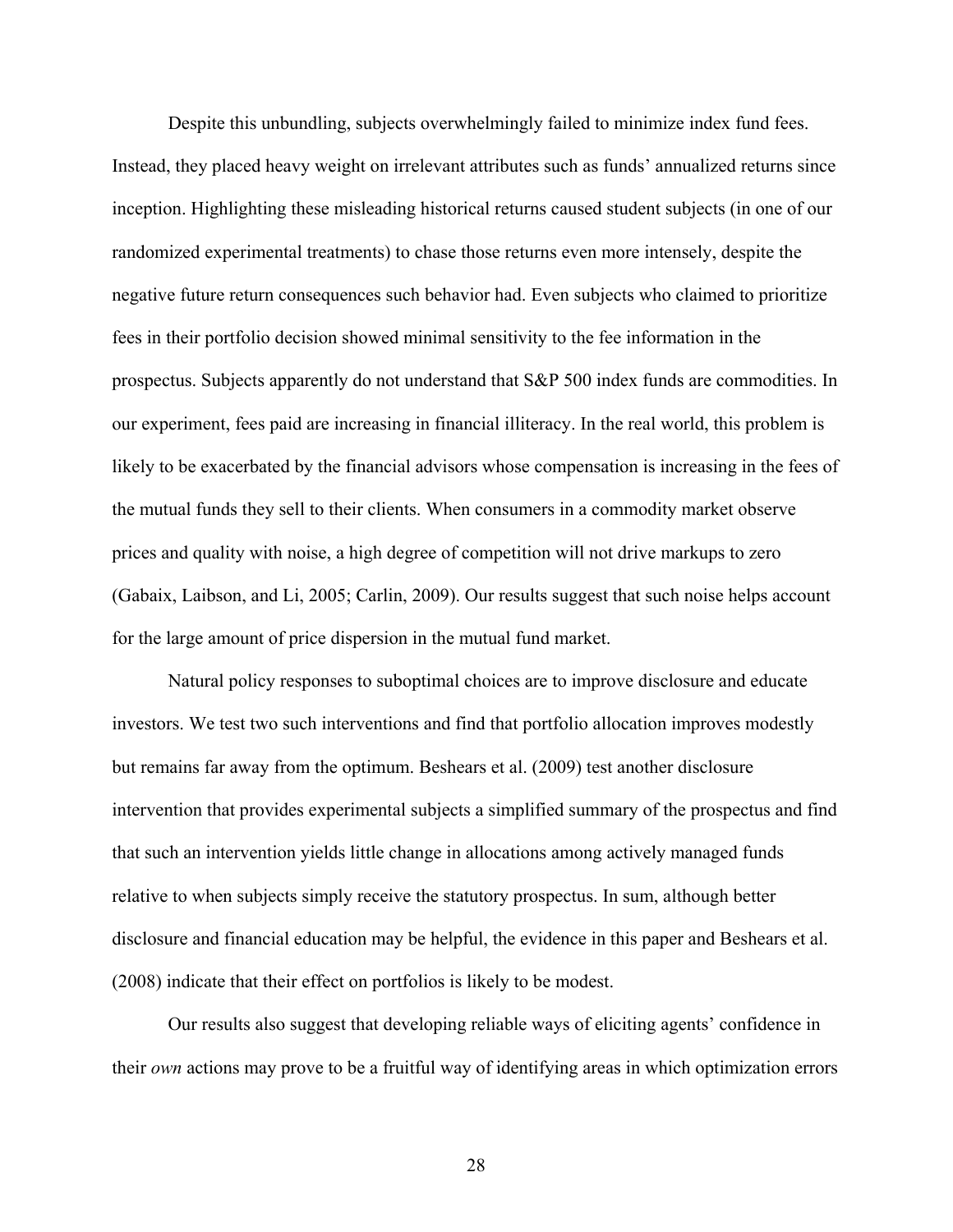are economically important. We show that subjects who pay higher fees tend to be less sure that they are maximizing their own utility. Students taking a math exam can roughly predict whether they correctly answered a question. Economic agents may also know when they are likely to have made an error in a real-life maximization problem. Regrettably, having a sense that your choice is wrong does not necessarily tell you how to fix it.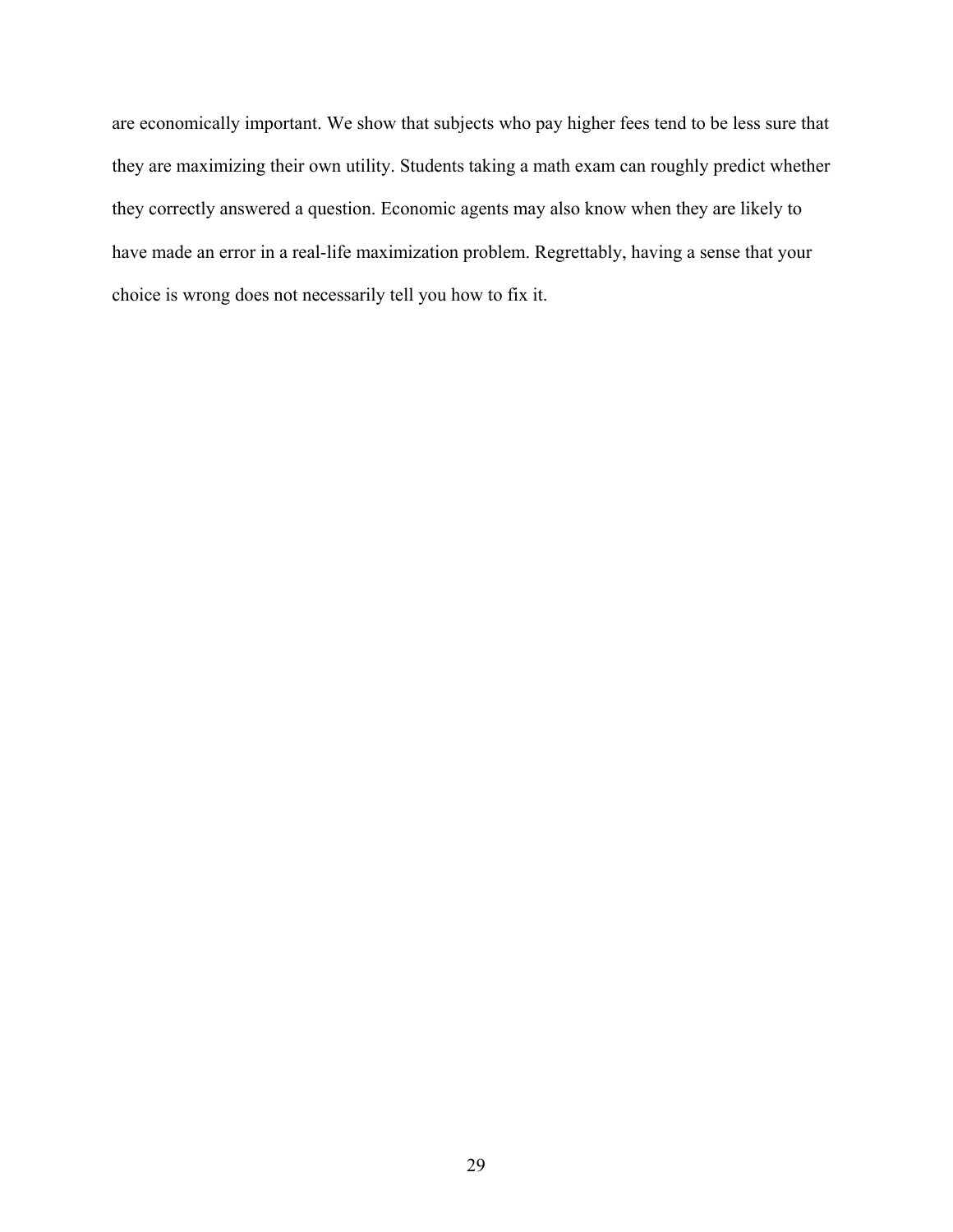#### **References**

- Barber, B. M., T. Odean, and L. Zheng. 2005. Out of Sight, Out of Mind: The Effects of Expenses on Mutual Fund Flows. *Journal of Business* 78:2095–2119.
- Benartzi, S., and R. Thaler. 2001. Naive Diversification Strategies in Retirement Saving Plans. *American Economic Review* 91:79–98.
- Berk, J. B., and R. C. Green. 2004. Mutual Fund Flows and Performance in Rational Markets. *Journal of Political Economy* 112:1269–1295.
- Beshears, J., J. J. Choi, D. Laibson, and B. C. Madrian. 2009. How Does Simplified Disclosure Affect Individuals' Mutual Fund Choices? NBER Working Paper 14859.
- Carhart, M. 1997. On Persistence in Mutual Fund Performance. *Journal of Finance* 52:57–82.
- Carlin, B. I. 2009. Strategic Price Complexity in Retail Financial Markets. *Journal of Financial Economics* 91:278–287.
- Chevalier, J. and G. Ellison. 1997. Risk Taking by Mutual Funds as a Response to Incentives. *Journal of Political Economy* 105:1167–1200.
- Choi, J. J., D. Laibson, and B. C. Madrian. 2007. Are Empowerment and Education Enough? Underdiversification in 401(k) Plans. *Brookings Papers on Economic Activity* 2005(2):151– 198.
- Choi, J. J., D. Laibson, B. C. Madrian, and A. Metrick. Forthcoming. Reinforcement Learning and Investor Behavior. *Journal of Finance*.
- Christoffersen, S. E. K. 2001. Why Do Money Fund Managers Voluntarily Waive Their Fees? *Journal of Finance* 56:1117–1140.
- Collins, S. 2005. Are S&P 500 Index Mutual Funds Commodities? *Investment Company Institute Perspective* 11(3).
- Cronqvist, H. 2006. Advertising and Portfolio Choice. Mimeo, Claremont McKenna College.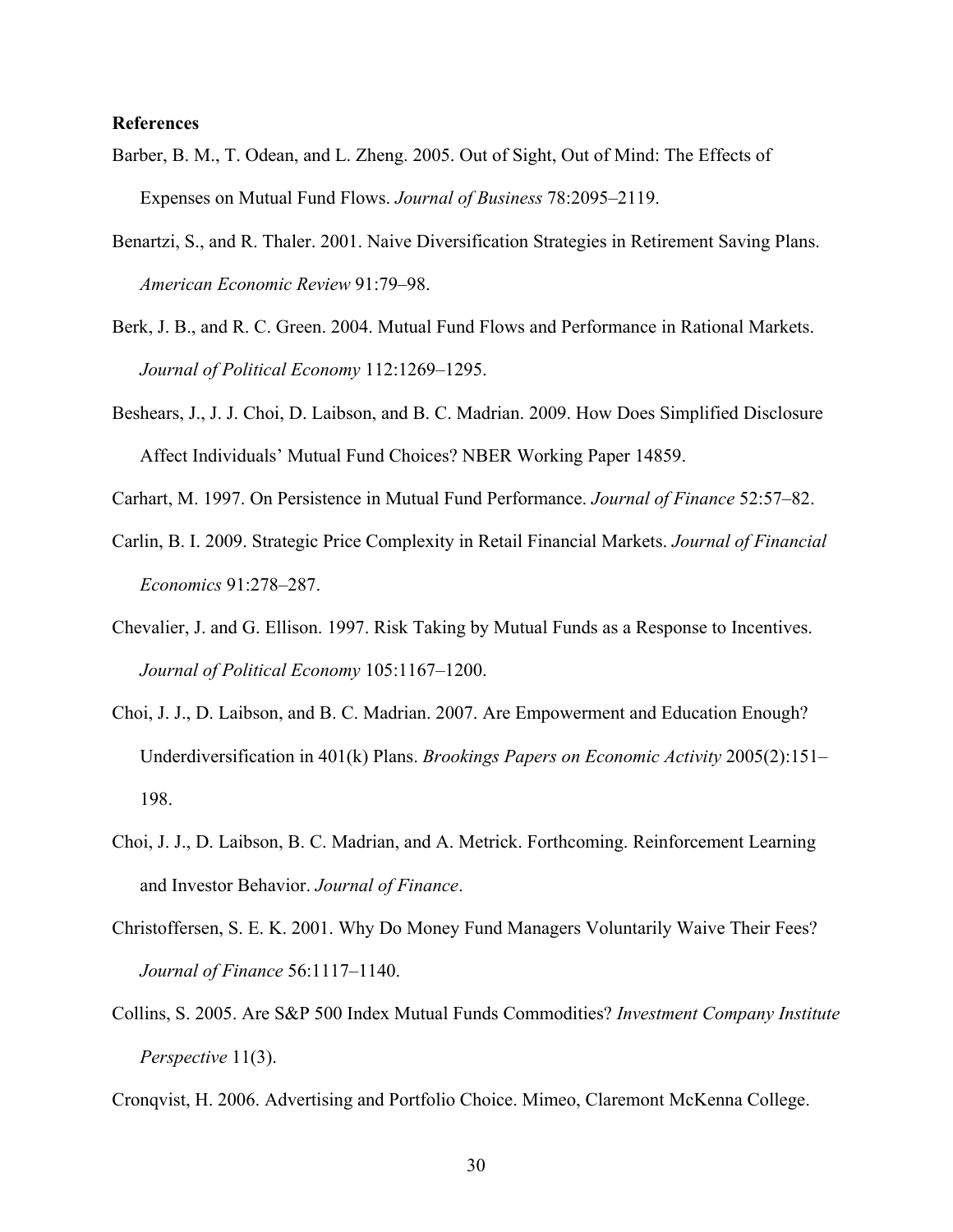- Cronqvist, H., and R. Thaler. 2004. Design Choices in Privatized Social Security Systems: Learning from the Swedish Experience, *American Economic Review* 94:424–428.
- Elton, E., M. Gruber, and J. Busse. 2004. Are Investors Rational: Choices Among Index Funds, *Journal of Finance* 59:261–288.
- Gabaix, X., and D. Laibson. 2006. Shrouded Attributes, Consumer Myopia, and Information Suppression in Competitive Markets. *Quarterly Journal of Economics* 121:505–540.
- Gabaix, X., D. Laibson, and H. Li. 2005. Extreme Value Theory and the Effects of Competition on Profits. Mimeo, Harvard University.
- Gruber, M. J. 1996. Another Puzzle: The Growth in Actively Managed Mutual Funds. *Journal of Finance* 51:783–810.
- Hendricks, D., J. Patel, and R. Zeckhauser. 1993. Hot Hands in Mutual Funds: Short–Run Persistence in Relative Performance. *Journal of Finance* 48:93–130.
- Hortaçsu, A., and C. Syverson. 2004. Product Differentiation, Search Costs, and Competition in the Mutual Fund Industry: A Case Study of S&P 500 Index Funds. *Quarterly Journal of Economics* 119:403–456.
- Ippolito, R. A. 1992. Consumer Reaction to Measures of Poor Quality: Evidence from the Mutual Fund Industry. *Journal of Law and Economics* 35:45–70.
- Jain, P. C., and J. S. Wu. 2000. Truth in Mutual Fund Advertising: Evidence on Future Performance and Fund Flows. *Journal of Finance* 55:937–958.
- John Hancock Financial Services. 2002. Insight into Participant Investment Knowledge & Behavior: Eighth Defined Contribution Plan Survey. Boston, MA: John Hancock Financial Services.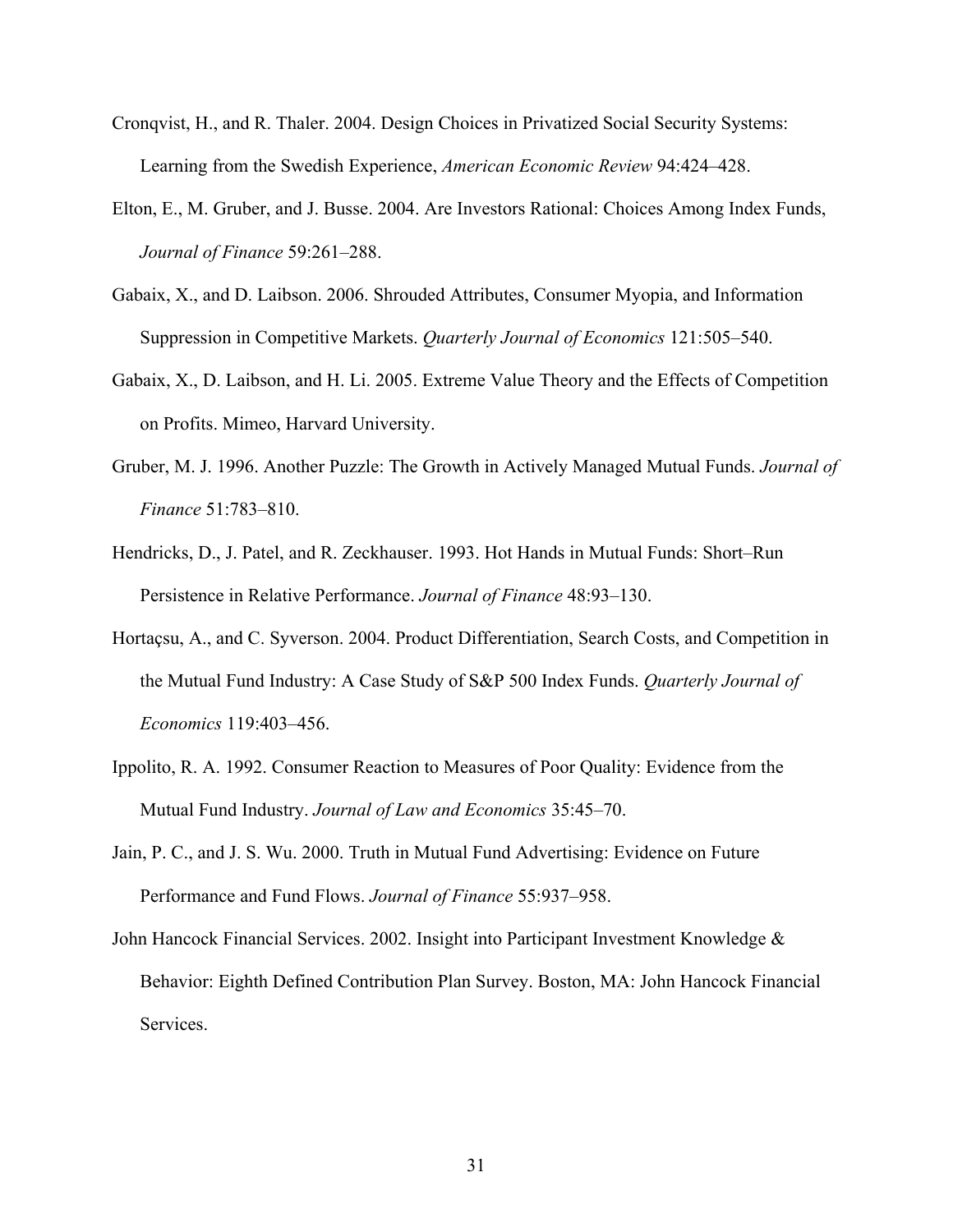- Korniotis, G. M., and A. Kumar. 2009. Superior Information or a Psychological Bias? A Unified Framework with Cognitive Abilities Resolves Three Puzzles. Mimeo, University of Texas at Austin.
- Mullainathan, S., J. Schwartzstein, and A. Shleifer. 2008, Coarse Thinking and Persuasion. *Quarterly Journal of Economics* 123:577–619.
- Sapp, T., and A. Tiwari. 2004. Does Stock Return Momentum Explain the 'Smart Money' Effect? *Journal of Finance* 59:2605–2622.
- Sirri, E. R., and P. Tufano. 1998. Costly Search and Mutual Fund Flows. *Journal of Finance* 53:1589–1622.
- Zheng, L. 1999. Is Money Smart? A Study of Mutual Fund Investors' Fund Selection Ability. *Journal of Finance* 54:901–933.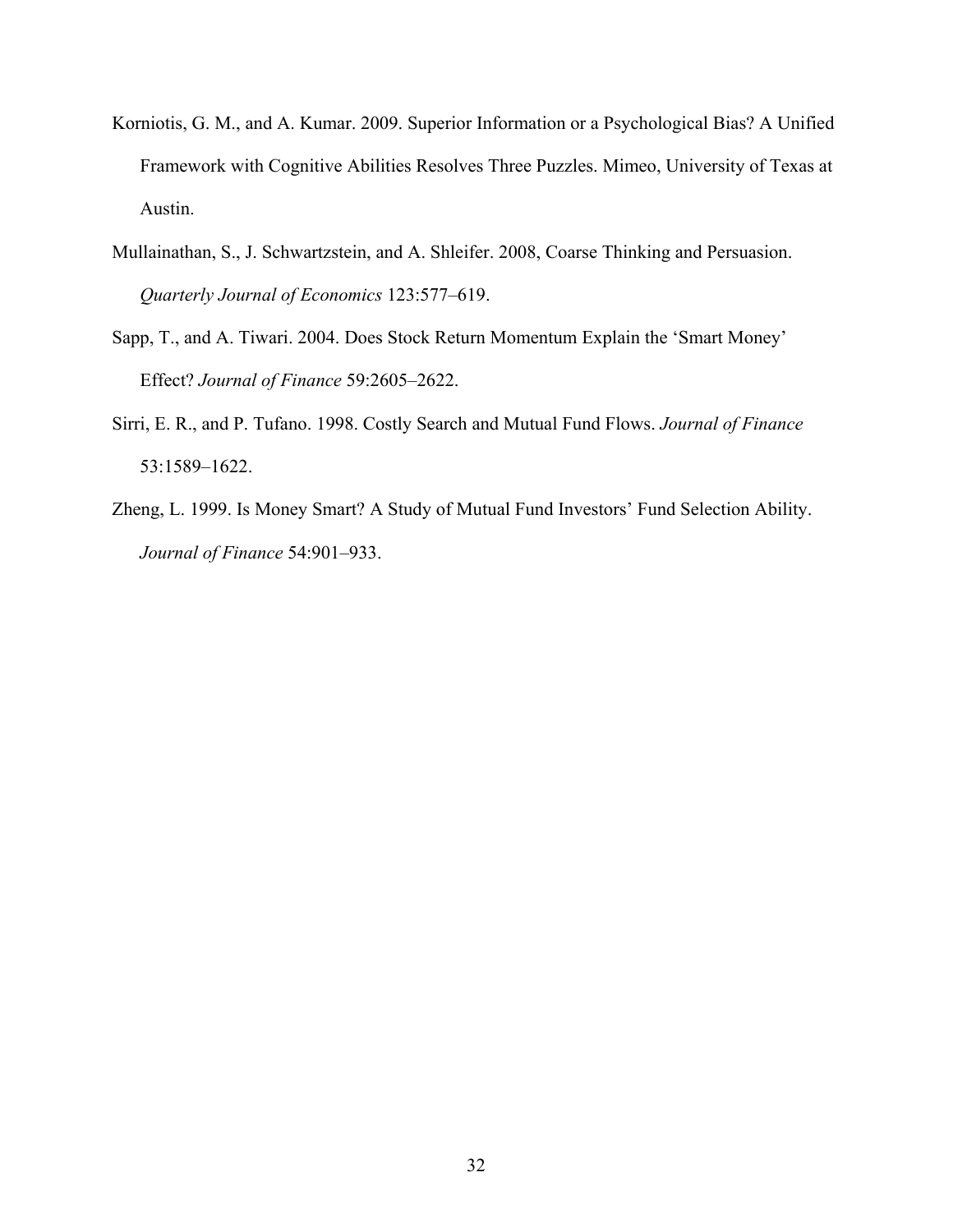### **Table 1. Characteristics of S&P 500 index funds used in experiment**

This table shows information on the S&P 500 index funds offered to student and staff subjects. With the exception of the last three rows, this table's information is taken from the most up-to-date prospectuses available at the time of the applicable experimental sessions. All information is for the funds' Class A shares. The approximate fee on a \$10,000 investment is calculated for the applicable investment horizon: one year for the students, and one month for the staff. The last three rows do not reflect loads or taxes and are calculated starting in the first full calendar month in which all the experimental session's funds were operating and ending in the last full calendar month before the experimental session took place (November 1998 to July 2005 for student subjects, and November 1998 to July 2007—excluding April 2006, when the Phoenix fund received a one-time payment—for staff subjects). The alpha and  $R^2$  are from a regression of the fund's monthly return in excess of the risk-free rate on the S&P 500 return (including dividends) in excess of the risk-free rate.

|                                                      |                       |                        | MBA and college students (2005) |                       | Harvard staff (2007)  |                       |                       |                       |
|------------------------------------------------------|-----------------------|------------------------|---------------------------------|-----------------------|-----------------------|-----------------------|-----------------------|-----------------------|
|                                                      | Allegiant             | Mason<br><b>Street</b> | Morgan<br>Stanley               | <b>UBS</b>            | Allegiant             | Morgan<br>Stanley     | Phoenix<br>Insight    | <b>UBS</b>            |
| Ticker symbol                                        | <b>AEXAX</b>          | <b>MISAX</b>           | <b>SPIAX</b>                    | <b>PSPIX</b>          | <b>AEXAX</b>          | <b>SPIAX</b>          | <b>HIDAX</b>          | <b>PSPIX</b>          |
| Inception date                                       | 10/15/1998            | 3/31/1997              | 9/26/1997                       | 10/2/1998             | 10/15/1998            | 9/26/1997             | 4/19/1996             | 10/2/1998             |
| Minimum opening<br>balance                           | \$500                 | \$1,000                | \$1,000                         | \$1,000               | \$500                 | \$1,000               | \$500                 | \$1,000               |
| Expense ratio <sup>a</sup>                           | 0.59%                 | 0.80%                  | 0.64%                           | 0.70%                 | 0.60%                 | 0.64%                 | 0.73%                 | 0.70%                 |
| Front-end load                                       | 2.50%                 | 4.75%                  | 5.25%                           | 2.50%                 | 2.50%                 | 5.25%                 | 5.75%                 | 2.50%                 |
| Approximate fee on<br>\$10,000 investment            | \$309                 | \$555                  | \$589                           | \$320                 | \$255                 | \$530                 | \$581                 | $$356^b$              |
| 1-year return reported<br>in prospectus <sup>c</sup> | 23.23%                | 21.57%                 | 21.11%                          | 24.58%                | 1.62%                 | $-1.16%$              | 9.77%                 | 1.69%                 |
| 5-year return reported<br>in prospectus <sup>c</sup> | $-1.88%$              | $-2.19%$               | $-2.34%$                        | $-1.74%$              | $-0.56%$              | $-1.18%$              | 4.75%                 | $-0.60%$              |
| Longest-horizon return<br>reported in prospectus     | $1.28\%$ <sup>d</sup> | $5.90\%$ <sup>d</sup>  | $2.54\%$ <sup>d</sup>           | $2.54\%$ <sup>d</sup> | $3.08\%$ <sup>d</sup> | $3.64\%$ <sup>d</sup> | $7.34\%$ <sup>e</sup> | $3.80\%$ <sup>d</sup> |
| Annualized return<br>standard deviation              | 15.49%                | 15.49%                 | 15.51%                          | 15.51%                | 14.11%                | 14.11%                | 14.08%                | 14.12%                |
| Monthly alpha                                        | $-0.047%$             | $-0.057%$              | $-0.057%$                       | $-0.053%$             | $-0.046%$             | $-0.054%$             | $-0.039%$             | $-0.054%$             |
| $R^2$                                                | 99.99%                | 99.98%                 | 99.99%                          | 99.99%                | 99.99%                | 99.99%                | 99.96%                | 99.99%                |

<sup>a</sup> After fee waivers. <sup>b</sup> Includes 1% early redemption fee. <sup>c</sup> Annualized returns before taxes but after loads and fees. <sup>d</sup> Return since fund inception. <sup>e</sup> 10-year return.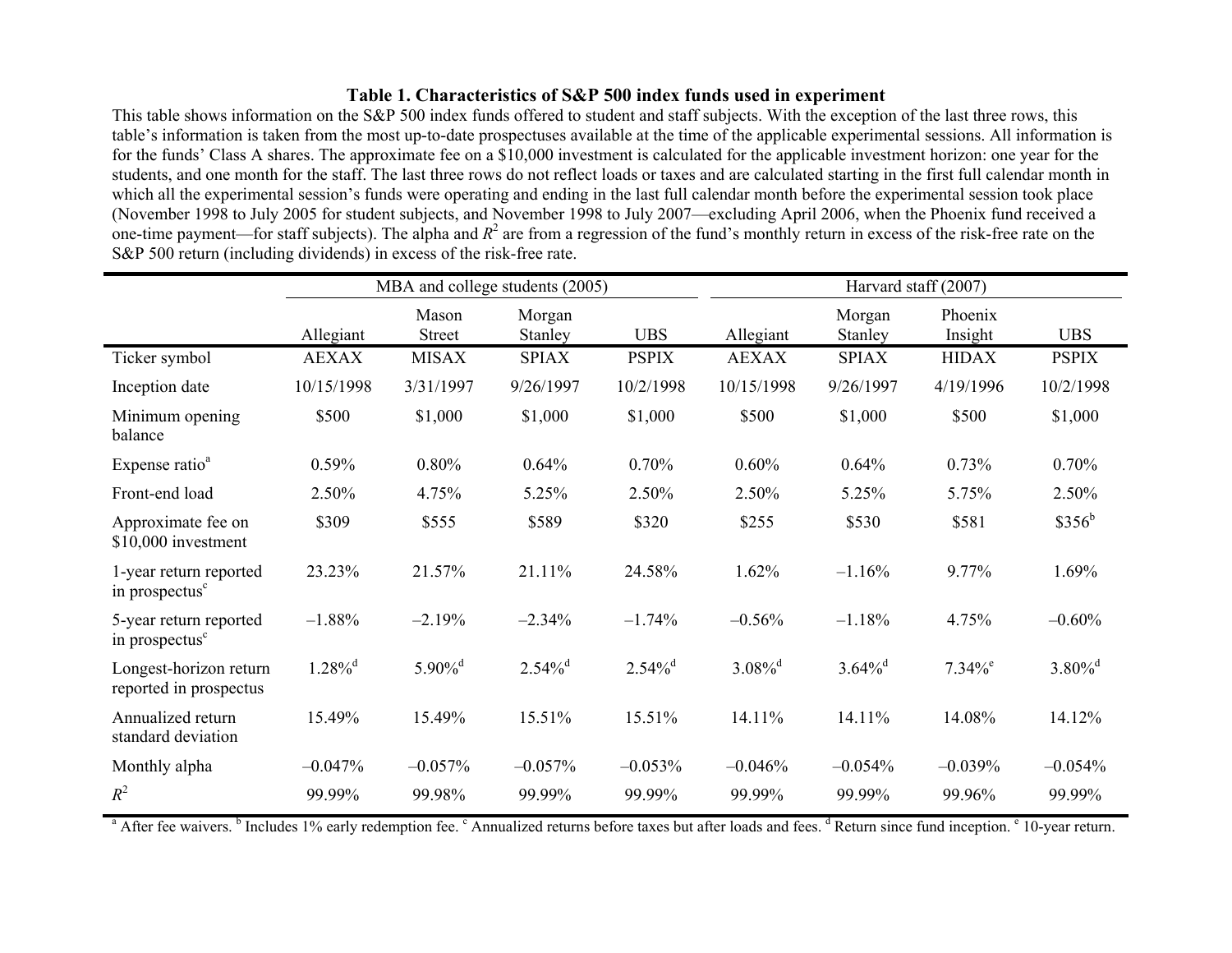### **Table 2. Experimental subject characteristics**

This table shows the characteristics of the subjects. Some fields are blank because certain questions were not asked of all subjects. SAT scores for subjects 27 or more years old are adjusted upward to reflect the April 1995 recentering of SAT scores. See http://www.collegeboard.com/sat/cbsenior/equiv/rt027027.html for the conversion table. Some statistics are calculated with slightly smaller sample sizes than reported in the last row, due to non-response.

|                                                        | Harvard staff            |                          |                      |                          |                          | <b>MBA</b> students |                          | College students   |                   |                          |
|--------------------------------------------------------|--------------------------|--------------------------|----------------------|--------------------------|--------------------------|---------------------|--------------------------|--------------------|-------------------|--------------------------|
|                                                        | Prospectus<br>only       | Fees<br>treatment        | Returns<br>treatment | FAQ<br>treatment         | Prospectus<br>only       | Fees<br>treatment   | Returns<br>treatment     | Prospectus<br>only | Fees<br>treatment | Returns<br>treatment     |
| Average age                                            | 41.1                     | 39.4                     | 41.5                 | 40.4                     | 27.7                     | 27.4                | 27.4                     | 21.0               | 22.0              | 21.0                     |
| Percent male                                           | 37%                      | 29%                      | 35%                  | 37%                      | 63%                      | 66%                 | 70%                      | 50%                | 48%               | 63%                      |
| Highest education                                      |                          |                          |                      |                          |                          |                     |                          |                    |                   |                          |
| High school or less                                    | 3%                       | $0\%$                    | $5\%$                | $1\%$                    | $1\%$                    | $0\%$               | $0\%$                    | 7%                 | 10%               | 8%                       |
| Some college                                           | 9%                       | 11%                      | 8%                   | 9%                       | $1\%$                    | $0\%$               | 0%                       | 83%                | 76%               | 74%                      |
| College degree                                         | 30%                      | 22%                      | 28%                  | 34%                      | 98%                      | 100%                | 100%                     | 10%                | 14%               | 19%                      |
| Some grad school                                       | 19%                      | 15%                      | 20%                  | 19%                      | $\overline{\phantom{a}}$ | $\qquad \qquad -$   | $\overline{\phantom{a}}$ | $- -$              | --                | --                       |
| Graduate degree                                        | 39%                      | 52%                      | 38%                  | 37%                      | --                       | $\qquad \qquad -$   | $-$                      | --                 | --                | $\overline{\phantom{m}}$ |
| <b>SAT I score</b>                                     |                          |                          |                      |                          |                          |                     |                          |                    |                   |                          |
| Average verbal                                         | $\overline{\phantom{m}}$ | $\overline{\phantom{a}}$ | $-$                  | $\overline{\phantom{m}}$ | 714                      | 717                 | 719                      | 759                | 760               | 741                      |
| Average math                                           | $\overline{a}$           | $\overline{a}$           | $-$                  | $-$                      | 730                      | 741                 | 737                      | 752                | 752               | 730                      |
| Didn't take SAT                                        | --                       | $\overline{a}$           | $-$                  | $- -$                    | 30%                      | 35%                 | 33%                      | 20%                | 17%               | 11%                      |
| Don't remember or<br>don't wish to answer              | $- -$                    | $\mathbf{u}$             | --                   | $\overline{\phantom{a}}$ | 23%                      | 15%                 | 14%                      | 7%                 | 10%               | 11%                      |
| Knows what a money<br>market fund holds                | 28%                      | 19%                      | 22%                  | 18%                      | 33%                      | 42%                 | 44%                      | 14%                | 17%               | 14%                      |
| Average risk rating<br>$(1 to 5; higher =$<br>riskier) |                          |                          |                      |                          |                          |                     |                          |                    |                   |                          |
| Fortune 500 stock                                      | 3.34                     | 3.49                     | 3.59                 | 3.58                     | 3.02                     | 3.36                | 3.28                     | 3.57               | 3.14              | 2.79                     |
| U.S. equity mutual<br>fund                             | 3.12                     | 2.98                     | 3.16                 | 3.14                     | 2.68                     | 2.98                | 2.74                     | 2.70               | 2.43              | 2.25                     |
| Avg. self-reported<br>minutes reading<br>prospectus    | 13.3                     | 13.4                     | 14.3                 | 14.4                     | 13.6                     | 11.1                | 10.7                     | 11.2               | 8.4               | 8.5                      |
| Sample size                                            | $N = 97$                 | $N = 97$                 | $N = 100$            | $N = 97$                 | $N = 83$                 | $N = 85$            | $N = 84$                 | $N = 30$           | $N = 29$          | $N = 28$                 |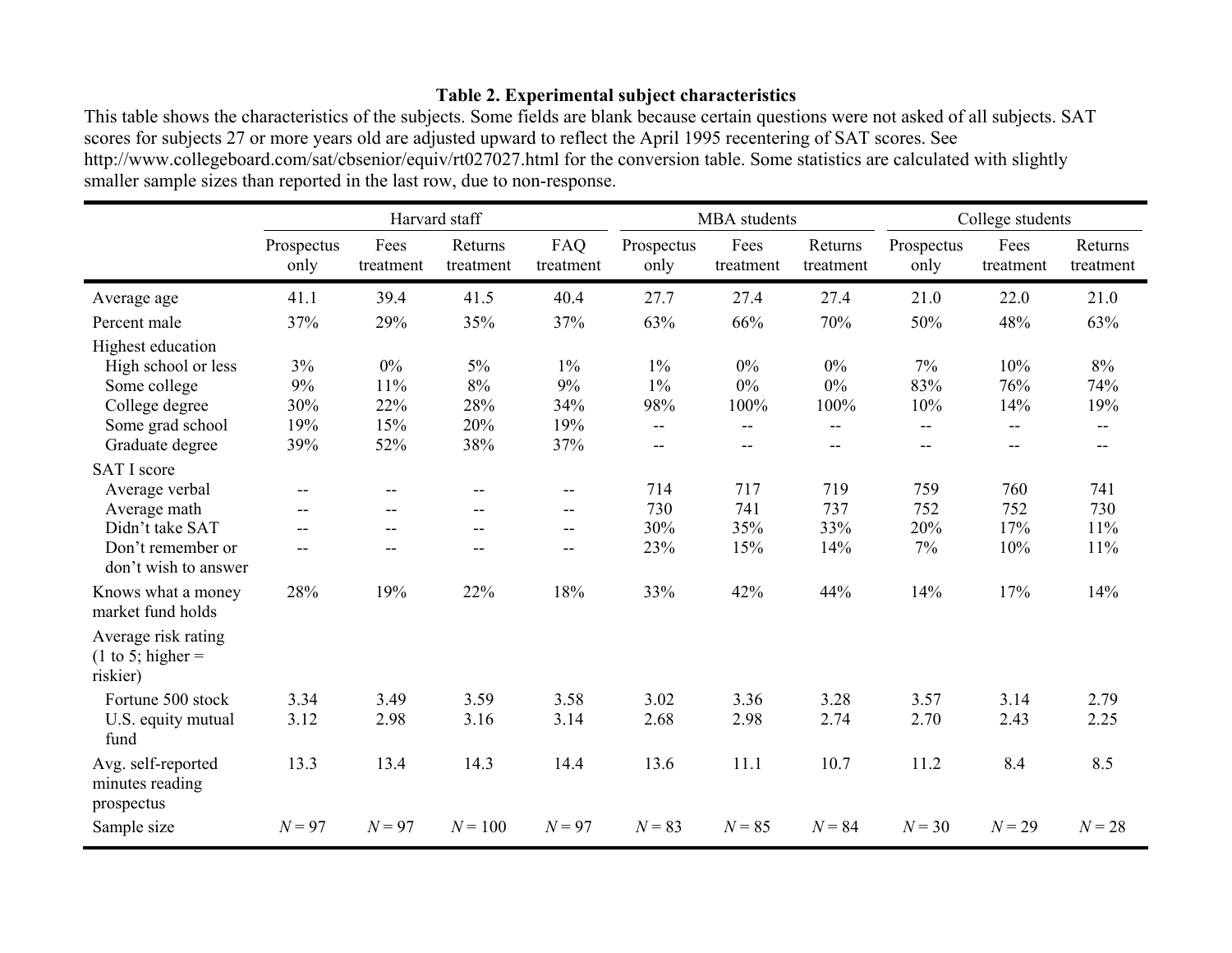### **Table 3. Average portfolio fees and historical returns**

The top half of the table gives the average (weighted by dollar allocation) fees and historical returns of the funds chosen by each experimental group. For staff, the historical return is the longest-horizon annualized return reported in the fund's prospectus. For students, the historical return is the annualized return since fund inception. The bottom half of the table reports two-sided *p*-values of *t* tests for the equality of mean fees and historical returns, allowing for each group to have a different variance. The null hypothesis is listed in the first column, and each subsequent column corresponds to a different subject population and variable whose equality is being tested. For example, the second column in the row containing "Prospectus only = fees treatment" reports the *p*-value for the test that the prospectus-only Harvard staff subjects paid the same average fee as the Harvard staff subjects in the fees treatment group.

|                                                                                  | Harvard staff   |                                         |                 | <b>MBA</b> students                   | College students |                                       |
|----------------------------------------------------------------------------------|-----------------|-----------------------------------------|-----------------|---------------------------------------|------------------|---------------------------------------|
|                                                                                  | Average<br>fees | Average long-<br>horizon past<br>return | Average<br>fees | Average<br>returns since<br>inception | Average<br>fees  | Average<br>returns since<br>inception |
| Prospectus only group                                                            | \$456           | 4.96%                                   | \$421           | 3.06%                                 | \$431            | 2.86%                                 |
| Fees treatment group                                                             | \$432           | 4.80%                                   | \$366           | 2.30%                                 | \$410            | 2.61%                                 |
| Returns treatment group                                                          | \$450           | 4.90%                                   | \$440           | $3.53\%$                              | \$486            | $4.03\%$                              |
| FAQ treatment group                                                              | \$441           | 4.82%                                   |                 |                                       |                  |                                       |
| Two-sided $p$ -values from $t$ tests of<br>equality of means (unequal variances) |                 |                                         |                 |                                       |                  |                                       |
| Prospectus only $=$ fees treatment                                               | 0.045           | 0.346                                   | 0.000           | 0.000                                 | 0.290            | 0.152                                 |
| Prospectus only $=$ returns treatment                                            | 0.612           | 0.690                                   | 0.164           | 0.012                                 | 0.002            | 0.000                                 |
| Prospectus only $=$ FAQ treatment                                                | 0.186           | 0.402                                   | $- -$           |                                       | --               |                                       |
| Fees treatment $=$ returns treatment                                             | 0.109           | 0.538                                   | 0.000           | 0.000                                 | 0.000            | 0.000                                 |
| Fees treatment $=$ FAQ treatment                                                 | 0.454           | 0.926                                   |                 |                                       |                  |                                       |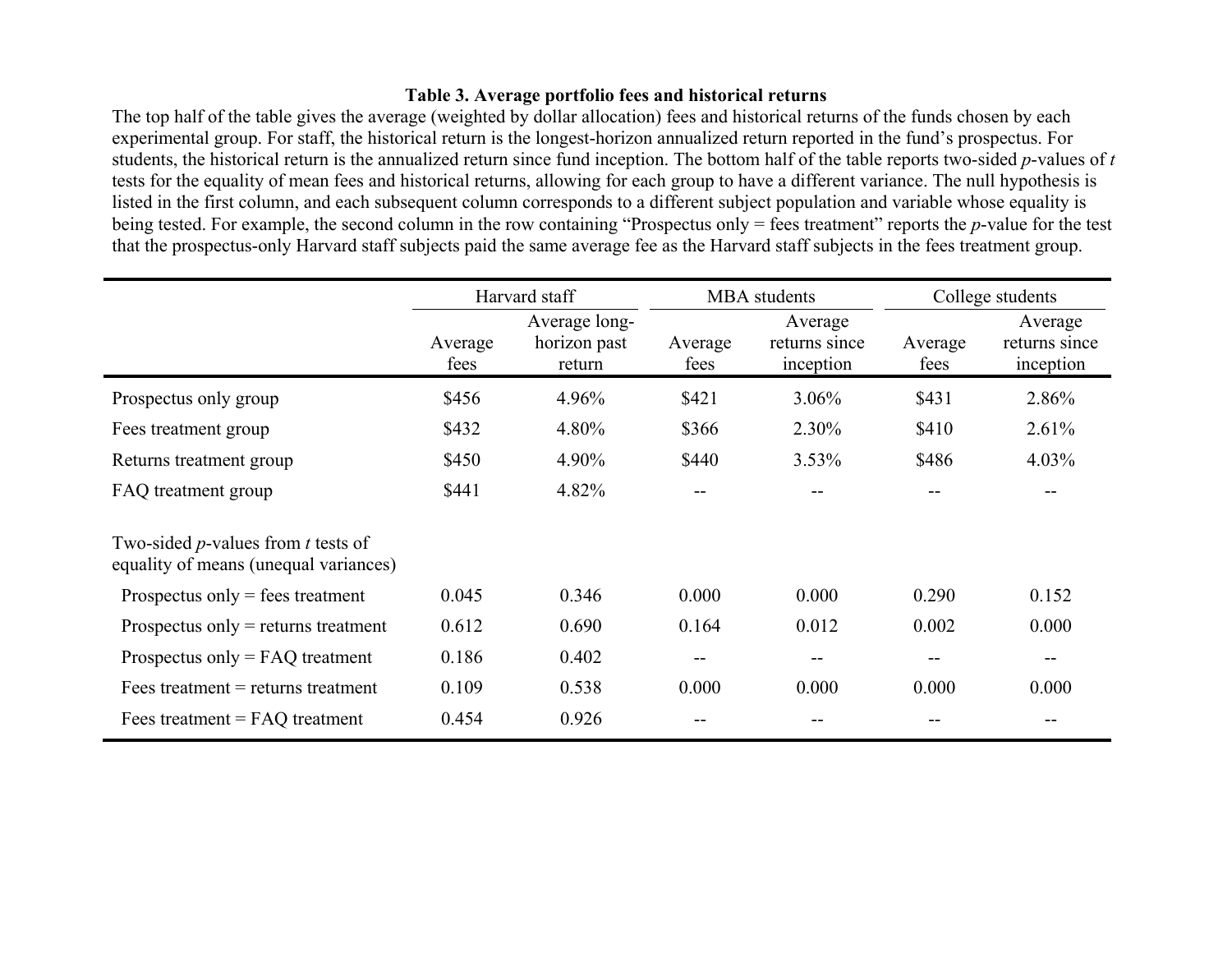### **Table 4. Importance of various factors in subjects' investment decision**

Each cell reports the average importance the factor had on the relevant subsample's investment decision, as elicited in the debriefing surveys. There are five possible responses, from "not important at all" to "very important." We assign integers 1 through 5 to each possible response, with *higher* integers corresponding to greater importance. Each factor's ordinal rank for the relevant subsample is in parentheses, with *lower* integers corresponding to greater ordinal importance. The last row lists the greatest number of observations used to calculate each column's average ratings; some factors' average ratings use slightly fewer observations due to non-response.

|                                            |                    |                   | Harvard staff        |                  |                    | <b>MBA</b> students |                      |                    | College students  |                      |
|--------------------------------------------|--------------------|-------------------|----------------------|------------------|--------------------|---------------------|----------------------|--------------------|-------------------|----------------------|
|                                            | Prospectus<br>only | Fees<br>treatment | Returns<br>treatment | FAQ<br>treatment | Prospectus<br>only | Fees<br>treatment   | Returns<br>treatment | Prospectus<br>only | Fees<br>treatment | Returns<br>treatment |
| Quality of prospectus                      | 2.61(7)            | 2.80(6)           | 2.65(7)              | 2.65(7)          | 2.27(9)            | 2.46(9)             | 2.65(8)              | 2.75(5)            | 2.93(4)           | 2.96(5)              |
| Brand recognition                          | 2.36(8)            | 2.32(8)           | 2.36(8)              | 2.29(8)          | 2.75(6)            | 2.77(6)             | 2.75(7)              | 2.63(7)            | 2.79(5)           | 3.00(4)              |
| Past experience with<br>fund companies     | 2.20(9)            | 2.15(9)           | 2.25(9)              | 1.96(9)          | 2.39(8)            | 2.74(7)             | 2.57(9)              | 1.43(11)           | 2.11(9)           | 2.26(8)              |
| Fund fees, expenses,<br>and loads          | 3.05(5)            | 3.41(2)           | 2.92(5)              | 2.94(4)          | 3.72(1)            | 4.19(1)             | 3.53(3)              | 2.59(8)            | 3.39(1)           | 2.54(7)              |
| Minimum opening<br>balance requirements    | 1.96(11)           | 2.10(10)          | 1.86(11)             | 1.89(10)         | 1.77(11)           | 2.07(11)            | 1.80(11)             | 1.60(10)           | 1.97(10)          | 1.68(11)             |
| Investment objectives                      | 3.18(3)            | 3.39(4)           | 3.08(4)              | 3.23(3)          | 3.24(4)            | 3.52(4)             | 3.41(4)              | 3.00(4)            | 2.76(6)           | 2.79(6)              |
| Fund performance<br>over the past year     | 3.57(1)            | 3.88(1)           | 3.58(1)              | 3.52(1)          | 3.54(2)            | 3.73(2)             | 3.78(1)              | 4.17(1)            | 3.17(2)           | 3.54(2)              |
| Fund performance<br>since inception        | 3.40(2)            | 3.40(3)           | 3.45(2)              | 3.30(2)          | 3.45(3)            | 3.63(3)             | 3.72(2)              | 3.87(2)            | 2.97(3)           | 3.86(1)              |
| Fund performance<br>over different horizon | 2.89(6)            | 2.63(7)           | 2.73(6)              | 2.68(6)          | 2.67(7)            | 3.16(5)             | 2.88(5)              | 2.72(6)            | 2.18(8)           | 2.22(9)              |
| Customer service of<br>fund                | 2.02(10)           | 2.06(11)          | 1.94(10)             | 1.85(11)         | 1.87(10)           | 2.17(10)            | 1.90(10)             | 1.97(9)            | 1.93(11)          | 1.82(10)             |
| Desire to diversify<br>across funds        | 3.07(4)            | 2.81(5)           | 3.18(3)              | 2.75(5)          | 2.89(5)            | 2.73(8)             | 2.78(6)              | 3.33(3)            | 2.76(6)           | 3.39(3)              |
| Sample size                                | $N = 97$           | $N=97$            | $N = 100$            | $N = 96$         | $N = 83$           | $N = 84$            | $N = 83$             | $N = 30$           | $N = 29$          | $N=28$               |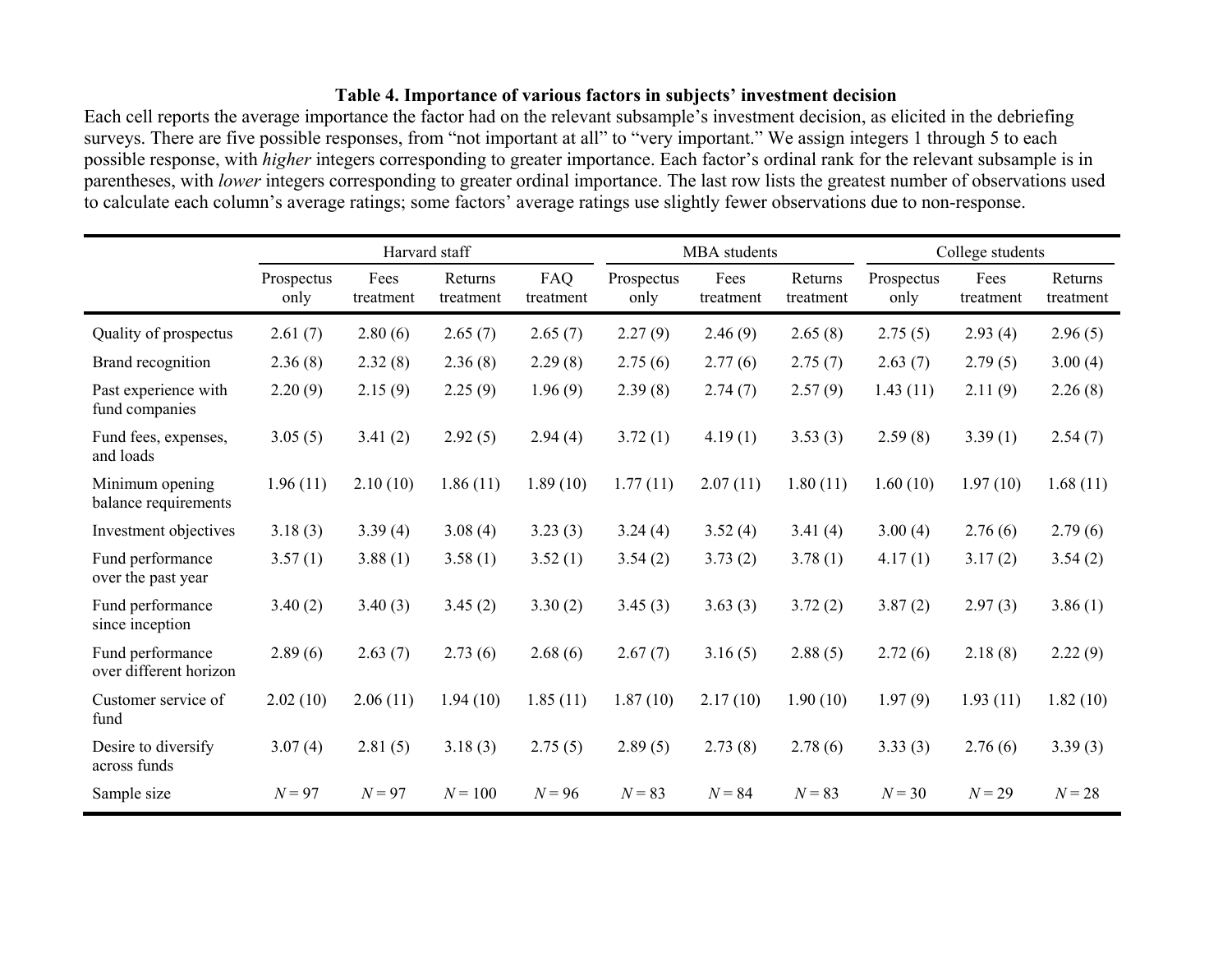**Table 5. Effect of factor importance ranking on portfolio fees and historical returns**  This table reports regressions where the dependent variable is portfolio fee or average fund historical returns (dollar-weighted). For staff, the historical return is the longest-horizon annualized return reported in the fund's prospectus. For students, the historical return is the annualized return since fund inception. The first eleven rows report coefficients on the importance each respective factor had on the subject's investment decision, as elicited in the debriefing surveys. There were five possible responses to these questions, from "not important at all" to "very important." We assigned integers 1 through 5 to each possible response, with higher integers corresponding to greater importance. *Fees treatment*, *Returns treatment*, and *FAQ treatment* are dummies for being in the fees treatment, returns treatment, and FAQ treatment condition, respectively. Standard errors are in parentheses.

|                           | Harvard staff |              |            | <b>MBA</b> students | College students |           |
|---------------------------|---------------|--------------|------------|---------------------|------------------|-----------|
|                           |               | Long-        |            | Returns             |                  | Returns   |
|                           | Portfolio     | horizon past | Portfolio  | since               | Portfolio        | since     |
|                           | fees          | return       | fees       | inception           | fees             | inception |
| Fund fees, expenses,      | $-19.15**$    | $-0.208**$   | $-18.11**$ | $-0.239**$          | $-15.11*$        | $-0.086$  |
| and loads                 | (2.94)        | (0.042)      | (4.35)     | (0.061)             | (6.56)           | (0.080)   |
| Fund performance          | $11.20**$     | $0.288**$    | $-6.74$    | $-0.046$            | $-12.80$         | $-0.065$  |
| over the past year        | (3.85)        | (0.054)      | (4.82)     | (0.068)             | (9.36)           | (0.114)   |
| Fund performance          | 9.79*         | 0.084        | 5.90       | $0.145*$            | 2.30             | 0.147     |
| since inception           | (3.83)        | (0.054)      | (4.76)     | (0.067)             | (6.68)           | (0.081)   |
| Fund performance          | 4.61          | 0.033        | $-5.21$    | $-0.043$            | 6.45             | 0.092     |
| over different horizon    | (3.32)        | (0.047)      | (4.48)     | (0.063)             | (7.35)           | (0.090)   |
| Customer service of       | 0.53          | 0.002        | 14.08*     | 0.139               | $-7.32$          | $-0.210$  |
| fund                      | (4.56)        | (0.065)      | (5.76)     | (0.081)             | (8.80)           | (0.107)   |
| Brand recognition         | $-5.30$       | $-0.240**$   | $-0.48$    | $-0.158*$           | 2.39             | $-0.015$  |
|                           | (3.93)        | (0.056)      | (4.92)     | (0.069)             | (6.29)           | (0.077)   |
| Past experience with      | $-2.36$       | $-0.017$     | 3.49       | 0.097               | 11.50            | $0.198*$  |
| fund companies            | (3.49)        | (0.049)      | (4.26)     | (0.060)             | (6.38)           | (0.078)   |
| Quality of prospectus     | 6.72          | 0.033        | 0.32       | 0.018               | $-4.31$          | $-0.130$  |
|                           | (3.84)        | (0.054)      | (5.04)     | (0.071)             | (7.14)           | (0.087)   |
| Minimum opening           | 1.31          | $-0.013$     | $-2.07$    | $-0.050$            | 6.73             | 0.110     |
| balance requirements      | (3.87)        | (0.055)      | (5.24)     | (0.074)             | (8.65)           | (0.105)   |
| Investment objectives     | $-0.22$       | 0.027        | $-2.58$    | $-0.002$            | $-2.75$          | $-0.094$  |
|                           | (3.50)        | (0.050)      | (3.75)     | (.053)              | (5.92)           | (0.072)   |
| Desire to diversify       | $-2.50$       | $-0.048$     | 8.88*      | $-0.002$            | 9.41             | $-0.035$  |
| across funds              | (3.09)        | (0.044)      | (4.05)     | (0.057)             | (6.90)           | (0.084)   |
| Fees treatment            | $-21.58*$     | $-0.194$     | $-44.27**$ | $-0.697**$          | $-20.74$         | $-0.368$  |
|                           | (10.80)       | (0.153)      | (12.50)    | (0.176)             | (21.19)          | (0.258)   |
| Returns treatment         | $-0.27$       | 0.006        | 16.00      | $0.401*$            | 30.25            | $0.873**$ |
|                           | (10.65)       | (0.151)      | (12.13)    | (0.170)             | (20.34)          | (0.248)   |
| FAQ treatment             | $-18.18$      | $-0.228$     |            |                     |                  |           |
|                           | (10.68)       | (0.151)      |            |                     |                  |           |
| Constant                  | 431.19**      | $4.770**$    | 394.14**   | $3.728**$           | 405.39**         | 3.374**   |
|                           | (19.66)       | (0.278)      | (28.21)    | (0.396)             | (37.47)          | (0.457)   |
| <b>Adjusted R-squared</b> | 0.2139        | 0.2272       | 0.2078     | 0.2250              | 0.1847           | 0.4198    |
| Sample size               | $N = 365$     | $N = 365$    | $N = 239$  | $N = 239$           | $N = 78$         | $N = 78$  |

\* Significant at the 5% level. \*\* Significant at the 1% level.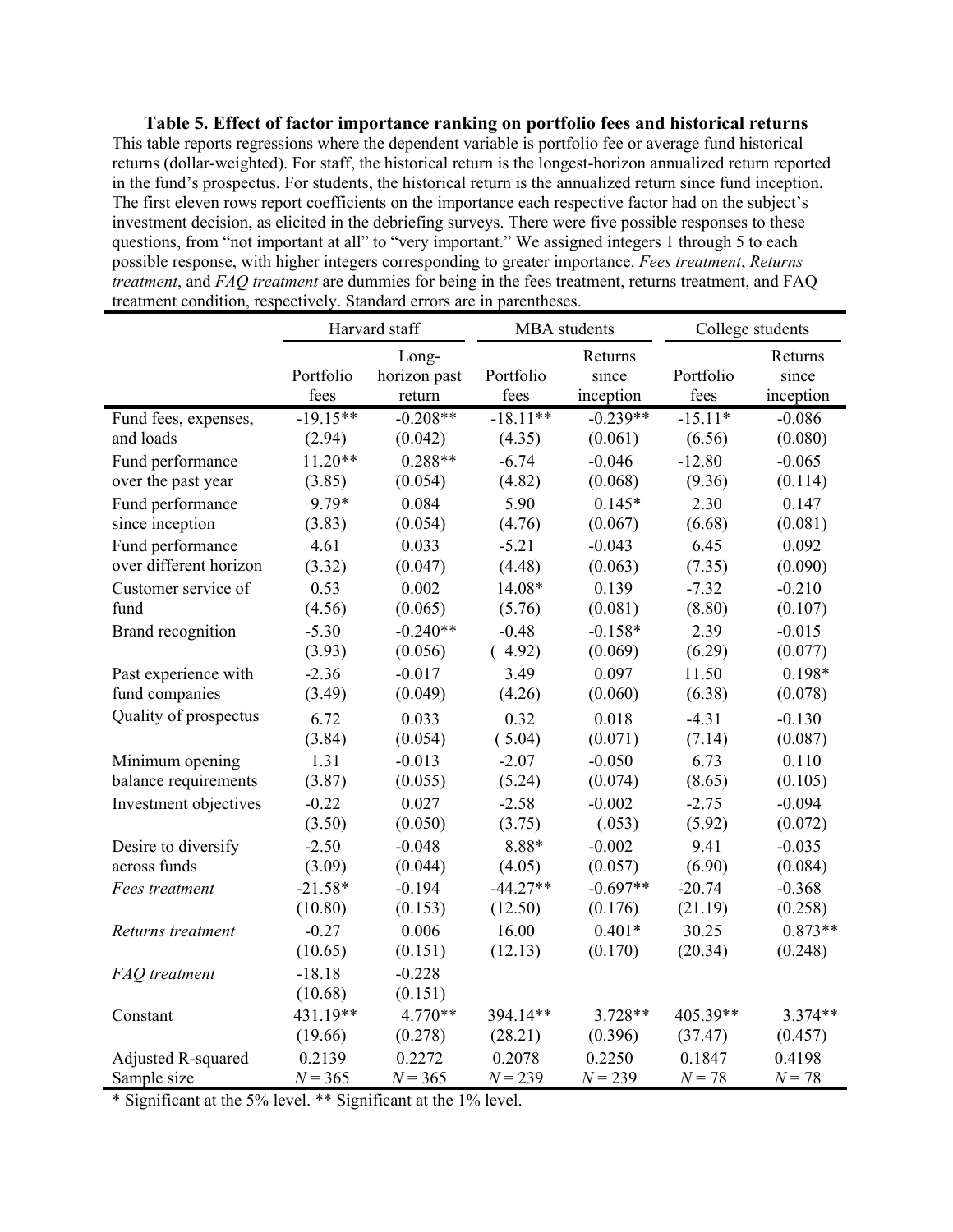**Table 6. Demographic correlates of portfolio fees and historical returns**  This table reports regressions where the dependent variable is portfolio fee or average fund historical returns (dollar-weighted). For staff, the historical return is the longest-horizon annualized return reported in the fund's prospectus. For students, the historical return is the annualized return since fund inception. *Female* is a dummy for female gender. *Some college*, *College degree*, *Some graduate school*, and *Graduate degree* are dummies for the highest educational attainment reported by subjects; "high school or less" is the omitted category. *Fees treatment*, *Returns treatment*, and *FAQ treatment* are dummies for being in the fees treatment, returns treatment, and FAQ treatment condition, respectively. Standard errors are in parentheses.

|                      | Harvard staff        |                                 | <b>MBA</b> students   |                               | College students    |                               |  |
|----------------------|----------------------|---------------------------------|-----------------------|-------------------------------|---------------------|-------------------------------|--|
|                      | Portfolio<br>fees    | Long-<br>horizon<br>past return | Portfolio<br>fees     | Returns<br>since<br>inception | Portfolio<br>fees   | Returns<br>since<br>inception |  |
| Age                  | 0.06<br>(0.35)       | 0.001<br>(0.005)                | 3.58<br>(2.63)        | $0.081*$<br>(0.034)           | $-1.84$<br>(1.89)   | 0.013<br>(0.021)              |  |
| Female               | 25.95**<br>(8.58)    | 0.164<br>(0.124)                | 18.39<br>(11.17)      | $0.317*$<br>(0.146)           | 11.04<br>(15.27)    | $-0.031$<br>(0.173)           |  |
| Some college         | 29.23<br>(29.78)     | 0.484<br>(0.431)                | $-159.00$<br>(115.50) | $-3.336*$<br>(1.508)          | 40.38<br>(26.52)    | 0.264<br>(0.300)              |  |
| College degree       | 16.99<br>(27.81)     | 0.579<br>(0.402)                |                       |                               | 18.40<br>(34.11)    | $-0.186$<br>(0.386)           |  |
| Some graduate school | 43.35<br>(28.51)     | $1.001*$<br>(0.412)             | $-148.65$<br>(82.08)  | $-3.128**$<br>(1.072)         |                     |                               |  |
| Graduate degree      | 22.54<br>(27.57)     | 0.691<br>(0.399)                |                       |                               |                     |                               |  |
| Fees treatment       | $-26.90*$<br>(11.51) | $-0.189$<br>(0.166)             | $-51.46**$<br>(12.69) | $-0.699**$<br>(0.166)         | $-20.72$<br>(18.04) | $-0.234$<br>(0.204)           |  |
| Returns treatment    | $-7.13$<br>(11.32)   | $-0.086$<br>(0.164)             | 23.04<br>(12.75)      | $0.554**$<br>(0.167)          | 59.75**<br>(18.30)  | $1.214**$<br>(0.207)          |  |
| FAQ treatment        | $-16.65$<br>(11.41)  | $-0.180$<br>(0.165)             | --                    |                               |                     | --                            |  |
| Constant             | 412.40**<br>(32.15)  | $4.124**$<br>(0.465)            | 461.85**<br>(106.21)  | 3.796**<br>(1.387)            | 351.81**<br>(44.47) | $2.400**$<br>(0.504)          |  |
| Adjusted $R^2$       | 0.0261               | 0.0089                          | 0.1312                | 0.2143                        | 0.1677              | 0.3760                        |  |
| Sample size          | $N = 389$            | $N = 389$                       | $N = 250$             | $N = 250$                     | $N = 87$            | $N = 87$                      |  |

\* Significant at the 5% level. \*\* Significant at the 1% level.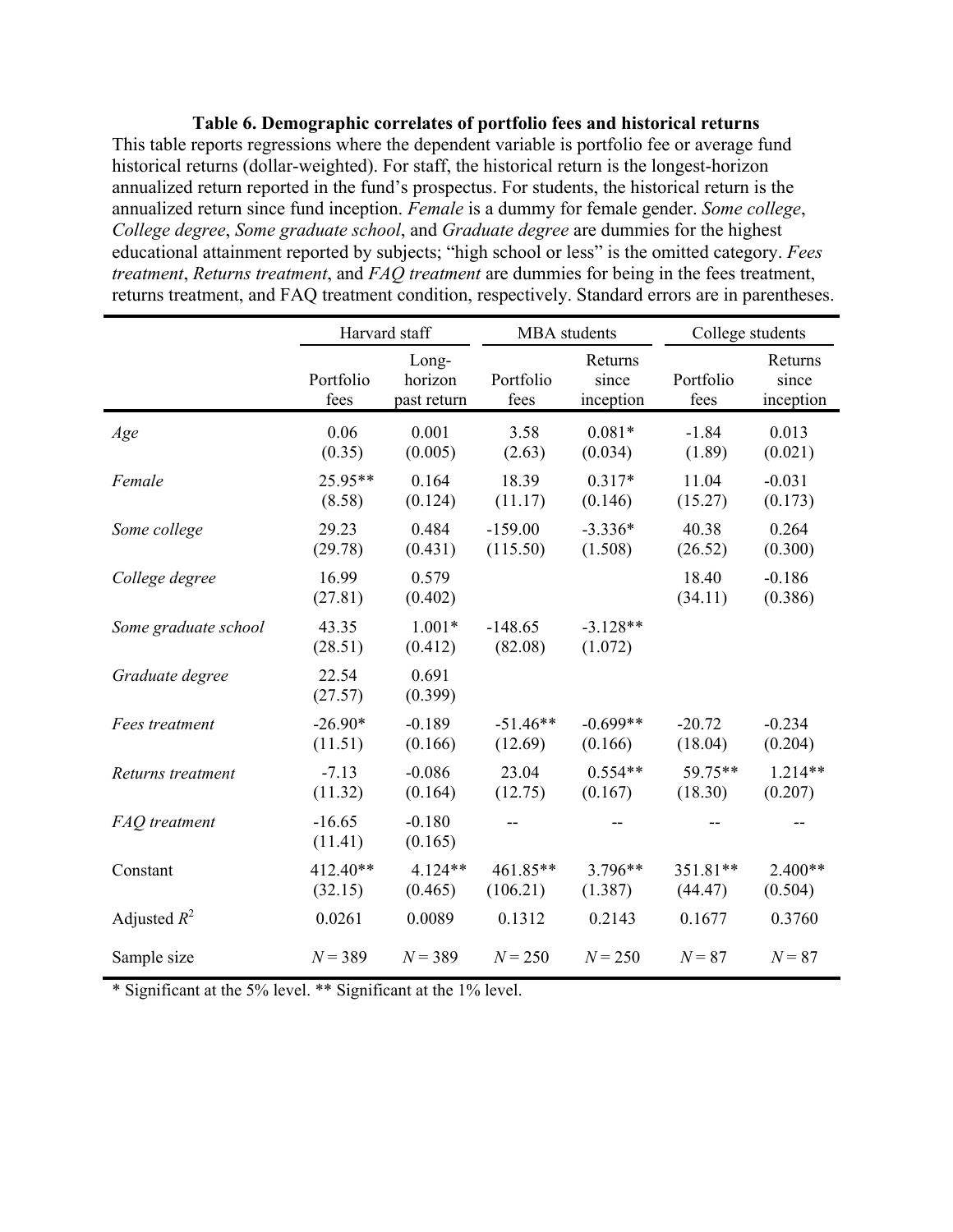### **Table 7. Portfolio fees and historical returns by investor confidence and knowledge**

This table reports the frequency of responses to four debriefing survey questions and the average (weighted by dollar allocation) portfolio fee or fund historical returns of those who gave each response.

|                                                                                                                   | Harvard staff            |                             |                                 |                          | MBA students                |                                      | College students         |                             |                                      |
|-------------------------------------------------------------------------------------------------------------------|--------------------------|-----------------------------|---------------------------------|--------------------------|-----------------------------|--------------------------------------|--------------------------|-----------------------------|--------------------------------------|
|                                                                                                                   | Proportion<br>of answers | Average<br>portfolio<br>fee | Average<br>historical<br>return | Proportion<br>of answers | Average<br>portfolio<br>fee | Avg. ret-<br>urns since<br>inception | Proportion<br>of answers | Average<br>portfolio<br>fee | Avg. re-<br>turns since<br>inception |
| How likely is it that you would<br>change your decision if you<br>consulted a professional investment<br>advisor? |                          |                             |                                 |                          |                             |                                      |                          |                             |                                      |
| Not at all likely                                                                                                 | 13%                      | \$456                       | 4.42%                           | 20%                      | \$389                       | 2.76%                                | 6%                       | \$395                       | 2.60%                                |
| Somewhat likely                                                                                                   | 50%                      | \$513                       | 4.94%                           | 54%                      | \$409                       | 2.96%                                | 41%                      | \$435                       | 3.00%                                |
| Very likely                                                                                                       | 37%                      | \$519                       | 4.95%                           | 26%                      | \$424                       | 3.12%                                | 53%                      | \$453                       | 3.33%                                |
| How confident are you that the<br>decision you made is the right one<br>for you?                                  |                          |                             |                                 |                          |                             |                                      |                          |                             |                                      |
| Very confident                                                                                                    | $8\%$                    | \$454                       | 4.56%                           | 12%                      | \$356                       | 2.64%                                | $5\%$                    | \$443                       | 3.34%                                |
| Relatively confident                                                                                              | 28%                      | \$497                       | 4.71%                           | 47%                      | \$384                       | 2.98%                                | 25%                      | \$420                       | 2.91%                                |
| Somewhat confident                                                                                                | 39%                      | \$521                       | 5.01%                           | 25%                      | \$413                       | 2.99%                                | 31%                      | \$441                       | 3.07%                                |
| Less than confident                                                                                               | 19%                      | \$520                       | 4.99%                           | 13%                      | \$414                       | 2.89%                                | 23%                      | \$458                       | 3.29%                                |
| Not at all confident                                                                                              | 7%                       | \$505                       | 4.90%                           | 4%                       | \$439                       | 3.63%                                | 16%                      | \$458                       | 3.43%                                |
| How knowledgeable an investor do<br>you consider yourself to be?                                                  |                          |                             |                                 |                          |                             |                                      |                          |                             |                                      |
| Very knowledgeable                                                                                                | 2%                       | \$422                       | 4.37%                           | 6%                       | \$427                       | 3.20%                                | $1\%$                    | \$320                       | 2.50%                                |
| Relatively knowledgeable                                                                                          | 12%                      | \$476                       | 4.66%                           | 22%                      | \$397                       | 2.89%                                | 10%                      | \$412                       | 2.90%                                |
| Somewhat knowledgeable                                                                                            | 40%                      | \$510                       | 4.91%                           | 35%                      | \$408                       | 2.87%                                | 24%                      | \$430                       | 2.95%                                |
| Less than knowledgeable                                                                                           | 31%                      | \$518                       | 4.90%                           | 30%                      | \$409                       | 2.94%                                | 28%                      | \$432                       | 3.09%                                |
| Not at all knowledgeable                                                                                          | 15%                      | \$519                       | 5.00%                           | 6%                       | \$450                       | 3.68%                                | 37%                      | \$470                       | 3.42%                                |
| Which of the following types of<br>investments are found in a money<br>market fund?                               |                          |                             |                                 |                          |                             |                                      |                          |                             |                                      |
| Correct answer (short-term U.S.<br>government bonds)                                                              | 21%                      | \$500                       | 4.94%                           | 40%                      | \$393                       | 2.80%                                | 15%                      | \$442                       | 3.24%                                |
| Incorrect answer (corporate<br>bonds, stocks, none of the above)                                                  | 79%                      | \$509                       | 4.85%                           | 60%                      | \$420                       | 3.06%                                | 85%                      | \$445                       | 3.15%                                |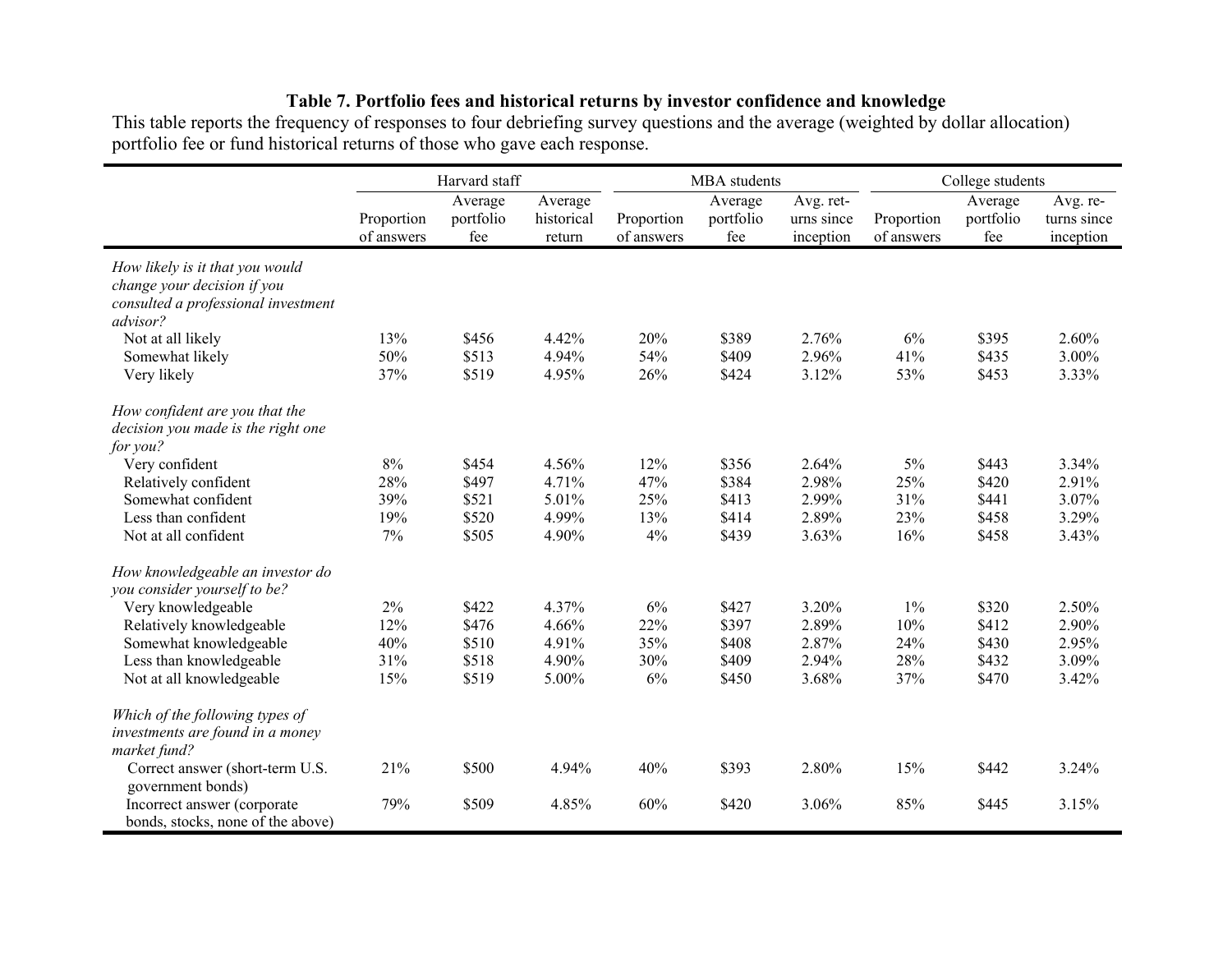# **Figure 1. Average fund allocations by subject type and experimental condition**

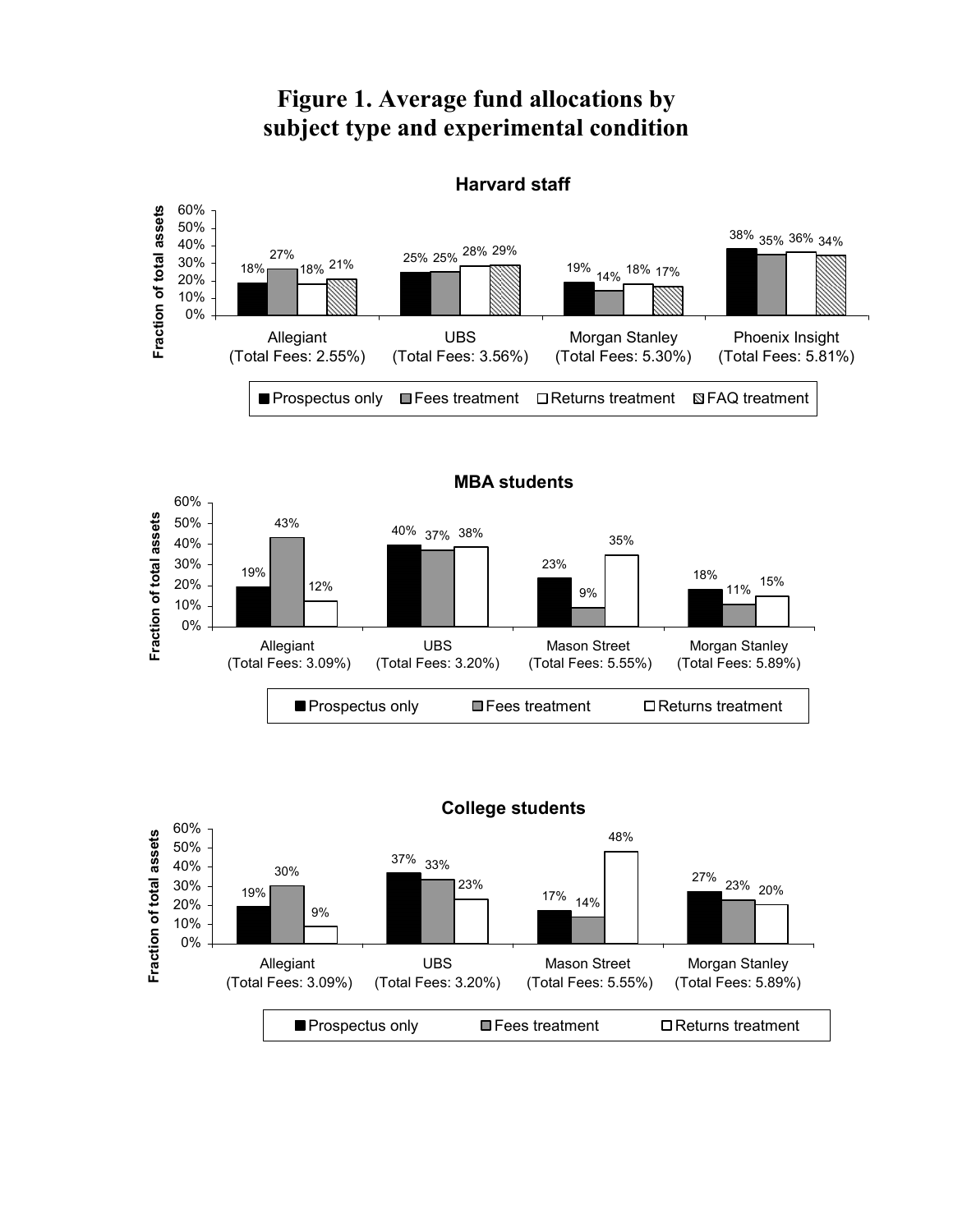

**Figure 2. Histogram of fees paid by subject type and experimental condition**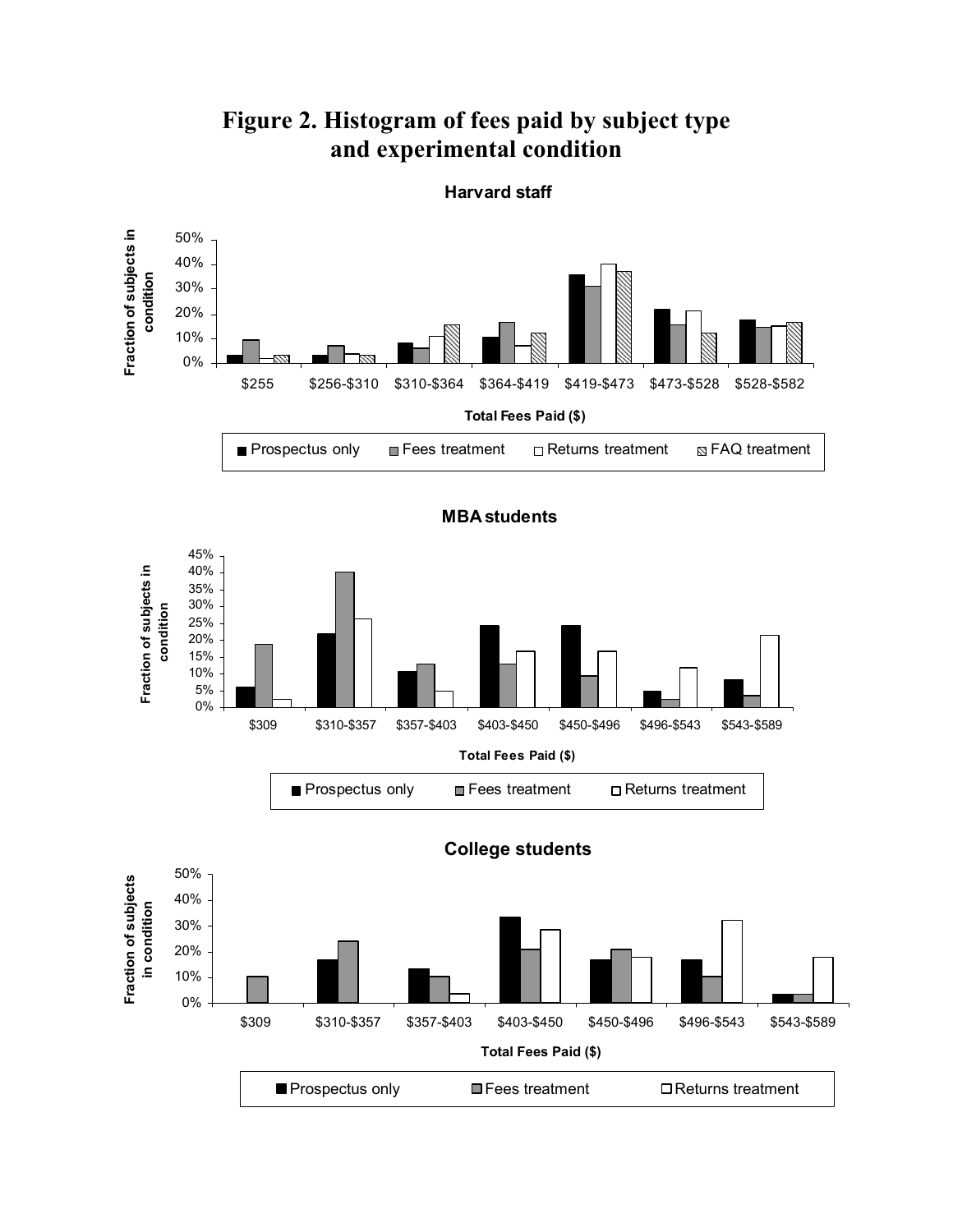### **Appendix A. Staff Investment Choice Sheet**

#### **Subject number: \_\_\_\_\_\_\_\_\_\_\_\_**

Please allocate \$10,000 among the S&P 500 index funds listed below. You may choose to allocate all \$10,000 to one fund or allocate your investment evenly or unevenly across as many funds as you like.

We will calculate how much money a real investor would get back if he or she sent \$10,000 to the funds below according to the allocation that you choose, assuming that each fund received the investment at 3:00 P.M. on August 31, 2007, and the investments were sold at 3:00 P.M. on Friday, September 28, 2007 (the last business day of September). If the investment is worth more than \$10,000 at the end of September 28, 2007, we will pay you the investment profit (the investment value minus \$10,000). If the investment is worth less than \$10,000 at the end of the period, you will not be responsible for these losses. This is a risk-free opportunity to win a potentially large reward.

#### **PAYOFF CALCULATION EXAMPLES**

Example #1: Suppose selling your hypothetical investment on September 28, 2007 would give you \$11,000. Then we would pay you \$1,000, the difference between your original investment and your final investment value at the end of September (in addition to the \$10 participation payment you will receive today).

Example #2: Suppose selling your hypothetical investment on September 28, 2007 would give you \$8,500. Since your final account balance is less than \$10,000, you would not be paid for your investment (but you would still keep the \$10 participation payment you will receive today).

Below is the menu of S&P 500 index funds from which you may choose.

- Write the dollar amount you would like to allocate to each fund in the last column
- You may invest in as many or as few funds as you choose
- Please be careful to allocate a total of exactly \$10,000
- If you put money in a fund, that amount must satisfy the minimum opening allocation requirement

| <b>Mutual Fund</b>                             | Symbol       | <b>Minimum Opening Allocation</b><br>if Buying Shares in Fund | <b>Your Allocation in Dollars</b><br>(column must sum to \$10,000) |
|------------------------------------------------|--------------|---------------------------------------------------------------|--------------------------------------------------------------------|
| Allegiant S&P 500 Index<br>Fund - Class A      | <b>AEXAX</b> | \$500                                                         |                                                                    |
| Morgan Stanley S&P 500<br>Index Fund - Class A | <b>SPIAX</b> | \$1,000                                                       |                                                                    |
| Phoenix Insight Index Fund<br>- Class A        | <b>HIDAX</b> | \$500                                                         |                                                                    |
| UBS S&P 500 Index Fund -<br>Class A            | <b>PSPIX</b> | \$1,000                                                       |                                                                    |

#### $\rightarrow$  The prospectuses for these 4 funds are attached  $\leftarrow$

Any portfolio allocations which violate minimum opening allocation requirements or which fail to total \$10,000 will be ineligible for the investment payout.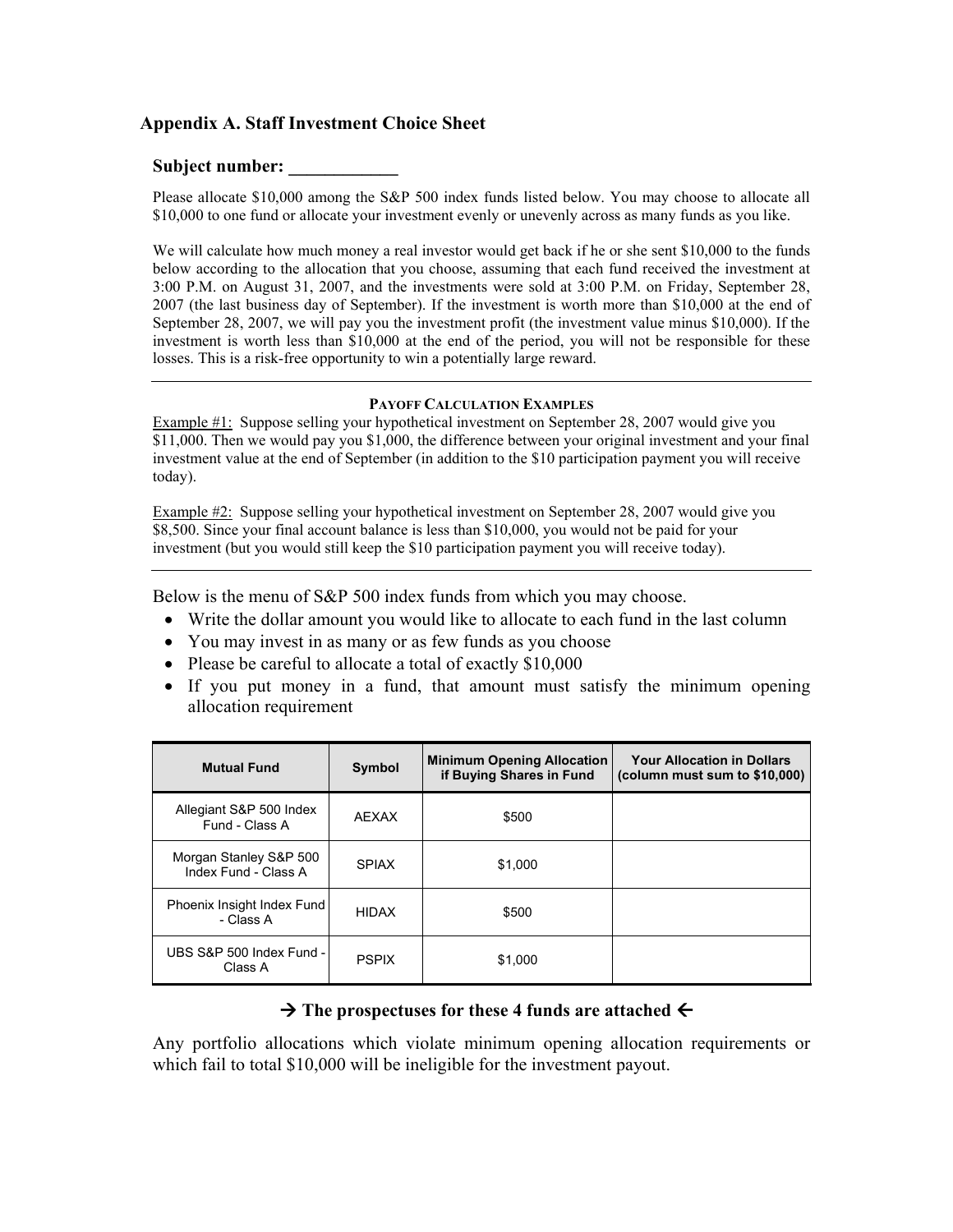### **Appendix B. Staff Fees Summary Sheet**

### **FEE INFORMATION**

- Mutual funds charge fees to investors.
- Some mutual funds charge a one-time fee when you purchase shares. This fee is called a *frontend load* and is a fixed percent of your purchase amount.
- Mutual funds also charge an ongoing fee that is a predetermined fraction of the fund balance. Over the course of one year, the total ongoing fee approximately equals: (Your average fund balance)  $\times$  (The fund's *expense ratio*)
- Other fees may apply. Please check the fund's prospectus for more details.

| <b>Mutual fund</b>                                | Symbol       | Front-end load | Front-end load fee if<br>you purchase \$10,000<br>worth of shares | <b>Expense ratio</b> | Approximate annual<br>ongoing fee if your<br>average balance is<br>\$10,000 |
|---------------------------------------------------|--------------|----------------|-------------------------------------------------------------------|----------------------|-----------------------------------------------------------------------------|
| Allegiant S&P 500<br>Index Fund - Class A         | AEXAX        | 2.50%          | \$250                                                             | 0.60%                | \$60                                                                        |
| Morgan Stanley S&P<br>500 Index Fund<br>- Class A | <b>SPIAX</b> | 5.25%          | \$525                                                             | 0.64%                | \$64                                                                        |
| Phoenix Insight Index<br>Fund - Class A           | <b>HIDAX</b> | 5.75%          | \$575                                                             | 0.73%                | \$73                                                                        |
| UBS S&P 500 Index<br>Fund - Class A               | <b>PSPIX</b> | 2.50%          | \$250                                                             | 0.70%                | \$70                                                                        |

### **TABLE OF FEES**

### **Front-end load example**

If you purchase \$10,000 worth of shares in a fund and the front-end load is 2.5%, then you would pay

 $$10,000 \times 2.5\% = $250$ 

in load fees at the time of purchase.

### **Expense ratio example**

If the average balance is \$10,000 and the expense ratio is 0.60%, then an investor would pay approximately

 $$10,000 \times 0.60\% = $60$ 

in ongoing fees over the course of one year.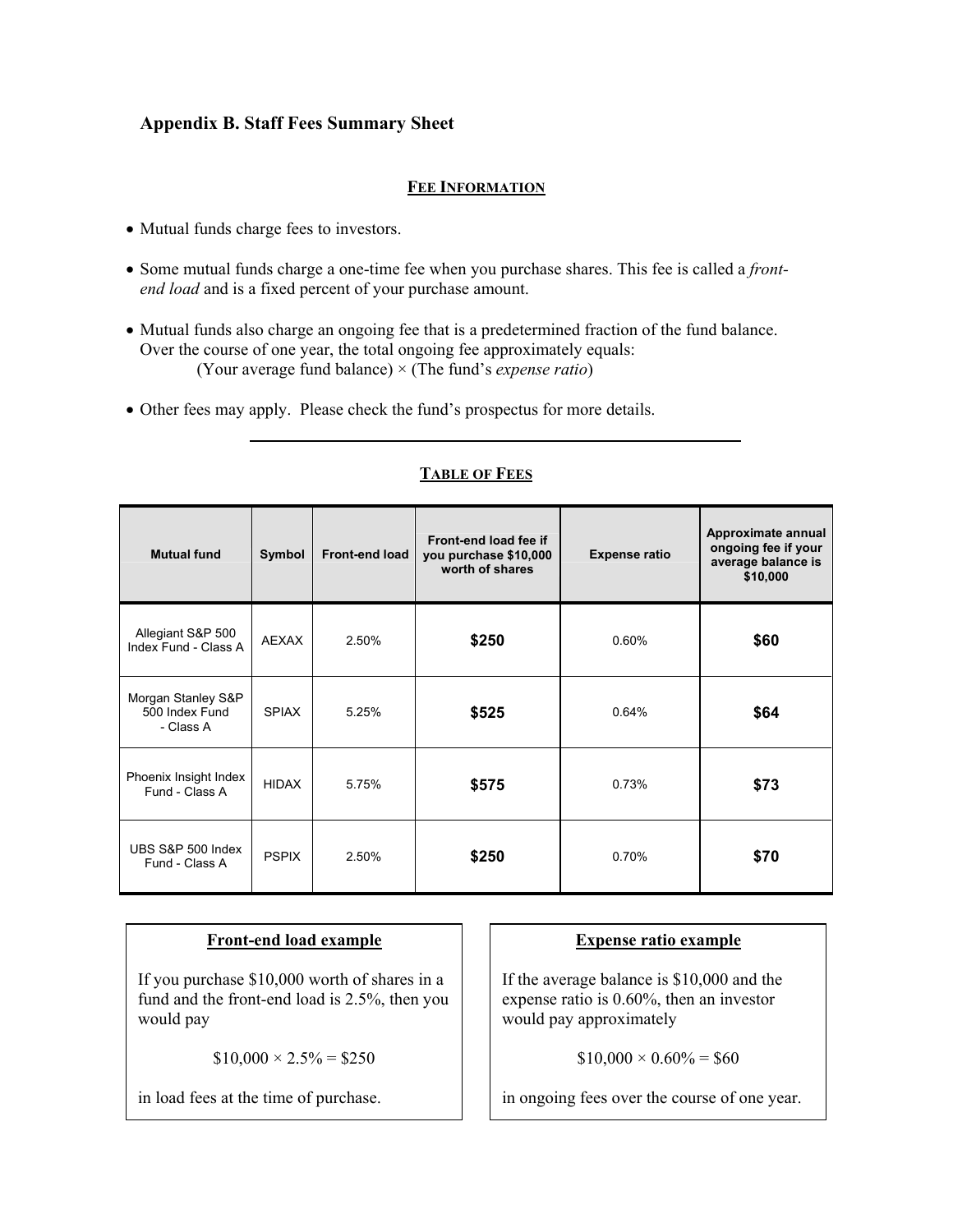## **Appendix C. Staff Returns Summary Sheet**

| <b>Mutual Fund</b>                             | Symbol       | <b>Average Annual Return</b><br>(During Longest Time Period<br>Reported in Fund's Prospectus) <sup>1</sup> |
|------------------------------------------------|--------------|------------------------------------------------------------------------------------------------------------|
| Allegiant S&P 500 Index Fund - Class A         | AEXAX        | $3.1\%$ <sup>2</sup>                                                                                       |
| Morgan Stanley S&P 500 Index Fund -<br>Class A | <b>SPIAX</b> | $3.6\%$ <sup>3</sup>                                                                                       |
| Phoenix Insight Index Fund - Class A           | <b>HIDAX</b> | $7.3\%$ <sup>4</sup>                                                                                       |
| UBS S&P 500 Index Fund - Class A               | <b>PSPIX</b> | $3.8\%$ <sup>5</sup>                                                                                       |

## **RETURN INFORMATION**

<sup>1</sup> Includes the effect of fees, expenses, and sales loads, but not taxes.<br>
<sup>2</sup> 10/15/1998 – 12/31/2005<br>
<sup>3</sup> 09/26/1997 – 12/31/2005<br>
<sup>5</sup> 10/01/1997 – 12/31/2006<br>
<sup>5</sup> 10/02/1998 – 12/31/2005

*Past performance is no guarantee of future results.*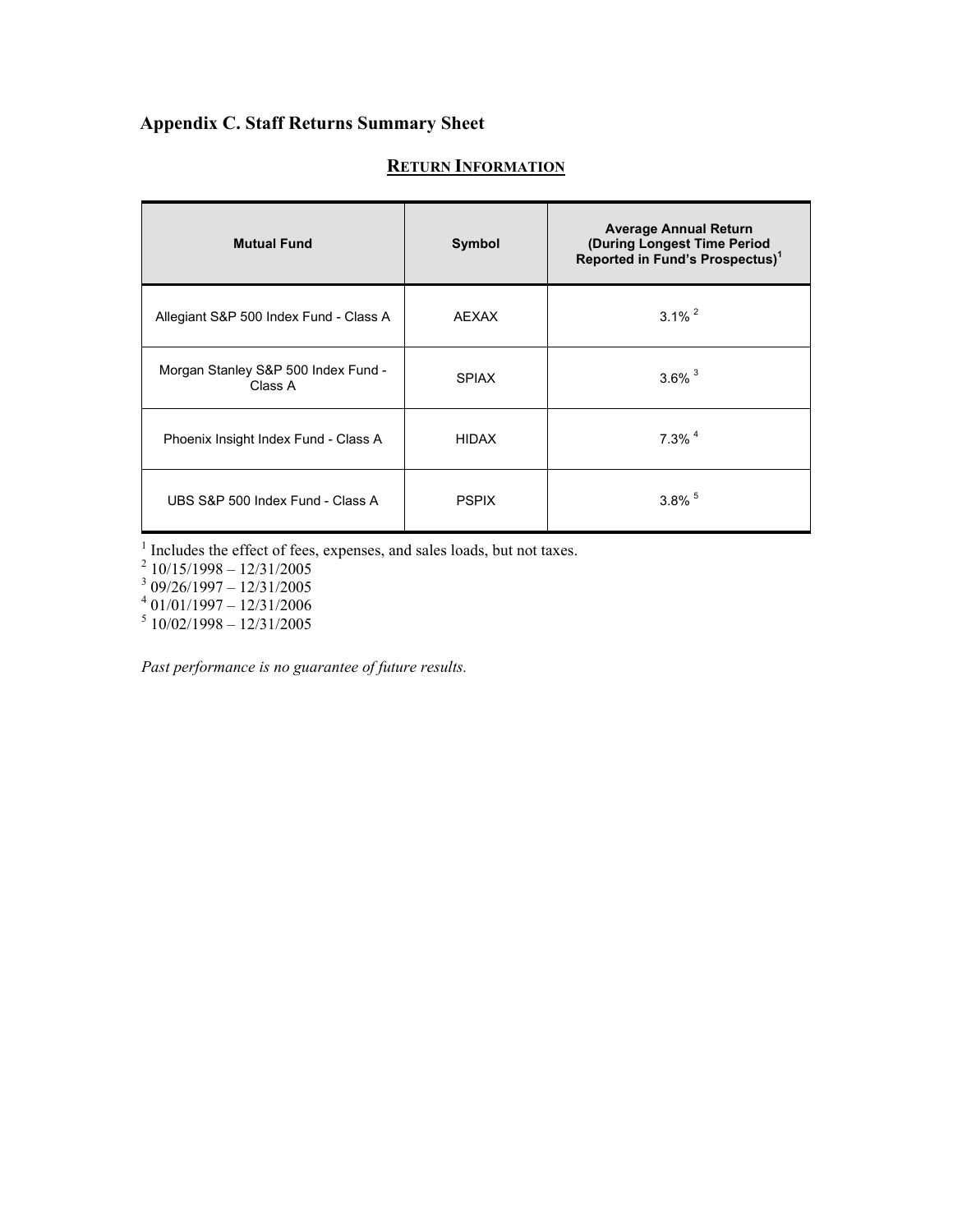**Appendix D. Staff FAQ Sheet** 

# **FREQUENTLY ASKED QUESTIONS (FAQs)**

# **QUESTION 1: What is a mutual fund?**

*Answer*: A mutual fund invests money on your behalf.

Any money you give a mutual fund to manage will earn the same percent return as the investments the mutual fund holds, minus the fees the mutual fund charges you for its services.

# **QUESTION 2: What is an S&P 500 index fund?**

*Answer*: An S&P 500 index fund is a mutual fund that tries to make its pre-fee investment return approximate the S&P 500 Index's investment return.

# **QUESTION 3: What is the S&P 500 Index?**

*Answer*: The S&P 500 Index measures the total stock market value of 500 of the largest U.S. companies. It is one of the most widely used stock market indexes in the world.

The investment return of the S&P 500 Index is the percent change over time in the total stock market value of these 500 companies.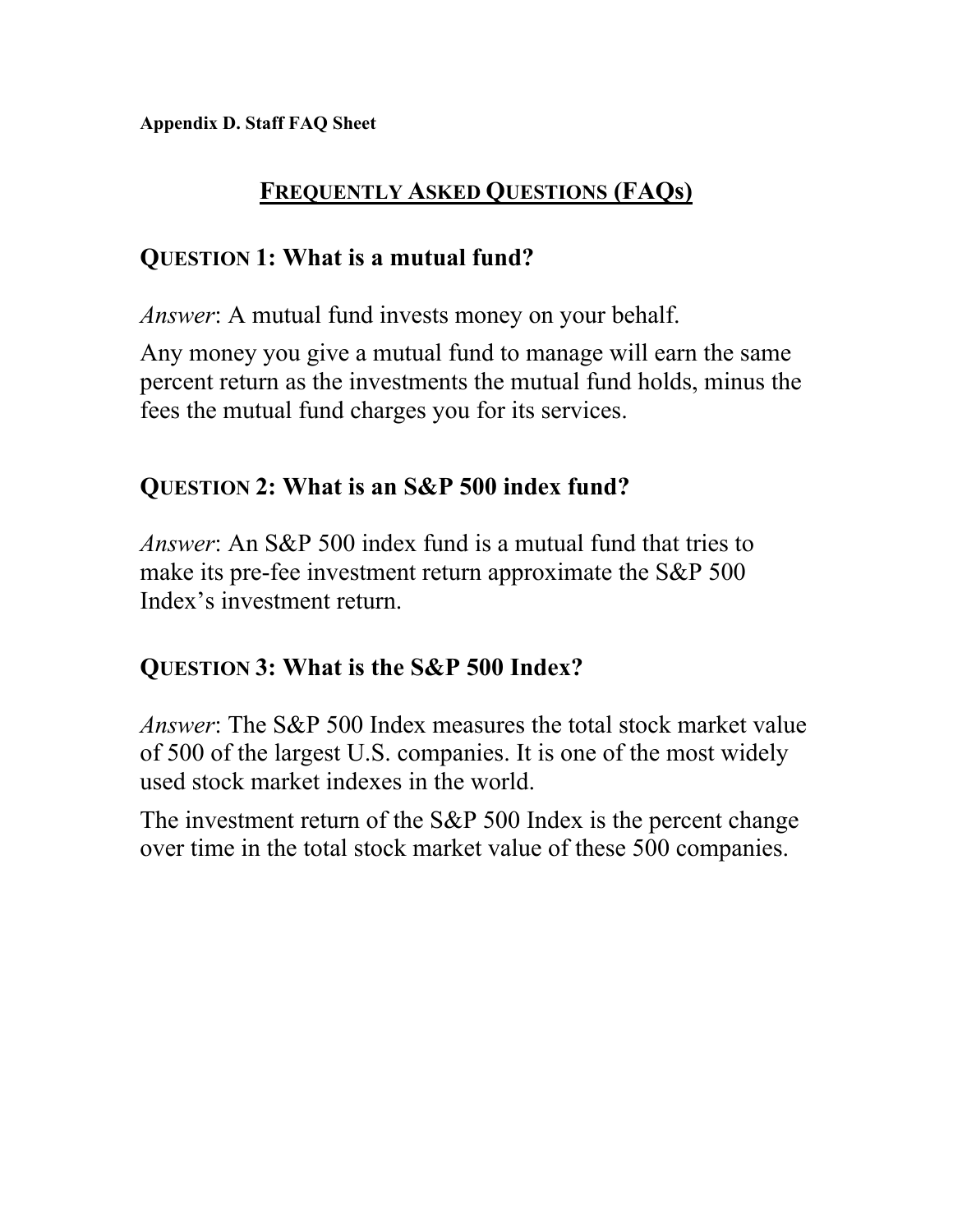### **Appendix E. Staff Debriefing Questionnaire**

### **Please complete this short questionnaire and return it to be eligible for receiving payment.**

- 1. Age:
- 2. Gender *(please circle)*: Male / Female
- 3. What is the highest level of education listed that you have completed? *(Check only one.)* 
	- Some high school High school graduate First year of college Second year of college Third year of college College graduate
- 4. In the previous task, you were asked to allocate \$10,000 among four different mutual funds. How important were the following factors in shaping your final investment decision? (*Please check the appropriate boxes.*)

|                                                    | <b>Not</b><br>important<br>at all | Only<br>slightly<br>important | <b>Somewhat</b><br>important | Ouite<br>important | <b>Very</b><br>important |
|----------------------------------------------------|-----------------------------------|-------------------------------|------------------------------|--------------------|--------------------------|
| A. Quality of prospectus                           |                                   |                               |                              |                    |                          |
| B. Brand recognition                               |                                   |                               |                              |                    |                          |
| C. Past experience with fund companies             |                                   |                               |                              |                    |                          |
| D. Fund fees, expenses, and loads                  |                                   |                               |                              |                    |                          |
| Minimum opening balance<br>Е.<br>requirements      |                                   |                               |                              |                    |                          |
| Investment objectives<br>F.                        |                                   |                               |                              |                    |                          |
| G. Fund performance over the past year             |                                   |                               |                              |                    |                          |
| H. Fund performance since inception                |                                   |                               |                              |                    |                          |
| Fund performance over a different<br>I.<br>horizon |                                   |                               |                              |                    |                          |
| Customer service of fund<br>J.                     |                                   |                               |                              |                    |                          |
| K. Desire to diversify across funds                |                                   |                               |                              |                    |                          |
| L. Other:                                          |                                   |                               |                              |                    |                          |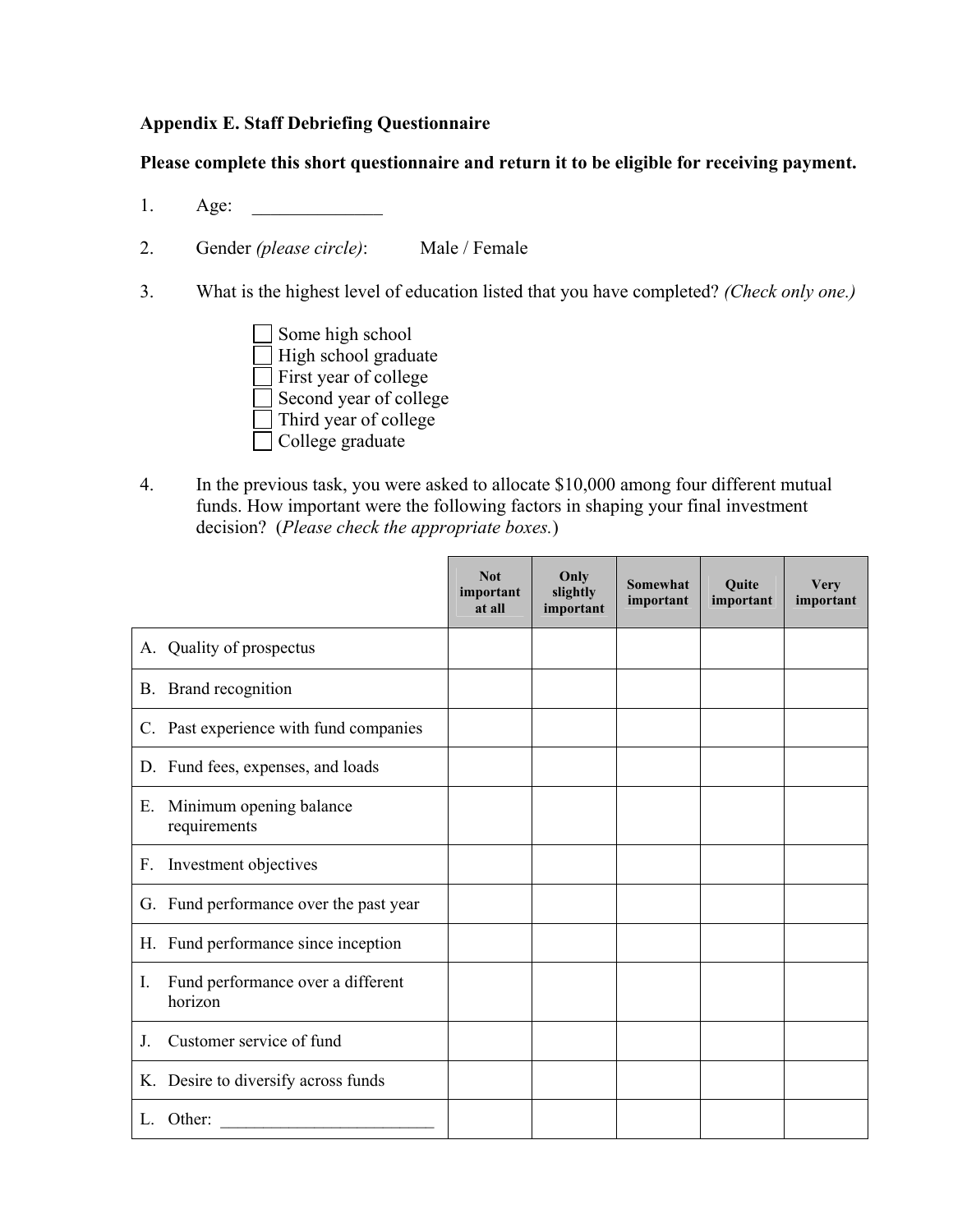- 5. How likely is it that you would change your decision if you consulted a professional investment advisor? (*Please check only one box.*)
	- Very likely Somewhat likely Not likely
- 6. Did you look at the funds' prospectuses to help you make your decision?

| $\Box$ Yes | If so, for how long? Approximately | minutes |
|------------|------------------------------------|---------|
| $\Box$ No  |                                    |         |

- 7. How confident are you that the decision you made is the right one for you? (*Please check only one box.*)
	- Very confident Relatively confident Somewhat confident Less than confident Not at all confident
- 8. How knowledgeable an investor do you consider yourself to be? (*Please check only one box.*)
	- Very knowledgeable
	- Relatively knowledgeable
	- Somewhat knowledgeable
	- Less than knowledgeable
	- $\Box$  Not at all knowledgeable
- 9. Please rate each of the following investments' riskiness on a scale of 1 to 5. (*l* indicates "no risk" and 5 indicates "very high risk." Circle the appropriate number.)

|                                                   | No risk |  | Very high risk |  |               |                    |
|---------------------------------------------------|---------|--|----------------|--|---------------|--------------------|
| (a) A large U.S. stock mutual fund                |         |  |                |  |               | Don't know         |
| (b) A savings account at your bank                |         |  |                |  | $\rightarrow$ | $\Box$ Don't know  |
| (c) U.S. corporate bonds                          |         |  |                |  | -5            | $\Box$ Don't know  |
| (d) Stable value/money market fund                |         |  |                |  |               | Don't know         |
| (e) Stock of a typical <i>Fortune</i> 500 company |         |  |                |  |               | Don't know         |
| (f) An international stock mutual fund            |         |  |                |  | -5            | $\vert$ Don't know |
| (g) An emerging markets stock mutual fund         |         |  |                |  |               | Don't know         |
|                                                   |         |  |                |  |               |                    |